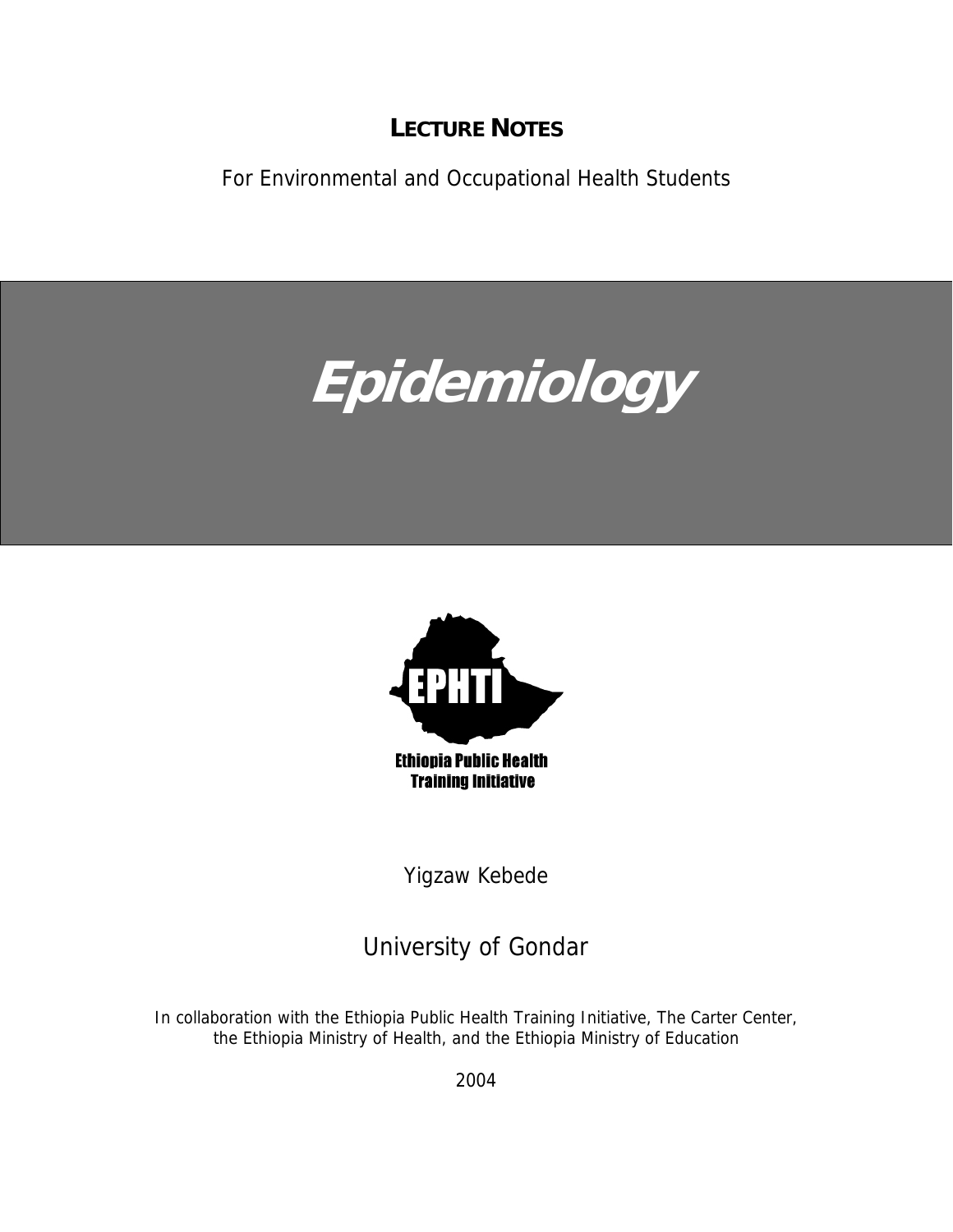

Funded under USAID Cooperative Agreement No. 663-A-00-00-0358-00.

Produced in collaboration with the Ethiopia Public Health Training Initiative, The Carter Center, the Ethiopia Ministry of Health, and the Ethiopia Ministry of Education.

## **Important Guidelines for Printing and Photocopying**

Limited permission is granted free of charge to print or photocopy all pages of this publication for educational, not-for-profit use by health care workers, students or faculty. All copies must retain all author credits and copyright notices included in the original document. Under no circumstances is it permissible to sell or distribute on a commercial basis, or to claim authorship of, copies of material reproduced from this publication.

## **©2004 by Yigzaw Kebede**

All rights reserved. Except as expressly provided above, no part of this publication may be reproduced or transmitted in any form or by any means, electronic or mechanical, including photocopying, recording, or by any information storage and retrieval system, without written permission of the author or authors.

*This material is intended for educational use only by practicing health care workers or students and faculty in a health care field.*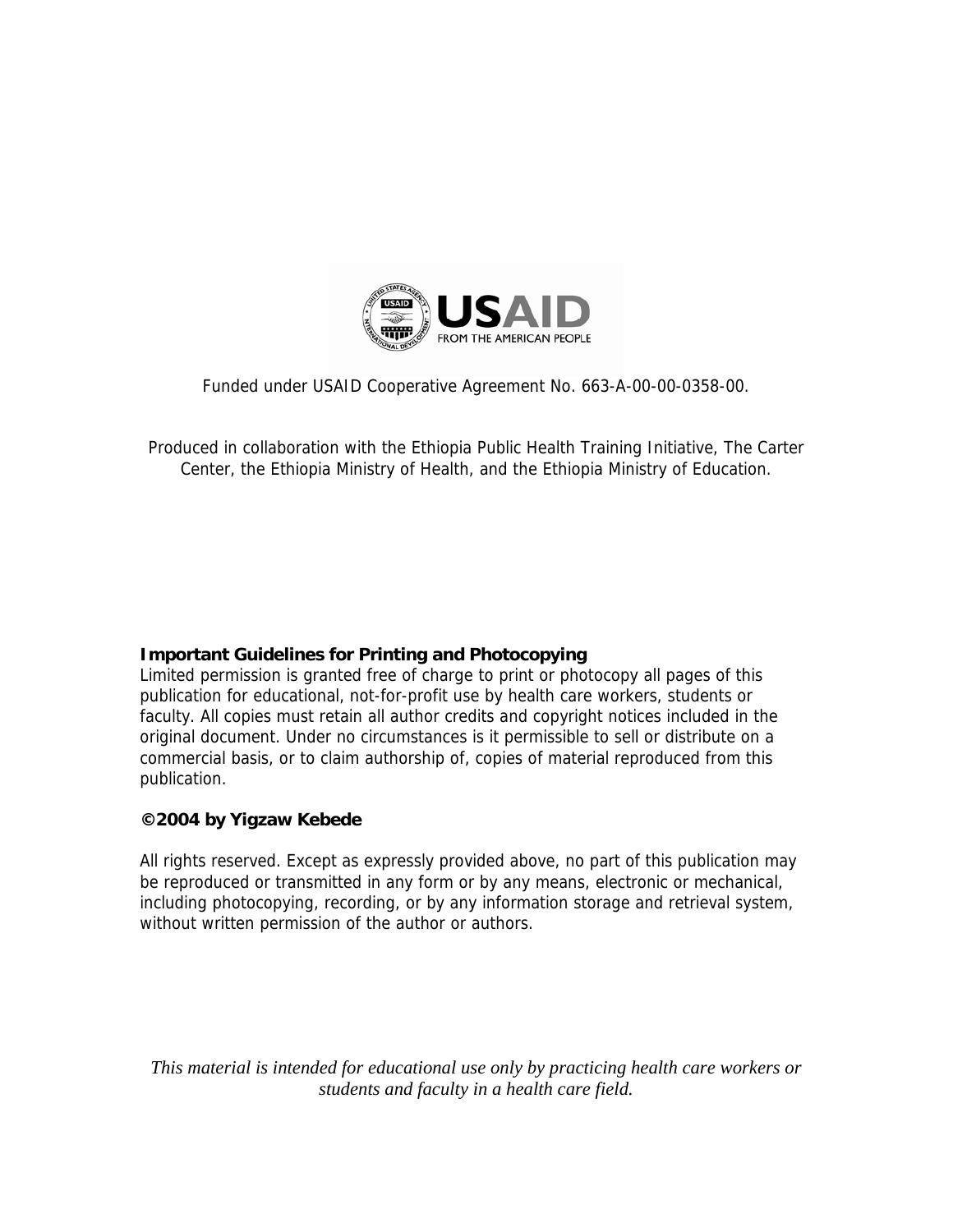# **Acknowledgements**

The development of this lecture note for training Health Extension workers is an arduous assignment for Dr. Yigzaw Kebede at Gondar University.

Essentially, it required the consolidation and merging of existing in depth training materials, examination of Health Extension Package manuals and the Curriculum.

**A** 

Recognizing the importance of and the need for the preparation of the lecture note for the Training of Health Extension workers THE CARTER CENTER (TCC) ETHIOPIA PUBLIC HEALTH TRAINING INITIATIVE (EPHTI) facilitated the task for Gondar University to write the lecture note in consultation with the Health Extension Coordinating Office of the Federal Ministry of Health.

Finally the Federal Ministry of Health would like to express special words of gratitude for those who contributed and endeavored to the development of this lecture note and to TCC/USAID for the technical and financial support.

i

i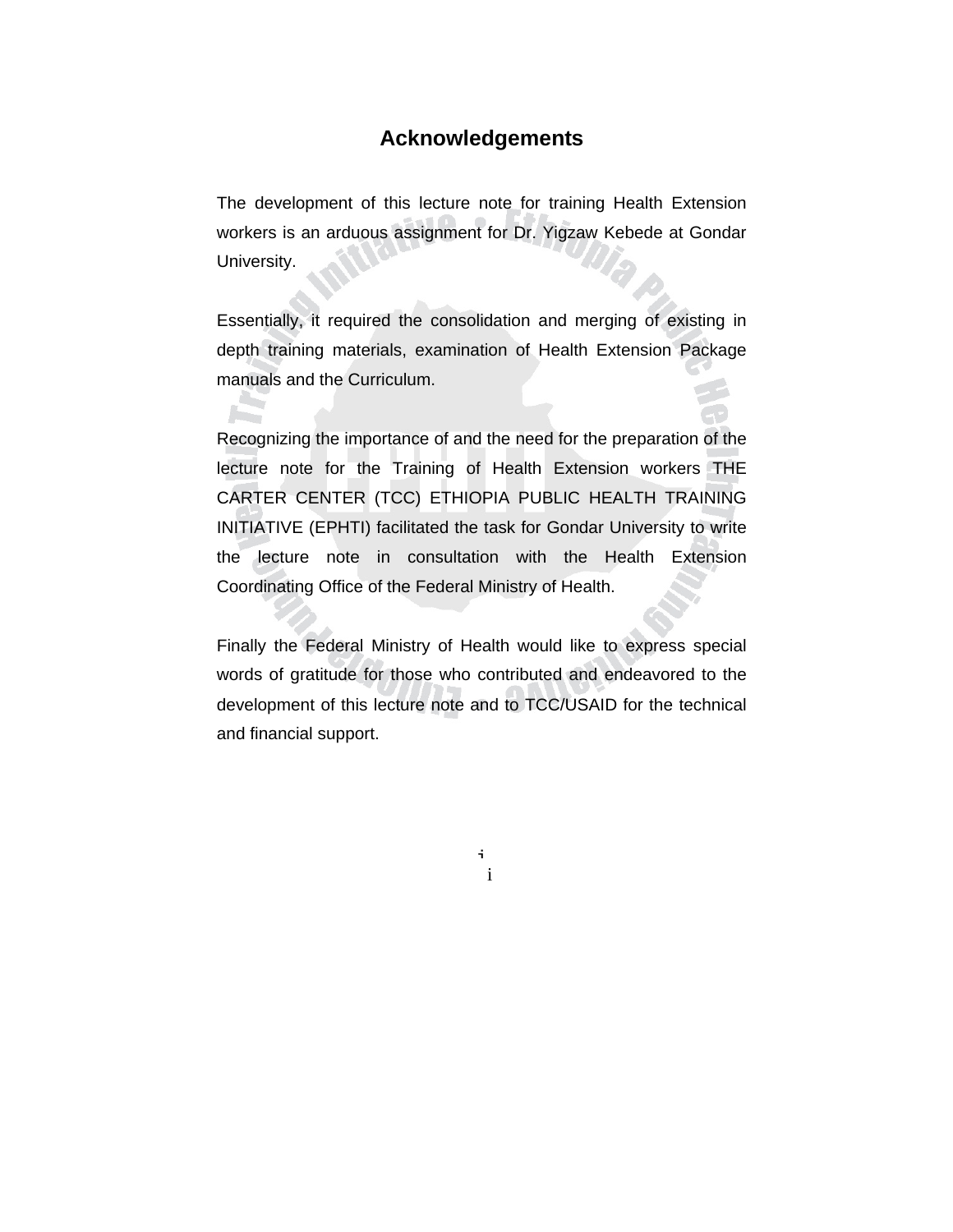# **Table of Contents**

| UNIT ONE: Introduction to Epidemiology1 |  |
|-----------------------------------------|--|
|                                         |  |
|                                         |  |
|                                         |  |
| Purpose/Use of Epidemiology5            |  |
|                                         |  |
|                                         |  |
|                                         |  |
|                                         |  |
|                                         |  |
| Exercise<br>10                          |  |
| UNIT THREE: Levels of prevention        |  |
|                                         |  |
| Natural history of disease 11           |  |

ii ii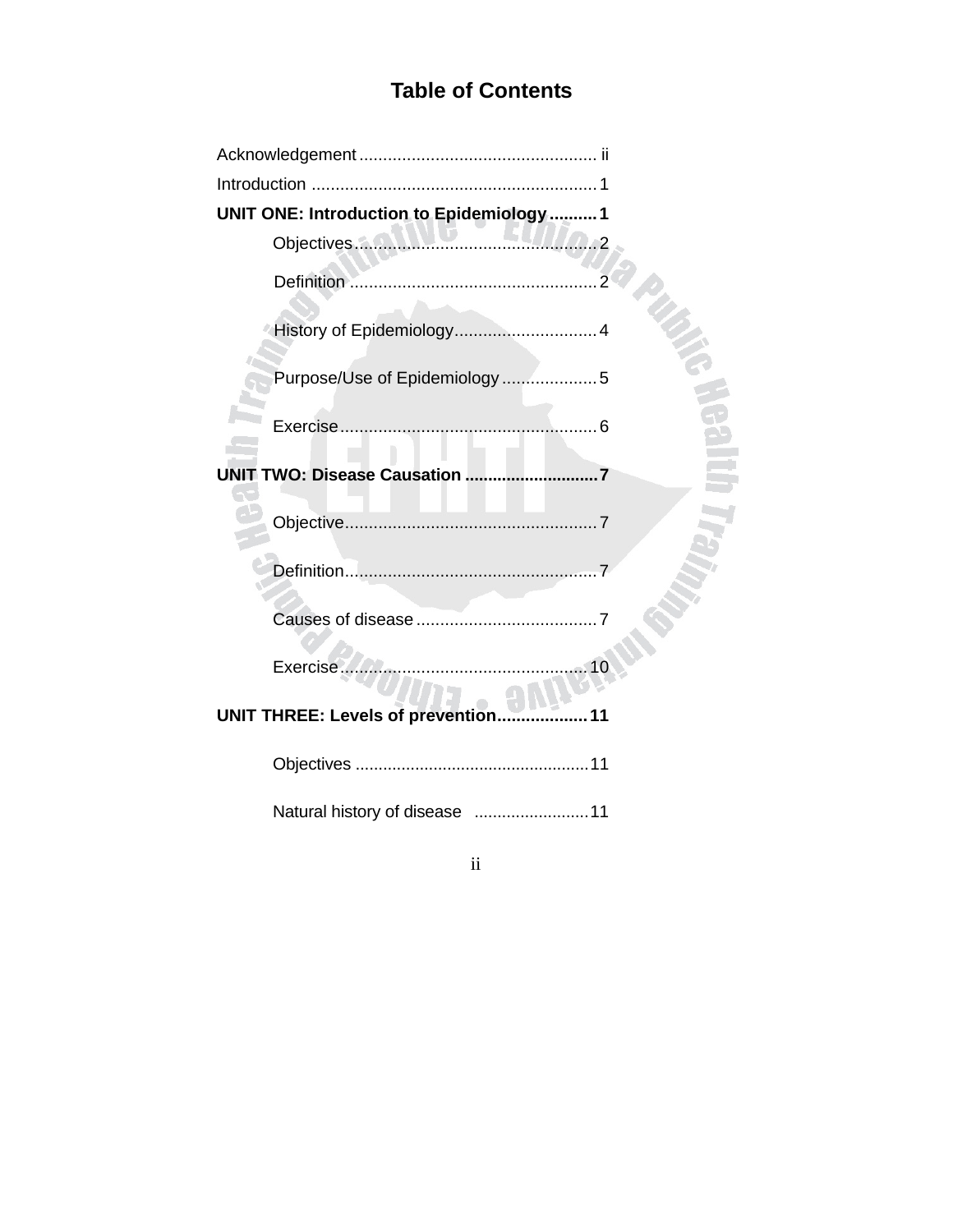|                                                | Levels of Disease Prevention  16               |             |  |  |
|------------------------------------------------|------------------------------------------------|-------------|--|--|
|                                                |                                                |             |  |  |
|                                                | UNIT FOUR: Concepts in the infectious diseases |             |  |  |
|                                                |                                                |             |  |  |
|                                                |                                                | 20          |  |  |
|                                                |                                                |             |  |  |
|                                                | Components of the infectious process 21        |             |  |  |
|                                                |                                                |             |  |  |
|                                                | UNIT FIVE: Descriptive Epidemiology  27        |             |  |  |
|                                                |                                                |             |  |  |
|                                                |                                                |             |  |  |
|                                                | The major characteristics in Descriptive       |             |  |  |
|                                                |                                                |             |  |  |
|                                                | Cross sectional study design (Survey)  29      |             |  |  |
|                                                |                                                |             |  |  |
| <b>UNIT SIX: Measurements of Morbidity and</b> |                                                |             |  |  |
|                                                |                                                | 32          |  |  |
|                                                | Objective                                      | $\ldots$ 32 |  |  |
|                                                | Measurement of health32                        |             |  |  |
|                                                | Ratios, proportions, and rates  33             |             |  |  |

iii iii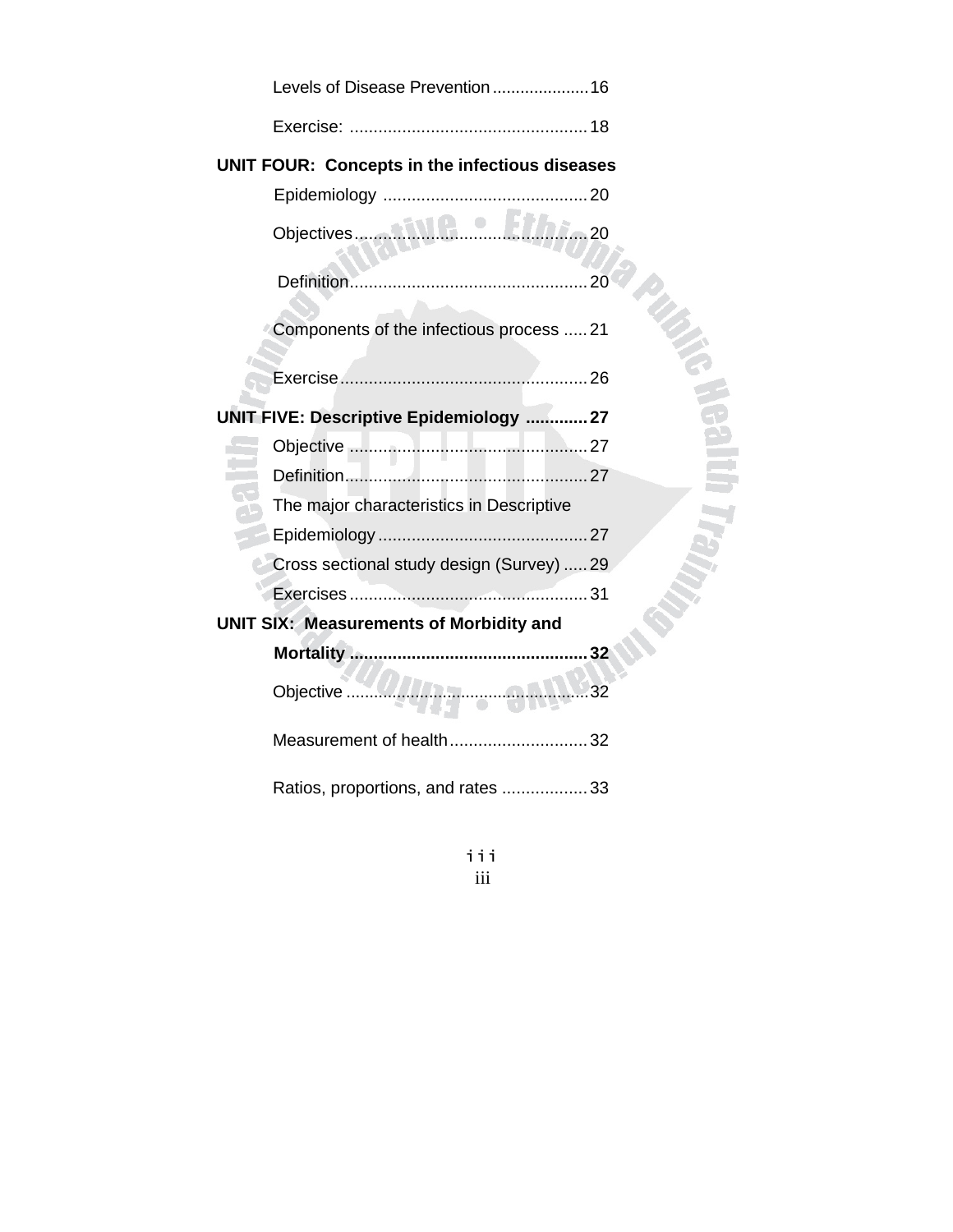| Measurements of morbidity 35 |  |
|------------------------------|--|
| Measurements of Mortality 39 |  |
|                              |  |

# **UNIT SEVEN: Sources of Data and methods of**

| data collection                                    | .46 |
|----------------------------------------------------|-----|
|                                                    |     |
|                                                    |     |
|                                                    |     |
| <b>UNIT EIGHT: Epidemic Investigation and</b>      |     |
|                                                    |     |
|                                                    |     |
| Levels of Disease Occurrence 53                    |     |
|                                                    |     |
| Investigation of an Epidemic56                     |     |
|                                                    |     |
| <b>UNIT NINE: Epidemiological Surveillance  68</b> |     |
|                                                    |     |

iv iv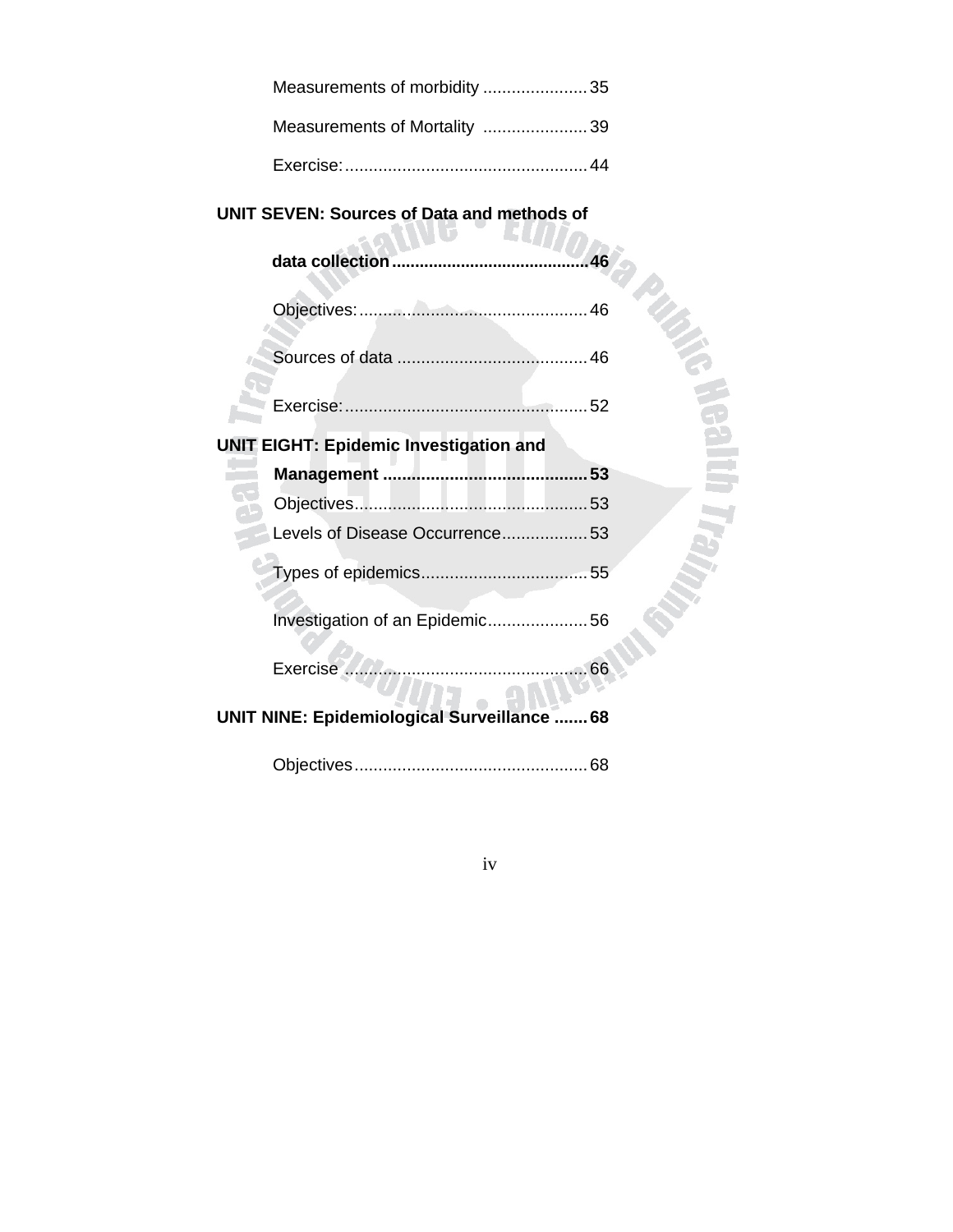| $1.1107 - 72$<br>Activities in Surveillance  |
|----------------------------------------------|
| Features of a good surveillance system  72   |
| The integrated disease surveillance system73 |
|                                              |
| Reference<br>.77                             |
| <b>ELGIONE</b><br>ennen                      |

v

v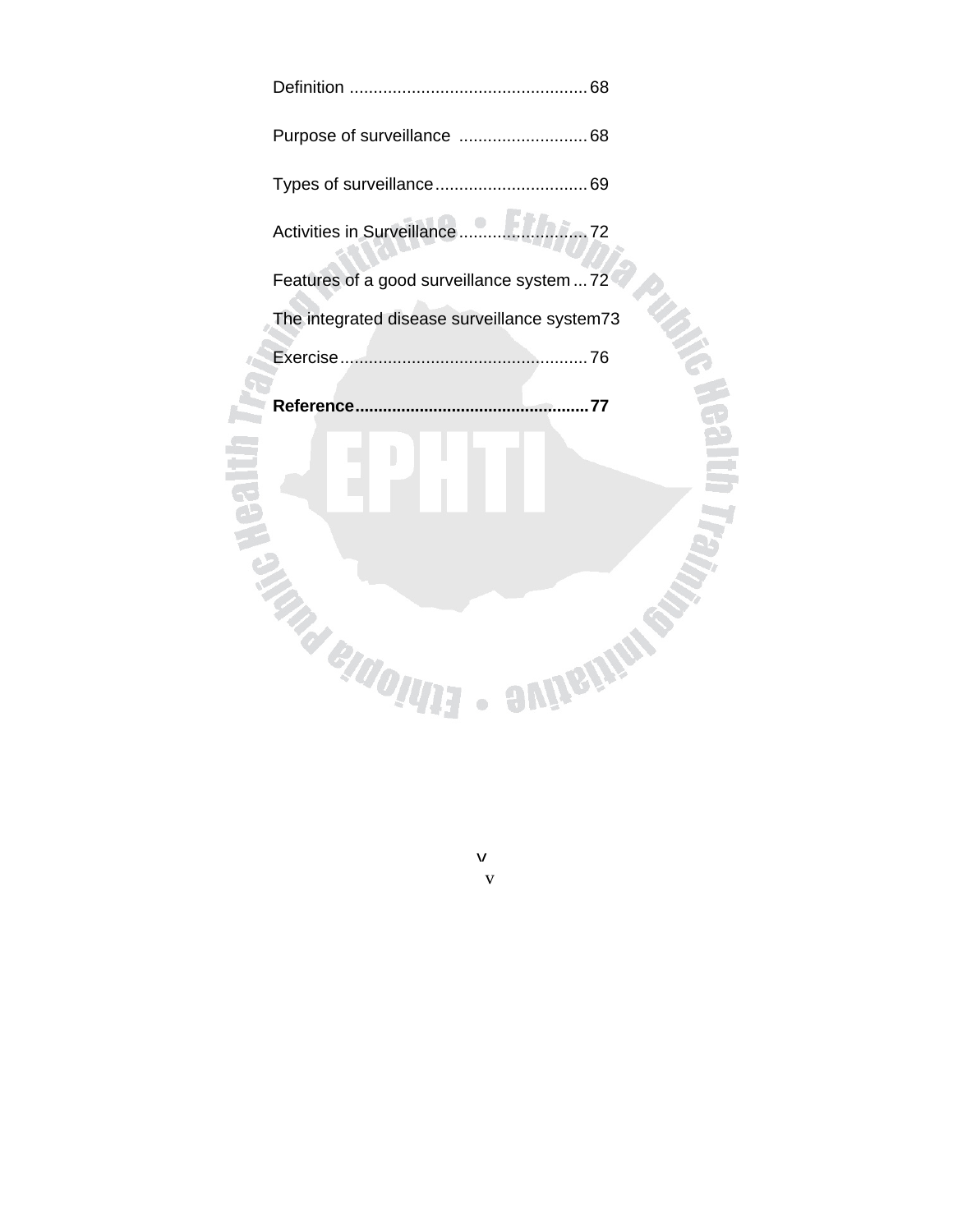# **Introduction**

This lecture note will familiarize the students about the definition of words which are commonly used in Epidemiology, levels of prevention; Infectious diseases Epidemiology; measuring morbidity and mortality; sources and method of data collection; Epidemic investigation and management; and Surveillance.

The examples and exercises given in this lecture note will enable the health extension worker to better understand the concepts of Epidemiology.

The lecture note is not intended to replace standard textbooks. Hence, the reader is advised to read textbook when the need arises.

# **UNIT ONE**

 $\begin{array}{c} \bullet \\ \bullet \end{array}$ 

**SUITEILIN REA** 

**SIRRICATES**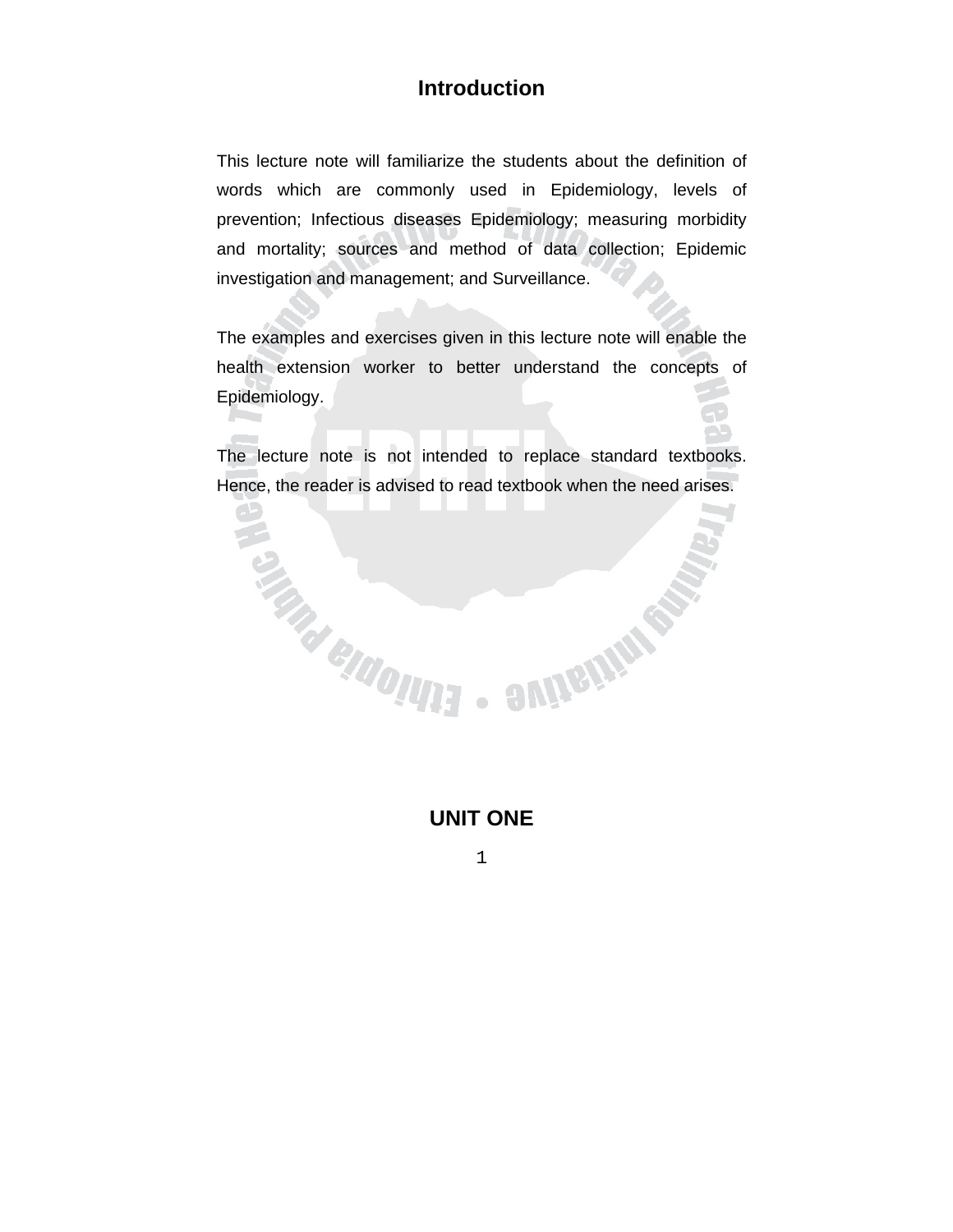# **Introduction to Epidemiology**

#### **Learning Objectives:**

At the end of this unit the student is expected to:<br>
• Define Epidemiology<br>
• main issues in the definition<br>
• main issues in the definition<br>
• inlogy

- Define Epidemiology
- Identify the main issues in the definition
	- Discuss the uses of Epidemiology

## **1.1. Definition**

**Epidemiology** is the study of the *frequency, distribution* and *determinants* of diseases and other health related conditions in human populations, and the application of this study to the promotion of health, and to the prevention and control of health problems.

#### **Major components of the definition**

*1. Population. T*he main focus of epidemiology is on the effect of disease on the population rather than individuals. For example malaria affects many people in Ethiopia but lung cancer is rare. If an individual develops lung cancer, it is more likely that he/she will die. Even though lung cancer is more killer, epidemiology gives more emphasis to malaria since it affects many people.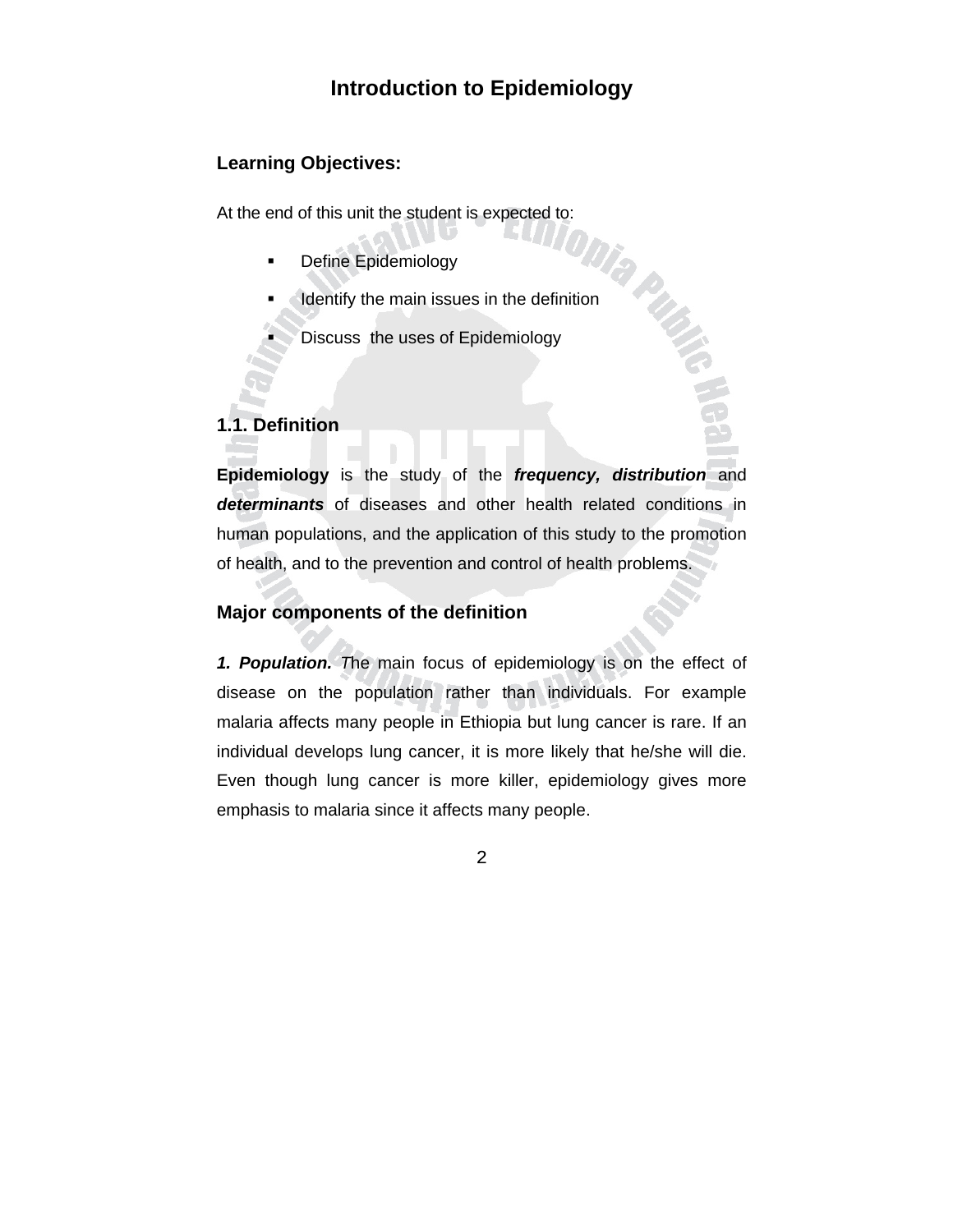*2. Frequency.* This shows that epidemiology is mainly a quantitative science. Epidemiology is concerned with the frequency (occurrence) of diseases and other health related conditions. Frequency of diseases is measured by morbidity and mortality rates.

*3. Health related conditions.* Epidemiology is concerned not only with disease but also with other health related conditions because every thing around us and what we do also affects our health. Health related conditions are conditions which directly or indirectly affect or influence health. These may be injuries, births, health related behaviors like smoking, unemployment, poverty etc.

**4**. *Distribution.* Distribution refers to the geographical distribution of diseases, the distribution in time, and distribution by type of persons affected.

*5. Determinants.* Determinants are factors which determine whether or not a person will get a disease.

*6. Application of the studies to the promotion of health and to the prevention and control of health problems.* This means the whole aim in studying the frequency, distribution, and determinants of disease is to identify effective disease prevention and control strategies.

**1.2 History of Epidemiology**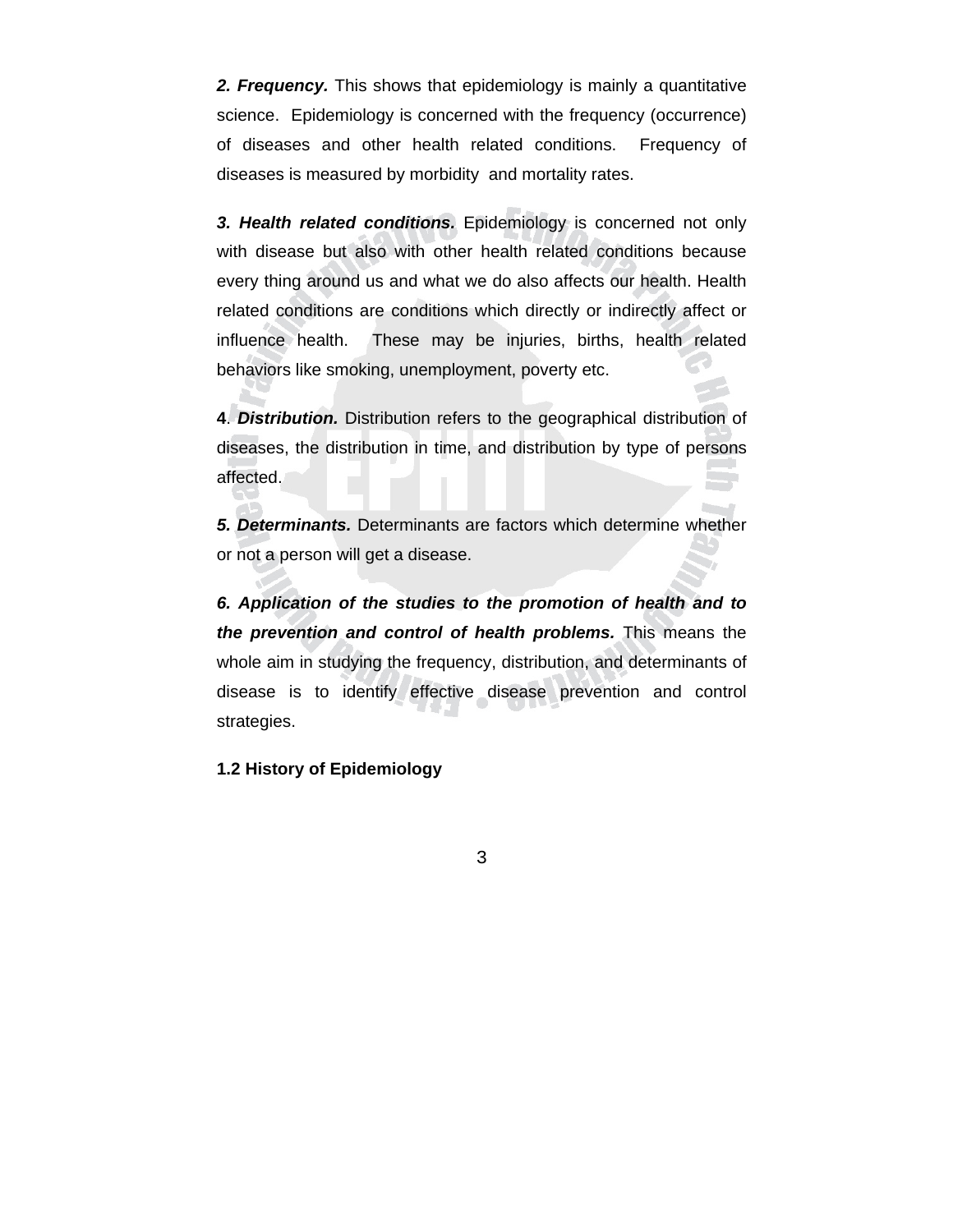Although epidemiological thinking has been traced to the time of Hippocrates, who lived around  $5<sup>th</sup>$  century B.C., the discipline did not flourish until 1940s*.* 

*Hippocrates* displayed an extraordinary awareness of the impact of environment and behavior on personal well–being. Hippocrates therefore identified forces that epidemiologists today recognize as major determinants of human health.

There were many other scientists who contributed to the development of epidemiology. One of them was John Snow. In 1849, *John Snow*, an English physician, formulated and tested a hypothesis concerning the origin of an epidemic of cholera in London. On the basis of the available data snow postulated that cholera was transmitted by contaminated water through a then unknown mechanism. He observed that death rates from cholera were particularly high in areas of London that were supplied with water by the Lambeth Company or the Southwark and Vauxhall Company, both of which drew their water from the Thames River at a point heavily polluted with sewage. Between 1849 and 1854, the Lambeth Company changed its source to an area of the Thames where the water was "quite free from the sewage of London." The rates of cholera declined in those areas of the city supplied by the Lambeth Company, while there was no change in those areas receiving water from the Southwark and Vauxhall Company. Finally, Snow concluded that the source of cholera outbreak was contaminated water.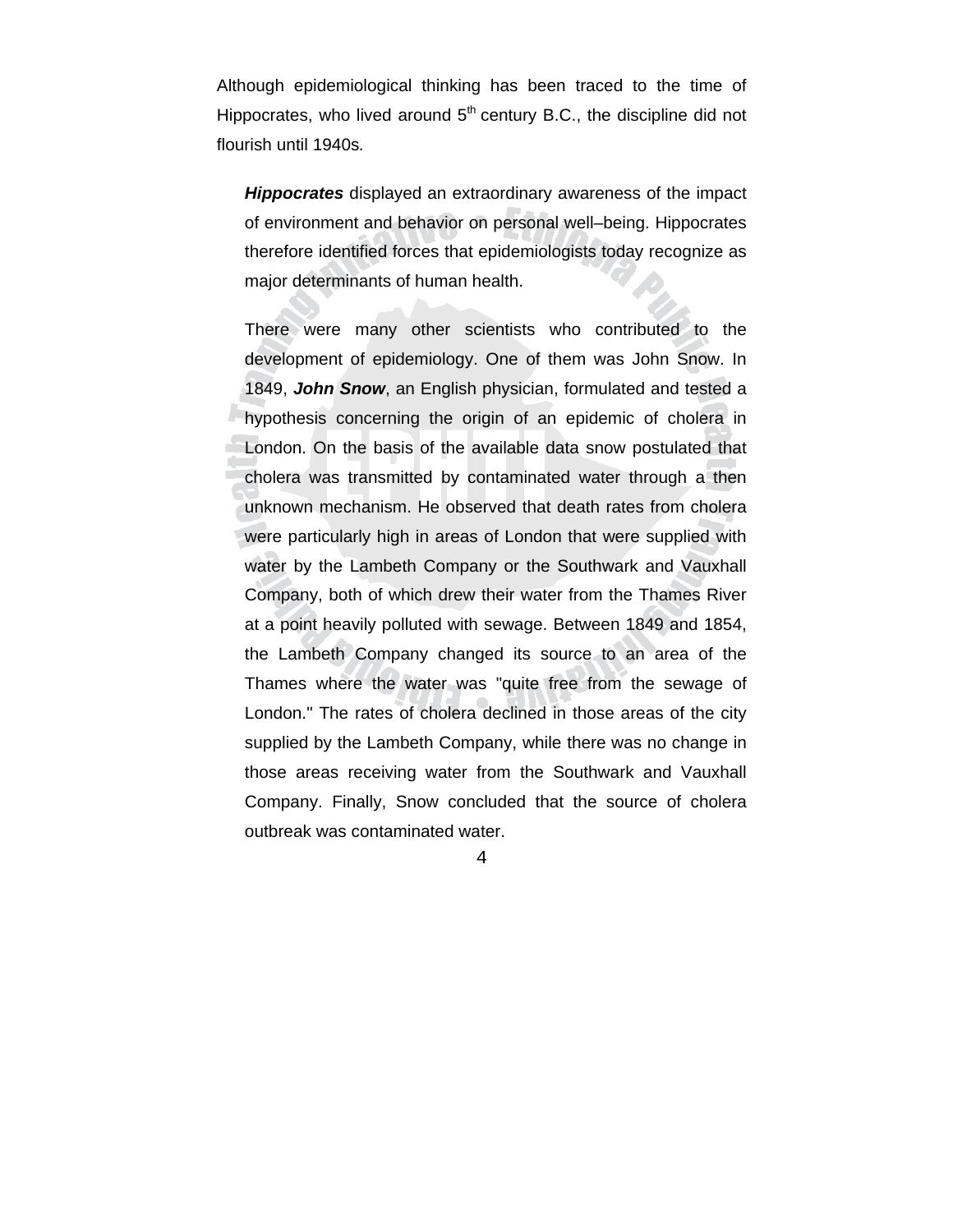#### **1.3 Uses of Epidemiology**

- To make a community diagnosis. Epidemiology helps to identify and describe health problems in a community (for example, the prevalence of anaemia, or the nutrition status of children).  $\bullet$
- To monitor continuously over a period of time the change of health in a community. (for example, the effect of a vaccination programme, health education, nutritional supplementation).
- To practice surveillance for a specific disease in order to be able to act quickly and so cut short any outbreak (example cholera).
- To investigate an outbreak of a communicable disease, analyse the reasons for it, plan a feasible remedy and carry it out, and monitor the effects of the remedy on the outbreak.
- To plan effective health services. Effective services, interventions and remedies all depend on accurate  $\bullet$  $\blacksquare$ community data.

#### **Exercise**

- 1. What is epidemiology?
- 5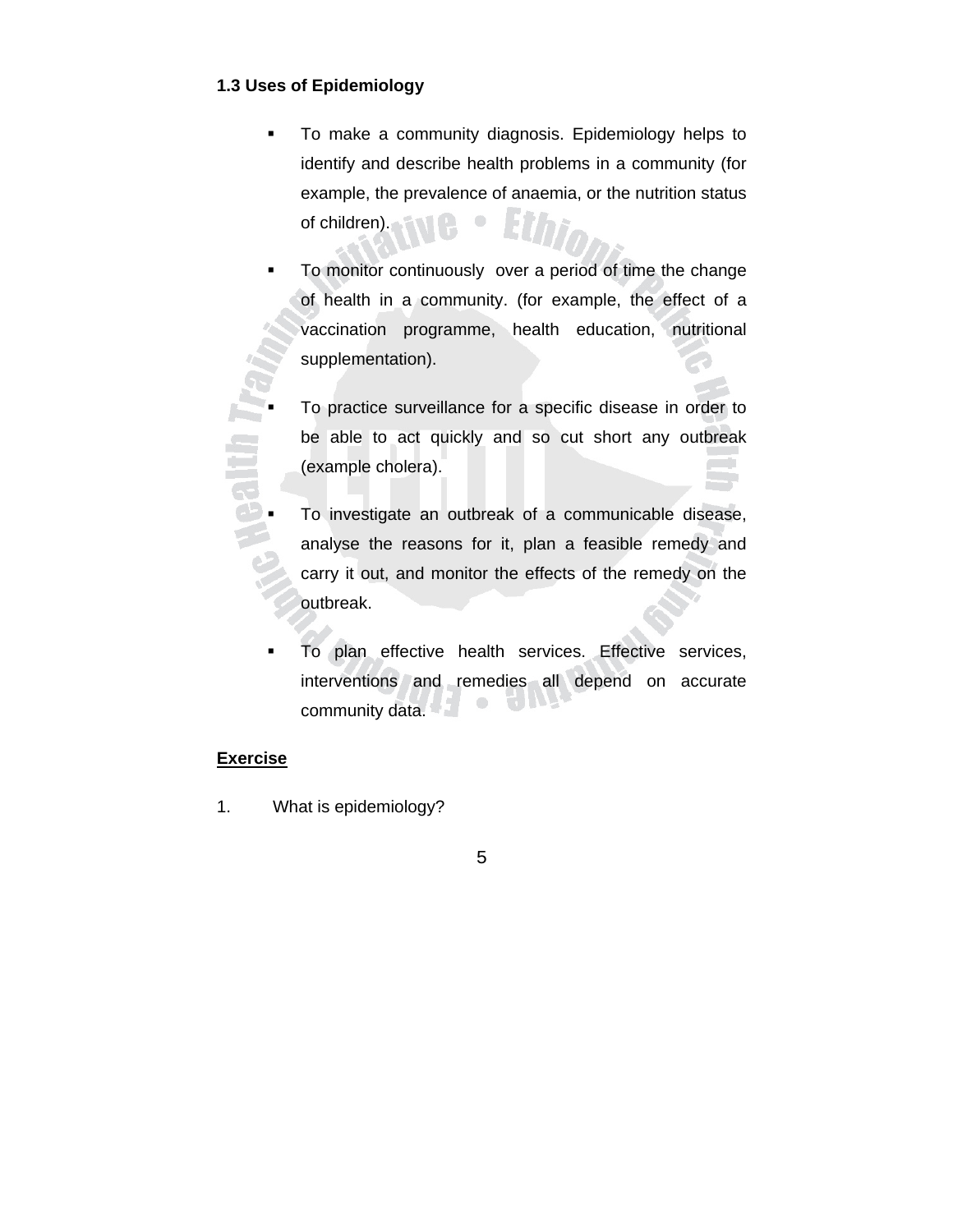2. "Fifty percent of malaria cases in North Gondar Zone occurred in Metema Woreda." This statement shows, please choose the best

 $\begin{array}{c} \bullet \\ \bullet \end{array}$ 

Ethiopi

**SUITEILINES** 

- a. the distribution of malaria
- b. the causes of malaria

**MARIADIUNE** 

- c. the time of the year when malaria is prevalent
- 3. Is epidemiology important to know the causes of malaria epidemic in your area?



 $\begin{array}{c} \bullet \\ \bullet \end{array}$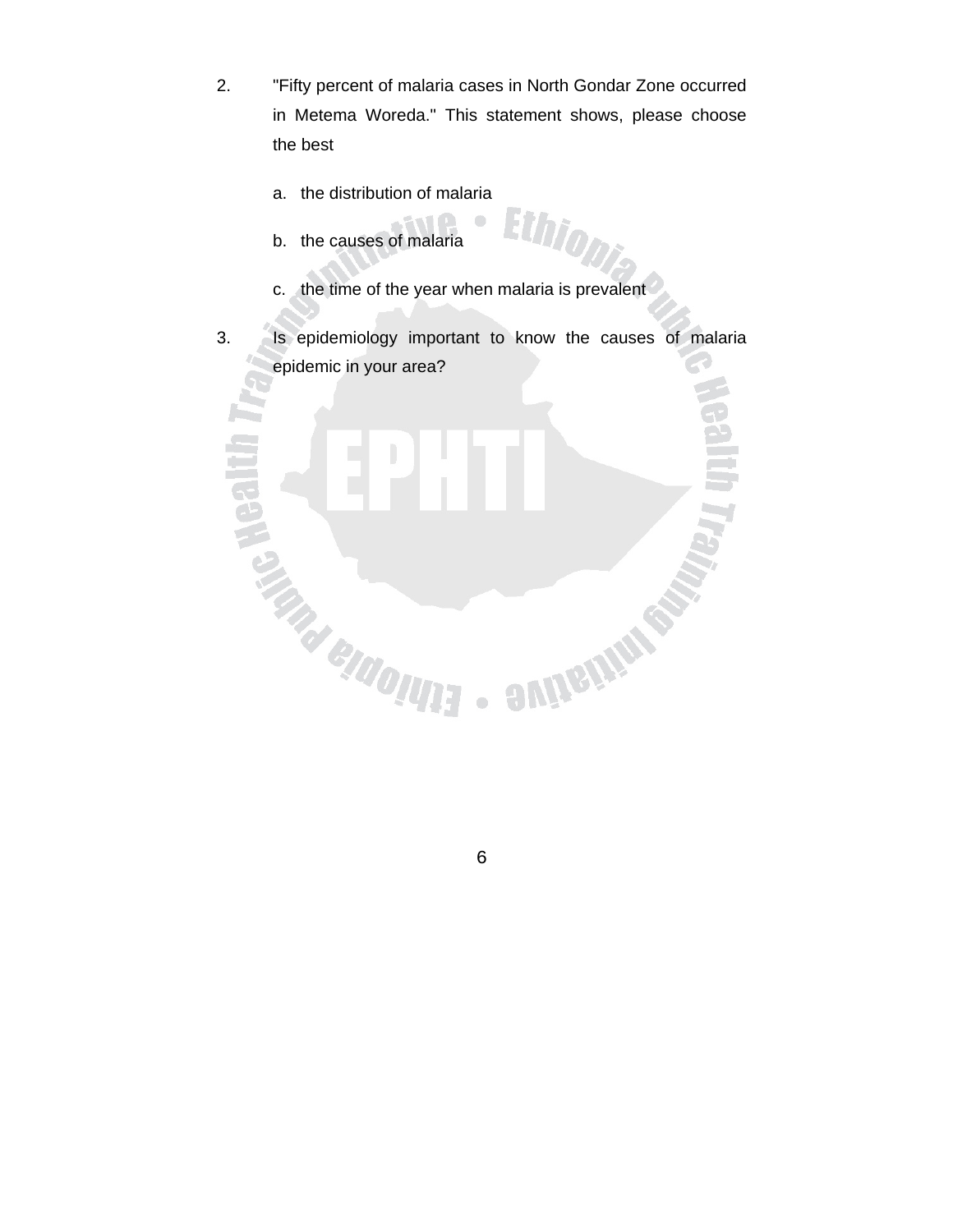# **UNIT TWO**

# **Disease Causation**

#### **Learning Objectives**

At the end of this unit the student is expected to:

- Define cause of disease
- Discuss the different risk factors for disease

#### **Definition**

*Cause of disease*: is an event, condition, characteristic or a combination of these factors which plays an important role in producing the disease.

The causes of disease can be classified in to two:

**1. Primary causes –** these are the factors which are necessary for a disease to occur, in whose absence the disease will not occur. The term *"etiologic agent"* can be used instead of primary cause for Infectious causes of diseases. For example "Mycobacterium tuberculosis" is the primary cause (etiologic agent) of pulmonary tuberculosis.

**2. Risk factors (contributing, predisposing, or aggravating factors)**.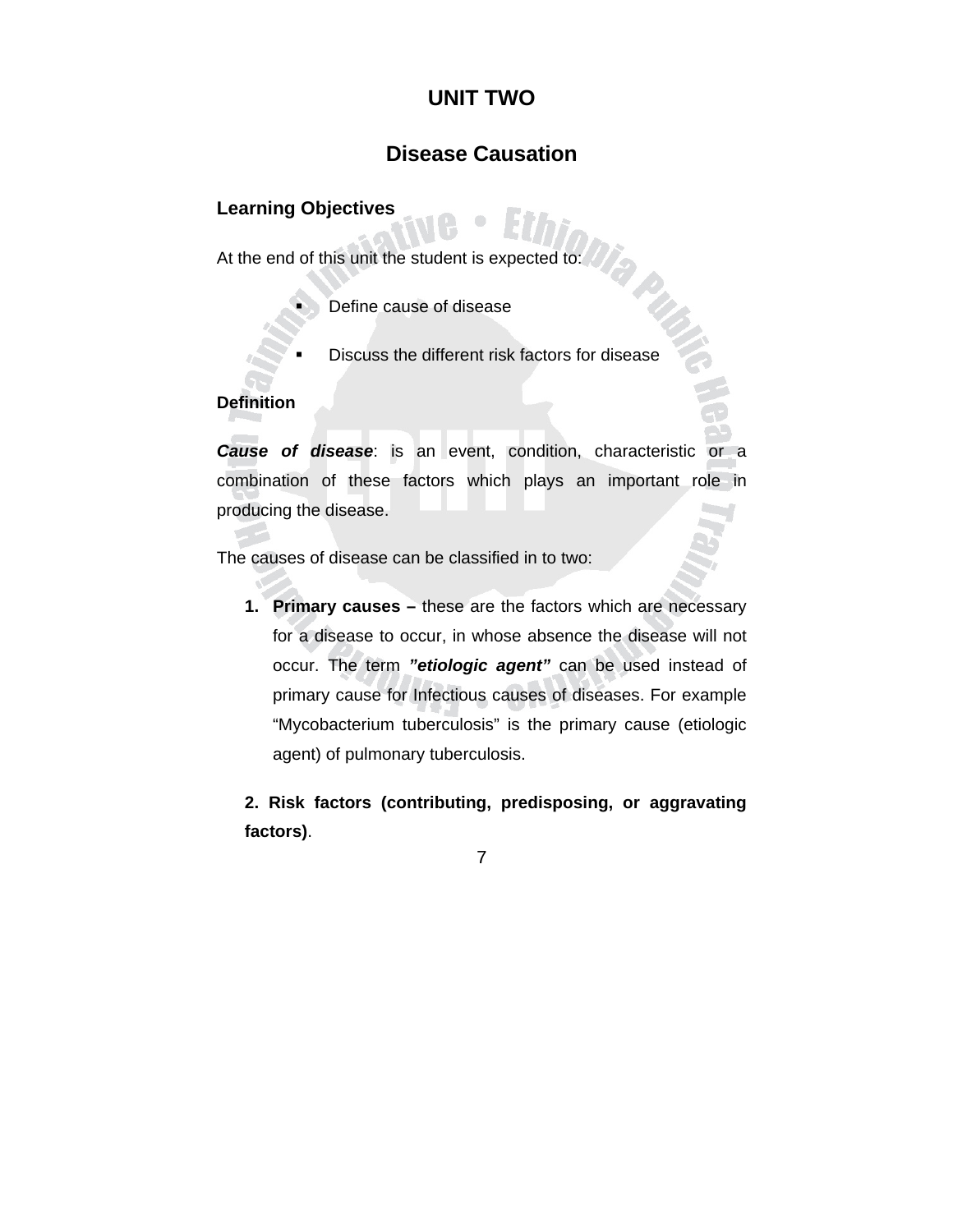These are not the necessary causes of disease but they are important for a disease to occur. A factor associated with an increased occurrence of a disease is risk factor for the exposed group; and a factor associated with a decreased occurrence of a disease is a risk factor for the non exposed group. Risk factors could be related to the agent, the host and the environment.

*The etiology of a disease* is the sum total of all the factors (primary causes and risk factors) which contribute to the occurrence of the disease.

It is the interaction of the agent, the host, and the environment which determines whether or not a disease develops, and this can be illustrated using the epidemiologic triangle.



The epidemiologic triangle, depicts the relationship among three key factors in the occurrence of disease or injury: *agent, environment***,** and *host.*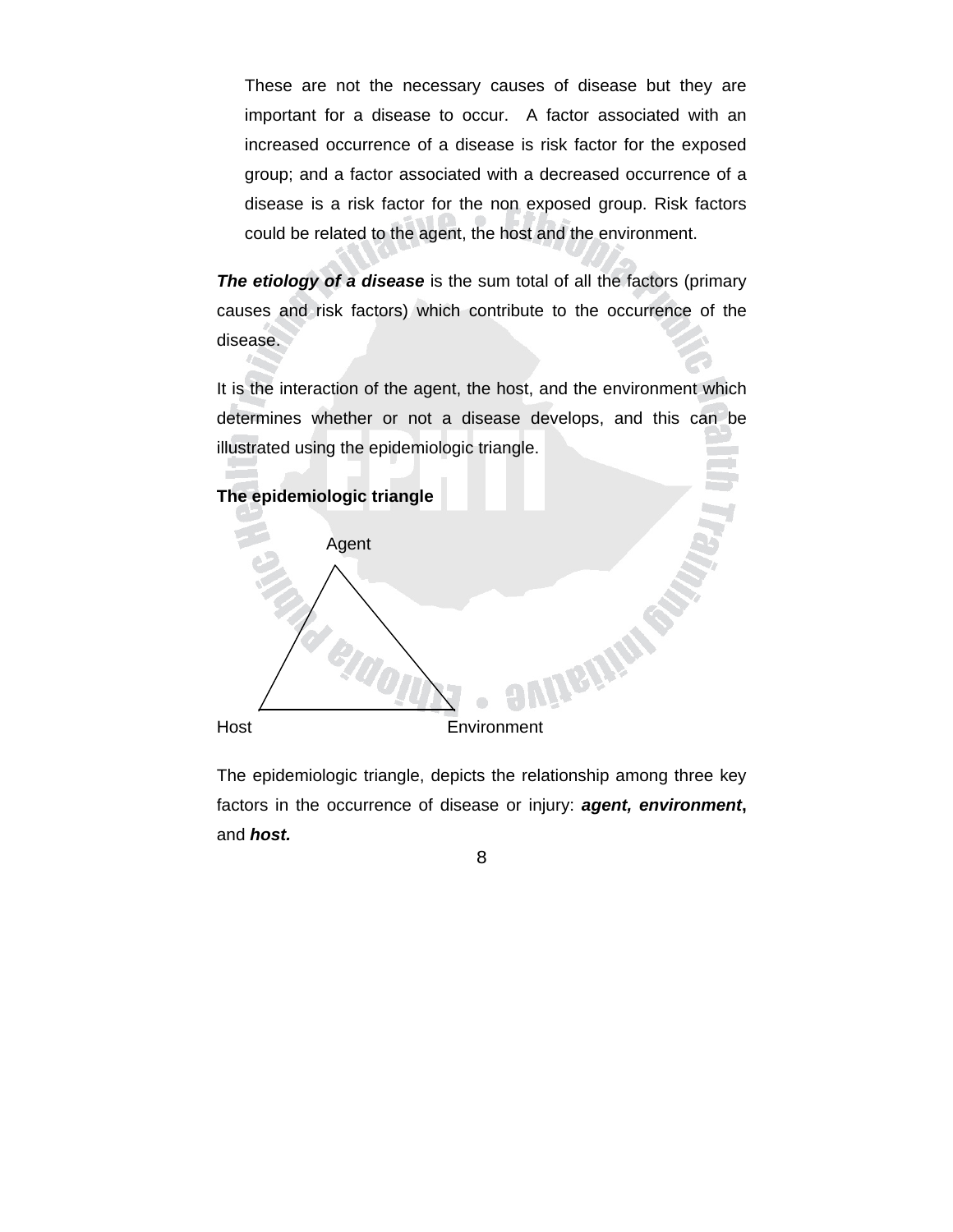An *agent* is a factor whose presence or absence, excess or deficit is necessary for a particular disease or injury to occur.

The *environment* includes all external factors, other than the agent, that can influence health. These factors are further categorized according to whether they belong in the *social, physical*, or *biological* environments.

The **social environment** encompasses a broad range of factors, including education, unemployment, culture regarding diet; and many other factors pertaining to political, legal, economic, communications, transportation, and health care systems.

**Physical environmental factors** are factors like climate, terrain, and pollution.

**Andre** 

**Biological environmental influences** include vectors, humans and plants serving as reservoirs of infection.

From the perspective of epidemiologic triangle, the host, agent, and environment can coexist harmoniously*.* Disease and injury occur only when there is altered equilibrium between them.

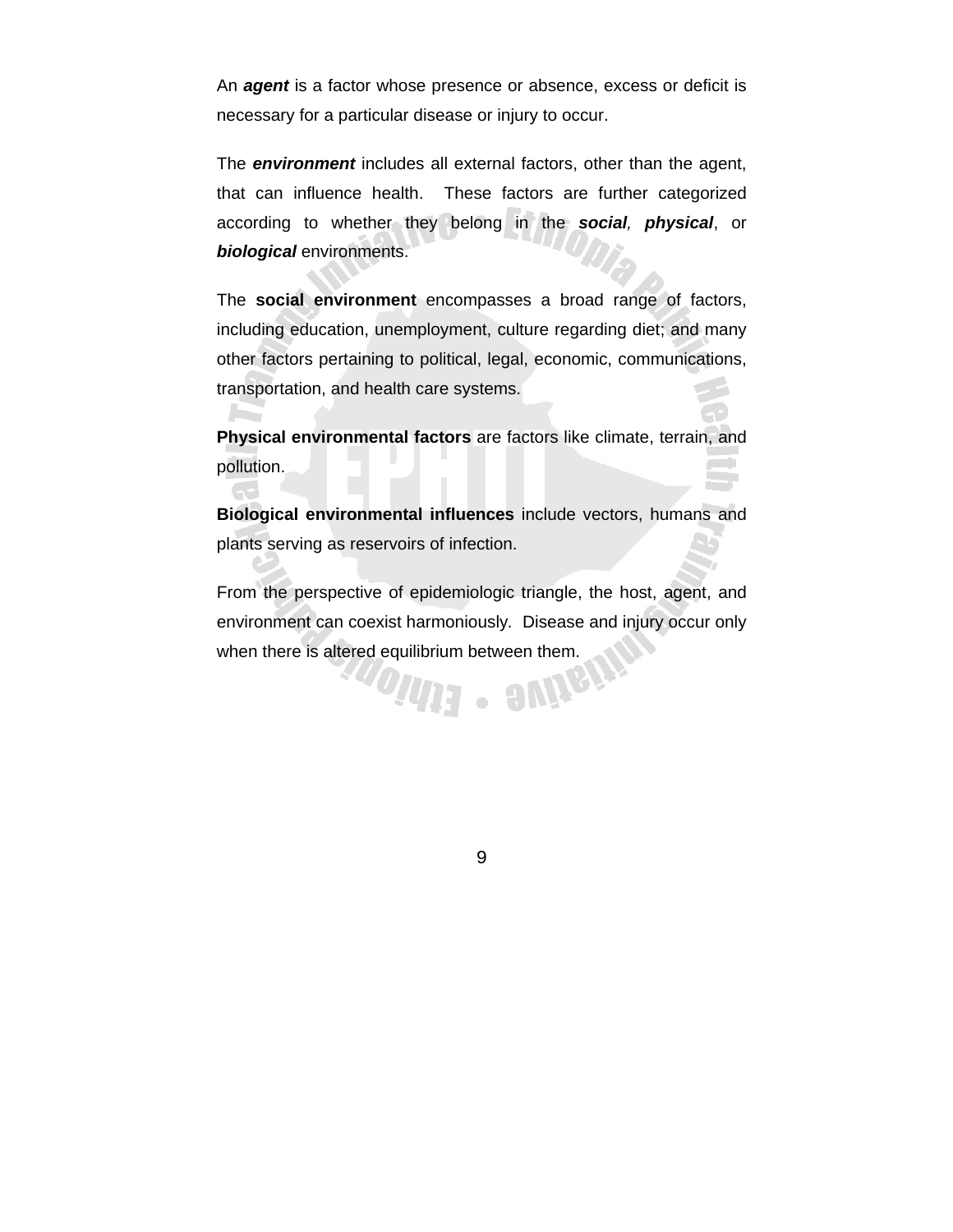# **Exercise**

| <b>Disease</b>  | <b>Primary</b> | <b>Environmental</b> | <b>Host risk</b> |
|-----------------|----------------|----------------------|------------------|
|                 | cause          | risk factors         | factors          |
| Malaria         |                |                      |                  |
| Tuberculosis    | m              |                      |                  |
| <b>HIV/AIDS</b> |                |                      |                  |
| Amoebiasis      |                |                      |                  |
| <b>Measles</b>  |                |                      |                  |
| Common cold     |                |                      |                  |

Identify the primary causes and risk factors for the following diseases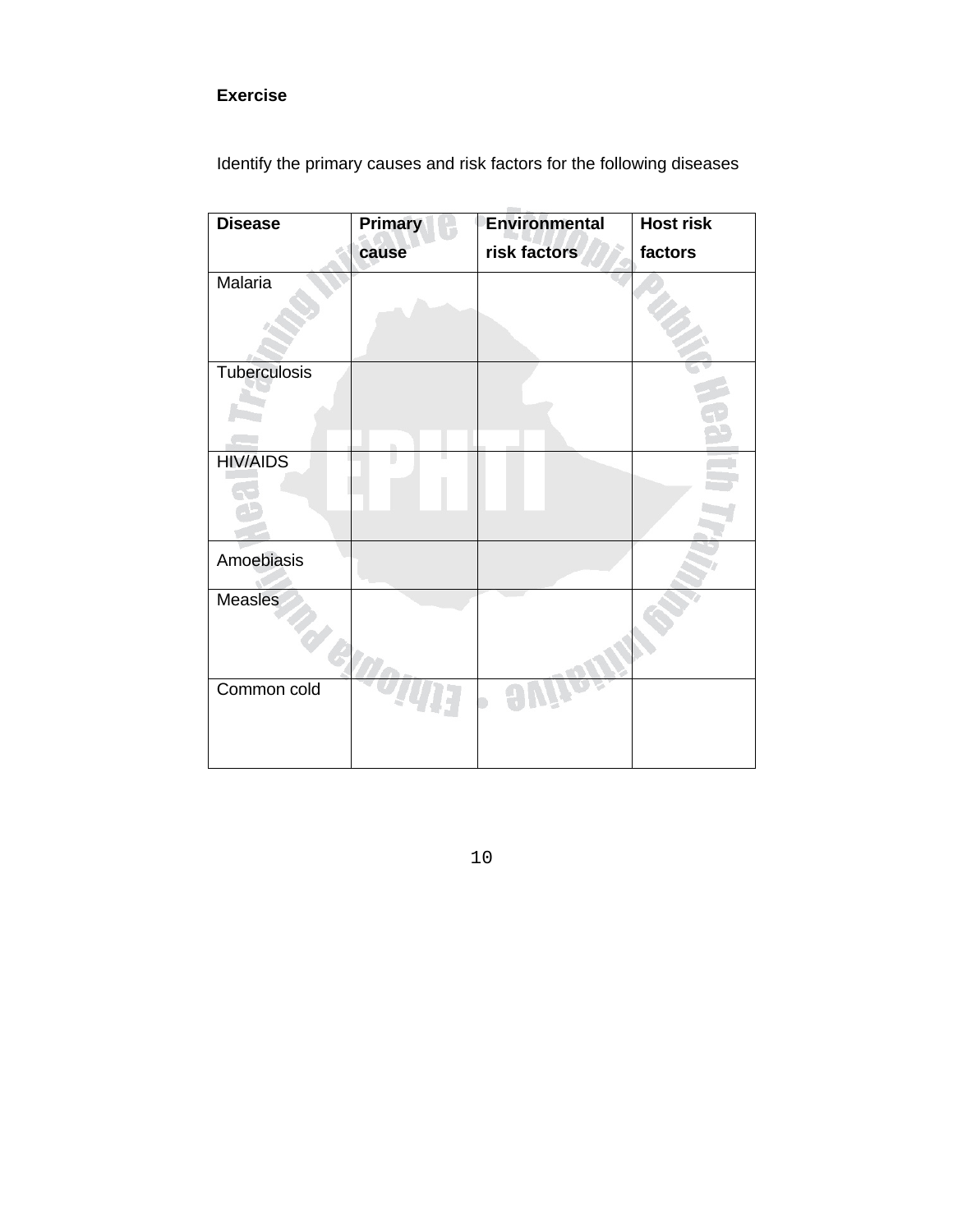# **UNIT THREE**

# **Levels of Prevention**

### **Learning Objectives**

At the end of this unit the student is expected to:

- Define the natural history of disease and its different stages
- Describe the levels of disease prevention

## **3.1 Natural history of disease**

The "natural history of disease" refers to the progression of disease process in an individual over time, in the absence of intervention.

There are four stages in the natural history of a disease. These are:

- 1. Stage of susceptibility
- 2. Stage of pre-symptomatic (sub-clinical) disease
- 3. Stage of clinical disease
- 4. Stage of disability or death
	- 11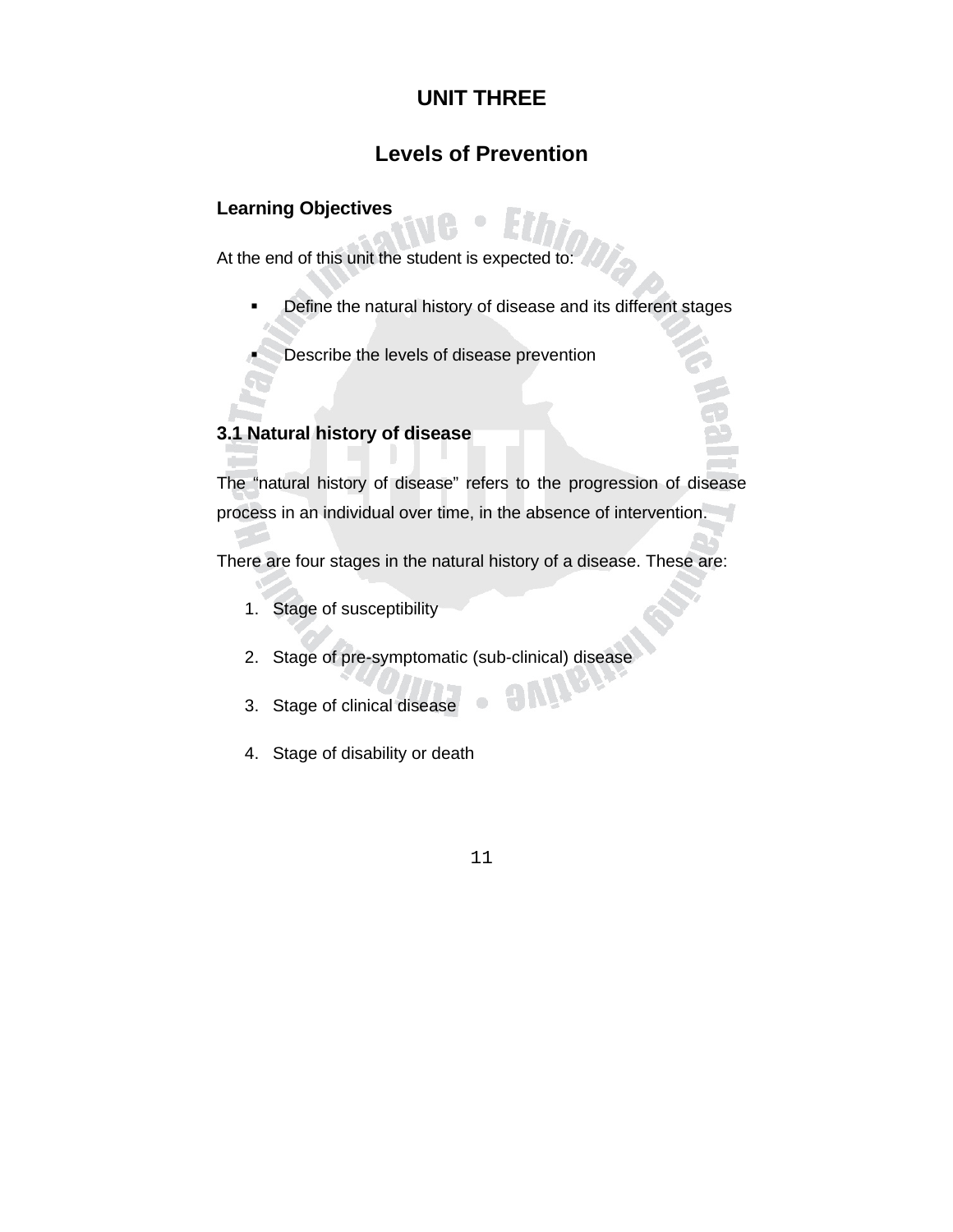#### **1. Stage of susceptibility**

In this stage, disease has not yet developed, but the groundwork has been laid by the presence of factors that favor its occurrence.

**Example:** unvaccinated child is susceptible to measles.

## **2. Stage of Pre-symptomatic (sub-clinical) disease**

In this stage there are no manifestations of the disease but pathologic changes (damages) have started to occur in the body. The disease can only be detected through special tests since the signs and symptoms of the disease are not present.

#### *Examples:*

- Detection of antibodies against HIV in an apparently healthy person.
- Ova of intestinal parasite in the stool of apparently healthy children.

The pre-symptomatic (sub-clinical) stage may lead to the clinical stage, or may sometimes end in recovery without development of any  $\begin{array}{c} \bullet \\ \bullet \end{array}$  $\blacksquare$ signs or symptoms.

## **3. The Clinical stage**

At this stage the person has developed signs and symptoms of the disease. The clinical stage of different diseases differs in duration,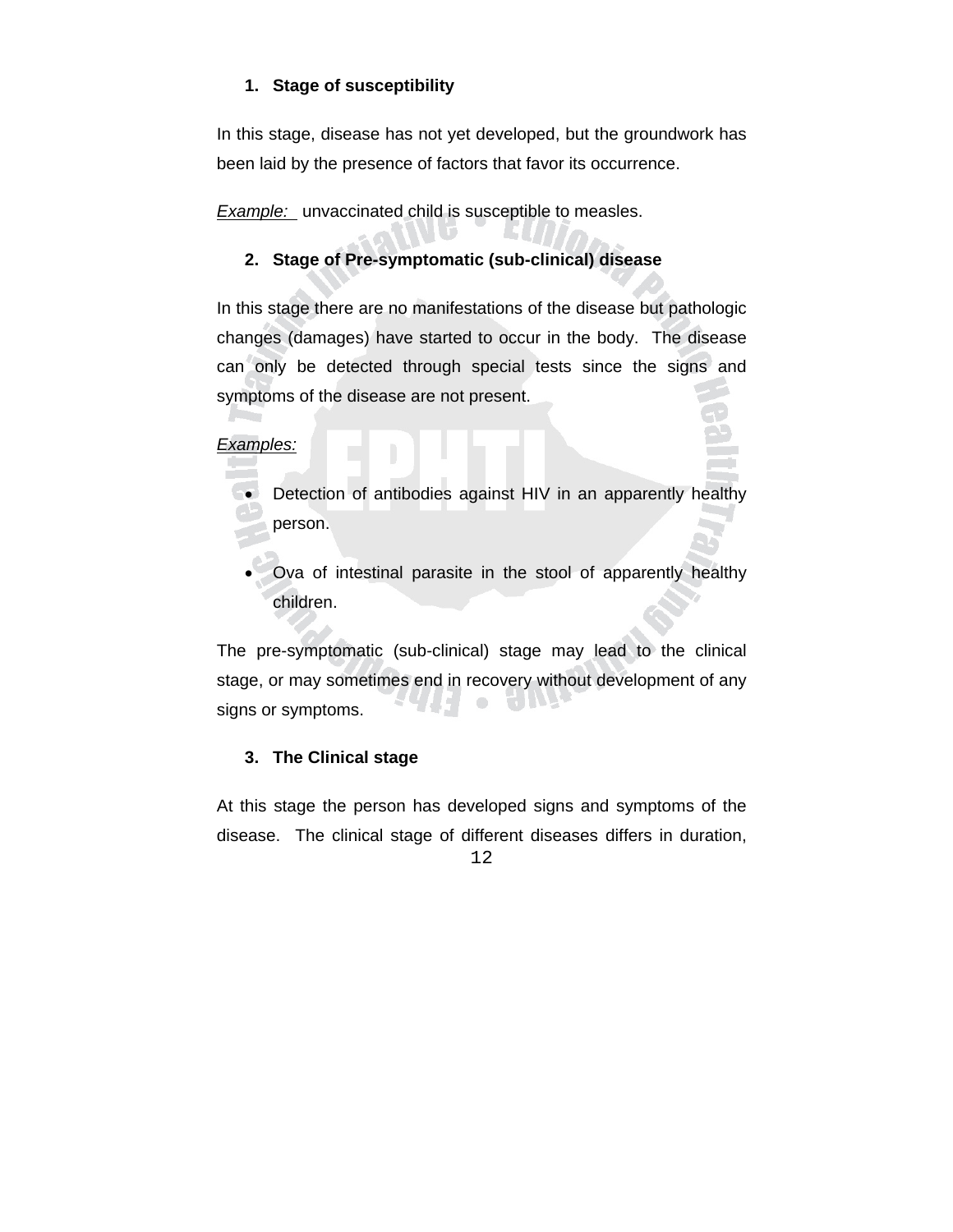severity and outcome. The outcomes of this stage may be recovery, disability or death.

#### *Examples:*

- Common cold has a *short* and *mild* clinical stage and almost everyone *recovers* quickly.
- Polio has a *severe* clinical stage and many patients develop paralysis becoming *disabled* for the rest of their lives.
- Rabies has a *relatively short* but *severe* clinical stage and<br>almost always results in **death.**<br>Almost always and the completively length clinical stage and almost always results in *death.*
	- Diabetes Mellitus has a *relatively longer* clinical stage and eventually results in *death* if the patient is not properly treated.

#### **4. Stage of disability or death**

Some diseases run their course and then resolve completely either spontaneously or by treatment. In others the disease may result in a residual defect, leaving the person disabled for a short or longer duration. Still, other diseases will end in death.

Disability is limitation of a person's activities including his role as a parent, wage earner, etc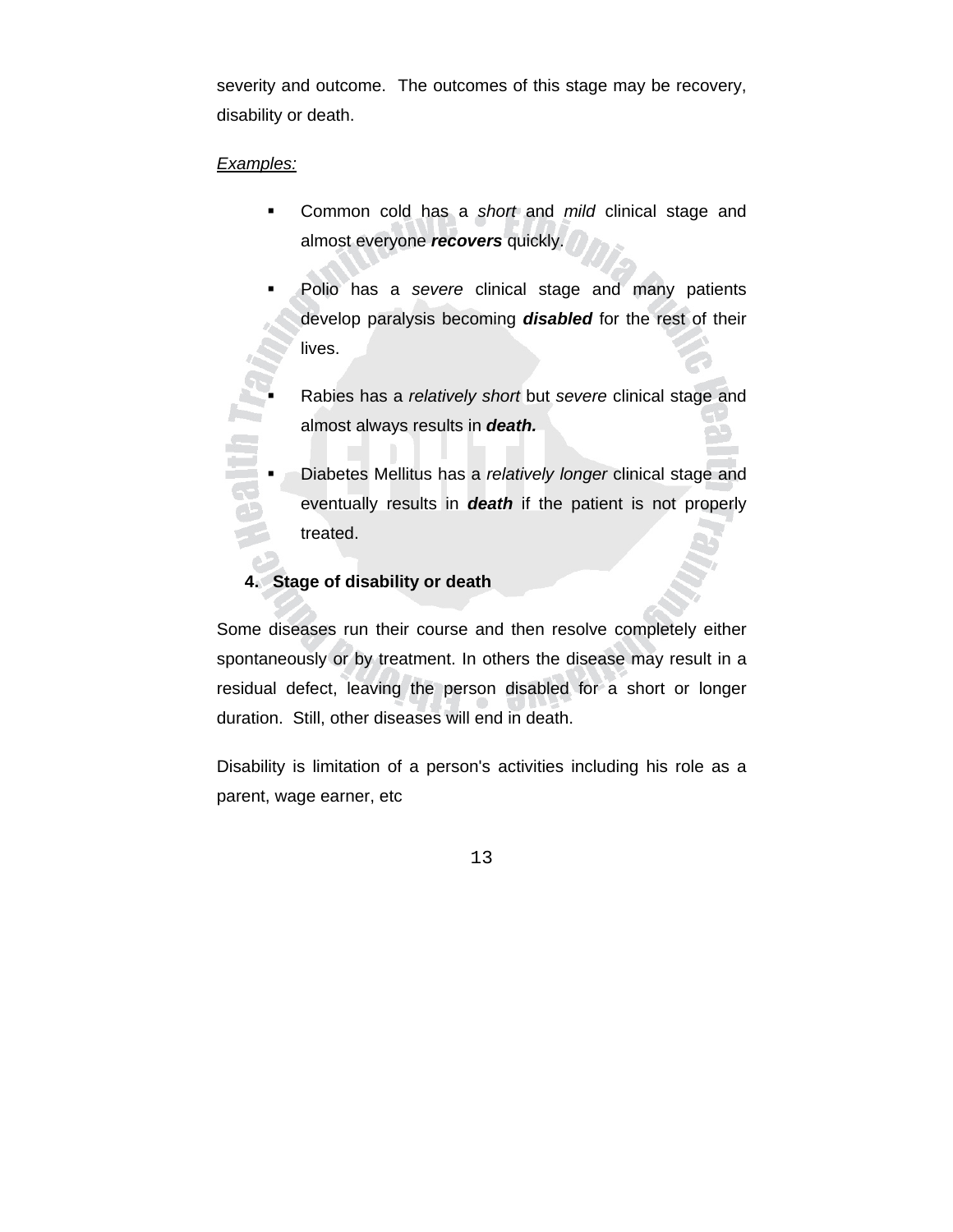## *Examples:*

- Trachoma may cause blindness
- also result in death.  $\bullet$

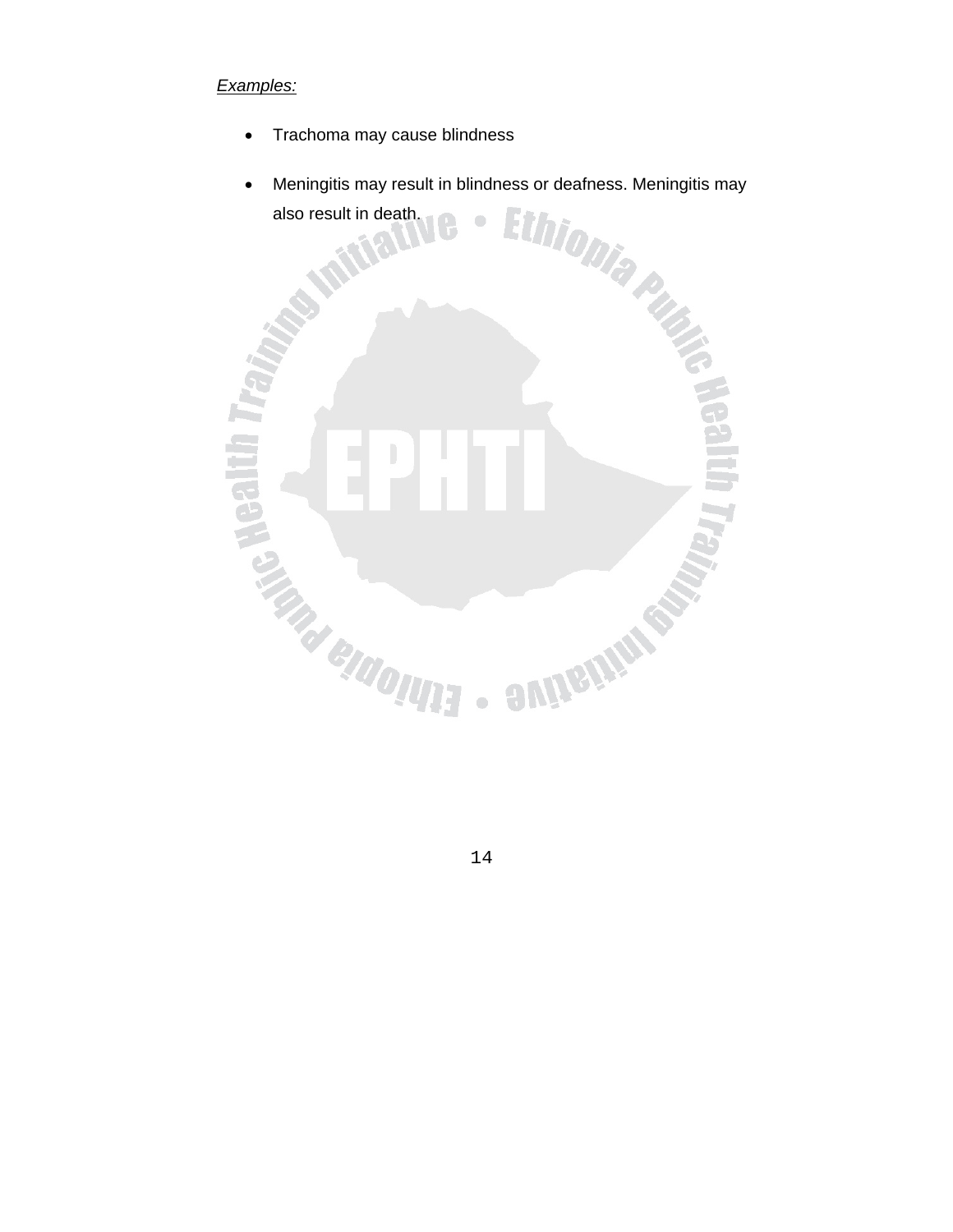

A schematic diagram of the natural history of diseases and their expected outcomes.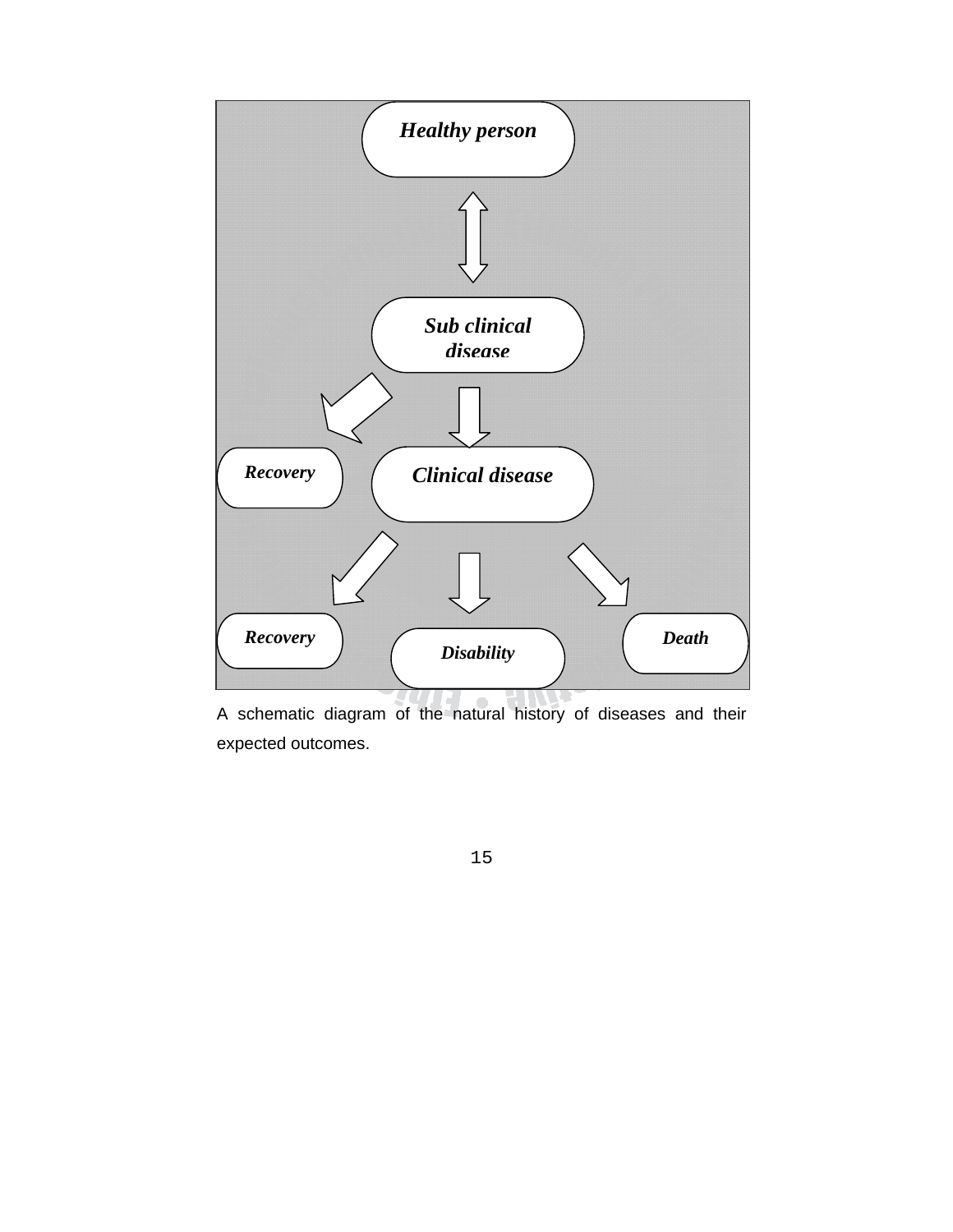#### **3.2 Levels of Disease Prevention**

The major purpose in investigating the epidemiology of diseases is to learn how to prevent and control them. Disease prevention means to interrupt or slow the progression of disease. Epidemiology plays a central role in disease prevention by identifying those modifiable Dia p causes.

There are three levels of prevention

**1) Primary prevention:-**The main objectives of primary prevention are promoting health, preventing exposure and preventing disease. Primary prevention keeps the disease process from becoming established by eliminating causes of disease or increasing resistance to disease.

Primary prevention has 3 components. These are health promotion, prevention of exposure, and prevention of disease.

*A. Health promotion:*- consists of general non-specific interventions that enhance health and the body's ability to resist disease. Improvement of socioeconomic status, provision of adequate food, housing, clothing, and education are examples of health promotion.

*B. Prevention of exposure:***-** is the avoidance of factors which may cause disease if an individual is exposed to them.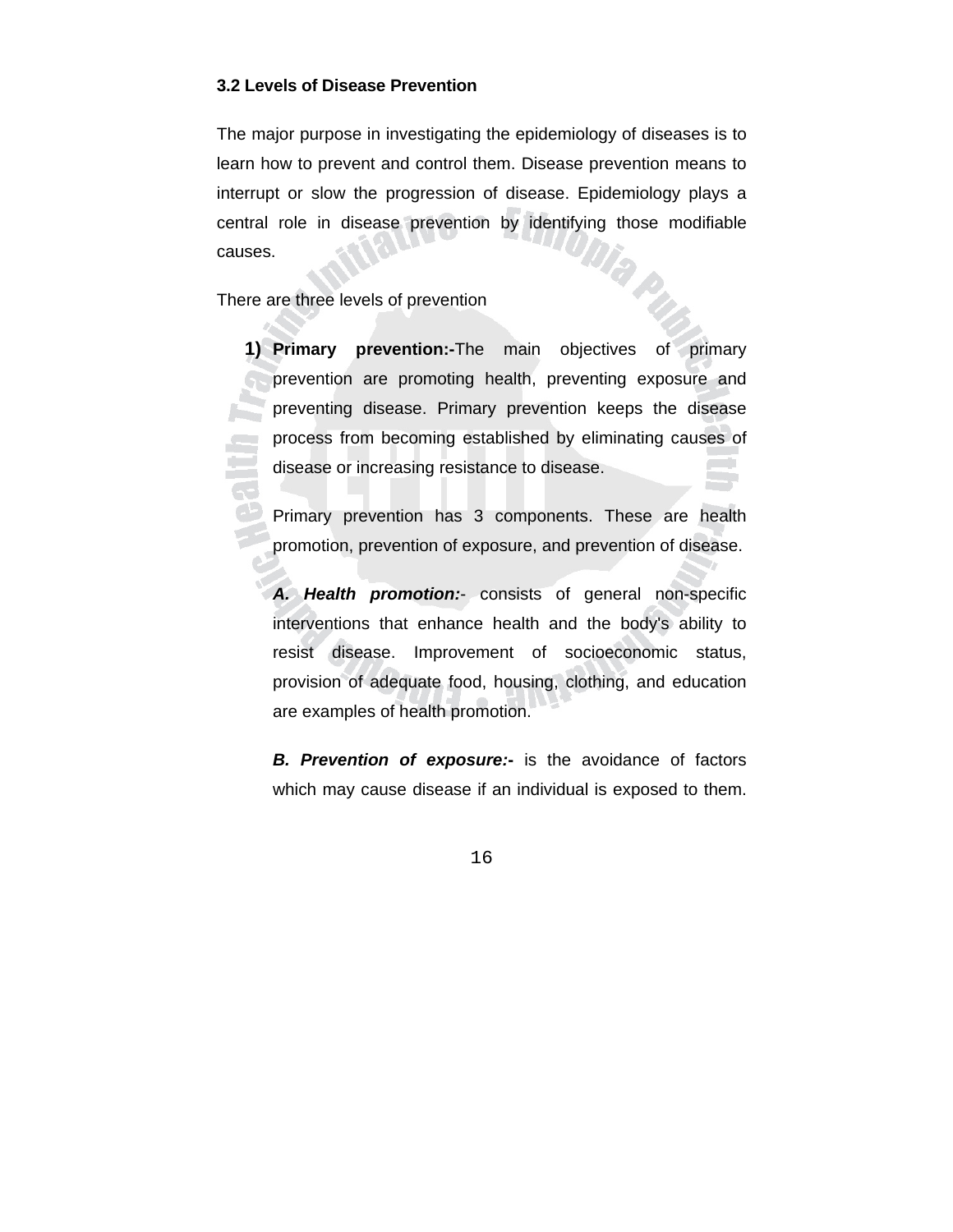Examples can be provision of safe and adequate water, proper excreta disposal, and vector control.

*C. Prevention of disease***:-** is the prevention of disease development after the individual has become exposed to the disease causing factors. Immunization is an example of prevention of disease. Immunization acts after exposure has taken place. Immunization does not prevent an infectious organism from invading the immunized host, but does prevent it from establishing an infection. If we take measles vaccine, it will not prevent the virus from entering to the body but it prevents the development of infection/disease.

**2) Secondary prevention:-** The objective of secondary prevention is to *stop or slow the progression of disease* so as to prevent or limit permanent damage. Secondary prevention can be achieved through detecting people who already have the disease as early as possible and treat them. It is carried out before the person is permanently damaged.

#### *Examples*:

- Prevention of blindness from Trachoma
- Early detection and treatment of breast cancer to prevent its progression to the invasive stage, which is the severe form of the disease.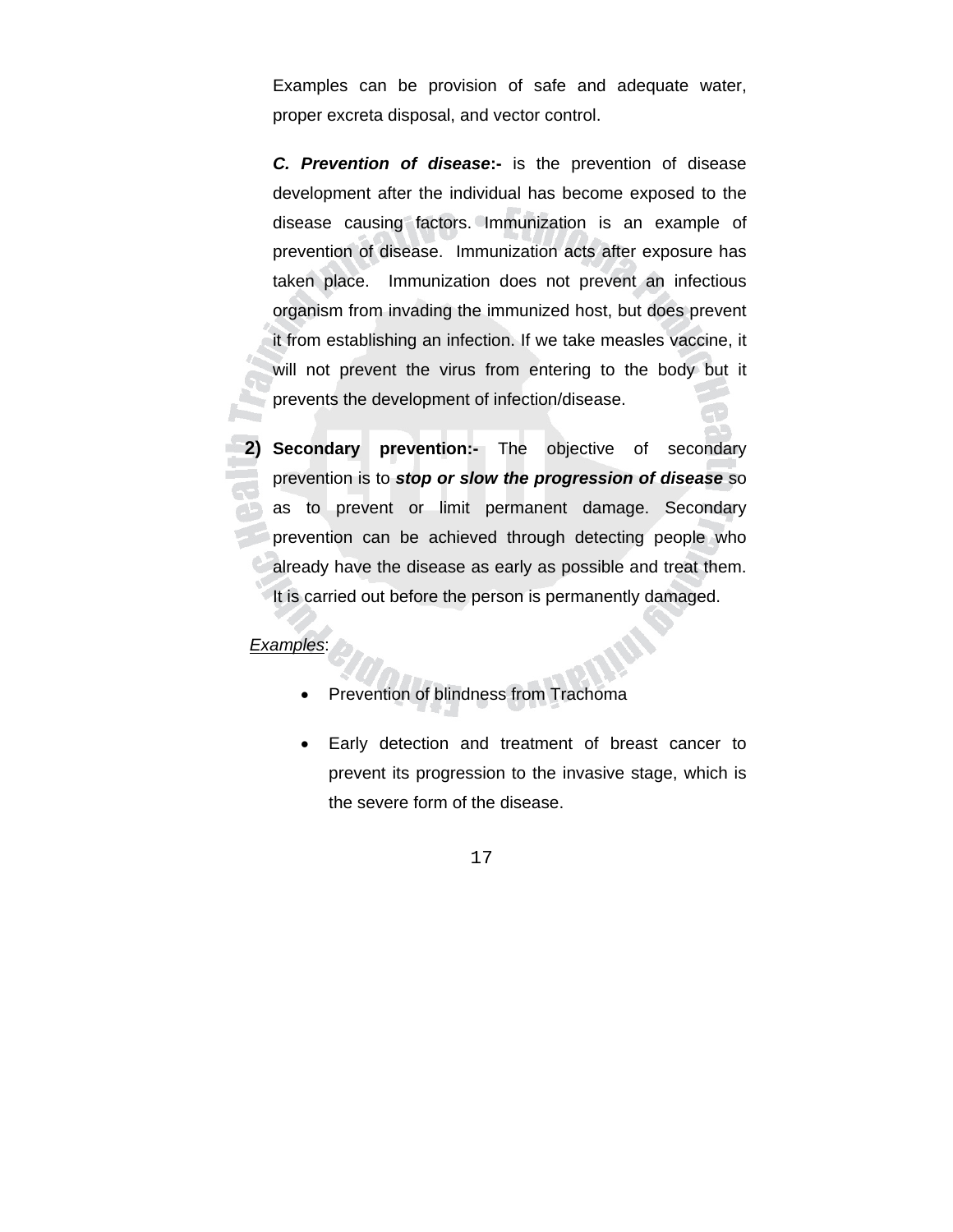- **3) Tertiary prevention:** is targeted towards people with permanent damage or disability. Tertiary prevention is needed in some diseases because primary and secondary preventions have failed, and in others because primary and secondary prevention are not effective. It has two objectives:
	- Treatment to *prevent further disability or death* and
	- To *limit the physical, psychological, social, and financial impact of disability,* thereby improving the quality of life. This can be done through *rehabilitation,* which is the retraining of the remaining functions for maximal effectiveness.

*Example:* When a person becomes blind due to vitamin A deficiency, tertiary prevention (*rehabilitation*) can help the blind or partly blind person learn to do gainful work and be economically self supporting.

#### **Exercise:**

1. A patient with tuberculosis is treated with drugs. Is it possible to learn (know) the natural history of tuberculosis on this patient? Why?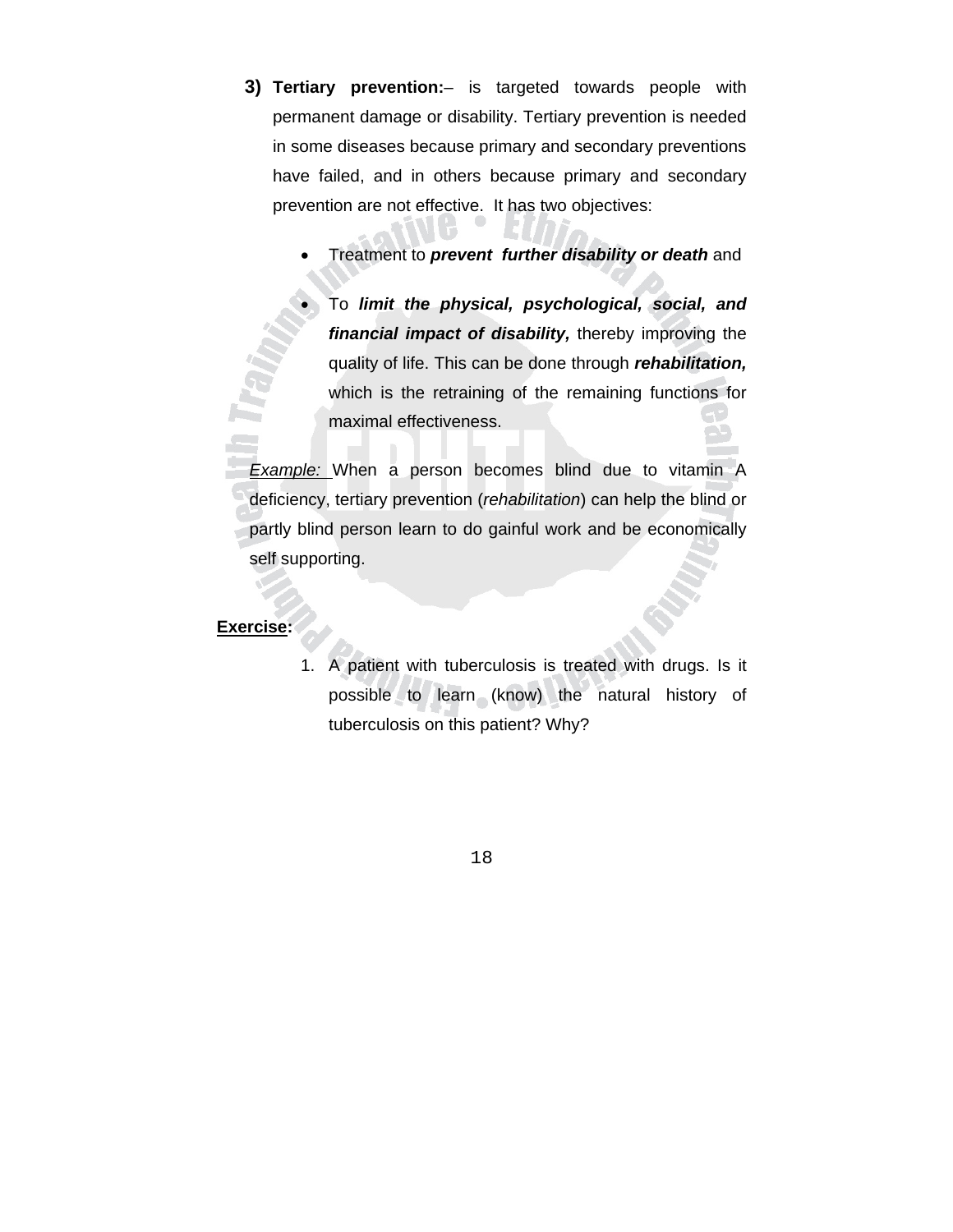2. Write the primary, secondary, and tertiary prevention strategies for the diseases or conditions listed in the table below?

| <b>Disease</b>       | Primary     | <b>Secondary</b> | <b>Tertiary</b>   |
|----------------------|-------------|------------------|-------------------|
|                      | prevention  | prevention       | <b>Prevention</b> |
| <b>Measles</b>       |             |                  |                   |
| Pulmonary            |             |                  |                   |
| tuberculosis         |             |                  |                   |
| A person lost        |             |                  |                   |
| his leg by car       |             |                  |                   |
| accident             |             |                  |                   |
| <b>Poliomyelitis</b> |             |                  |                   |
|                      | a elaolilli | <b>auners</b>    |                   |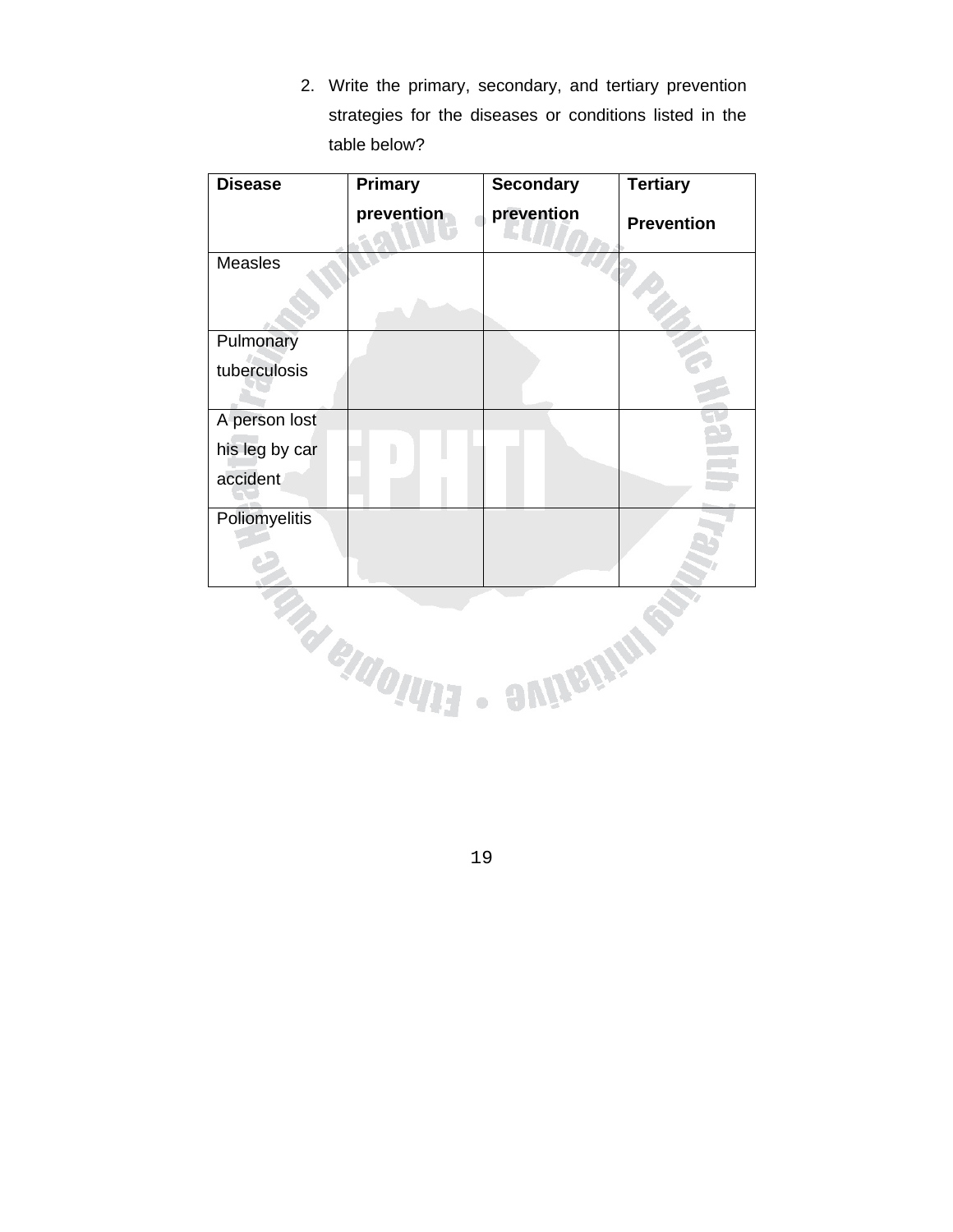# **UNIT FOUR**

# **Infectious Diseases Epidemiology**

# **Learning Objectives**

Learning Objectives<br>At the end of this unit the student is expected to:<br>At the end of this unit the student is expected to:

- Define communicable/infectious disease
- Discuss the components of infectious process
- Describe different modes of disease transmission

#### **4.1 Definition**

**Communicable disease (infectious disease)** – is an illness due to a specific infectious agent or its toxic products that arises through transmission of that agent or its products from an infected person, animal, or reservoir to a susceptible host, either directly or indirectly through an intermediate plant or animal host, vector, or the inanimate environment.

#### **4.2 Components of the infectious process**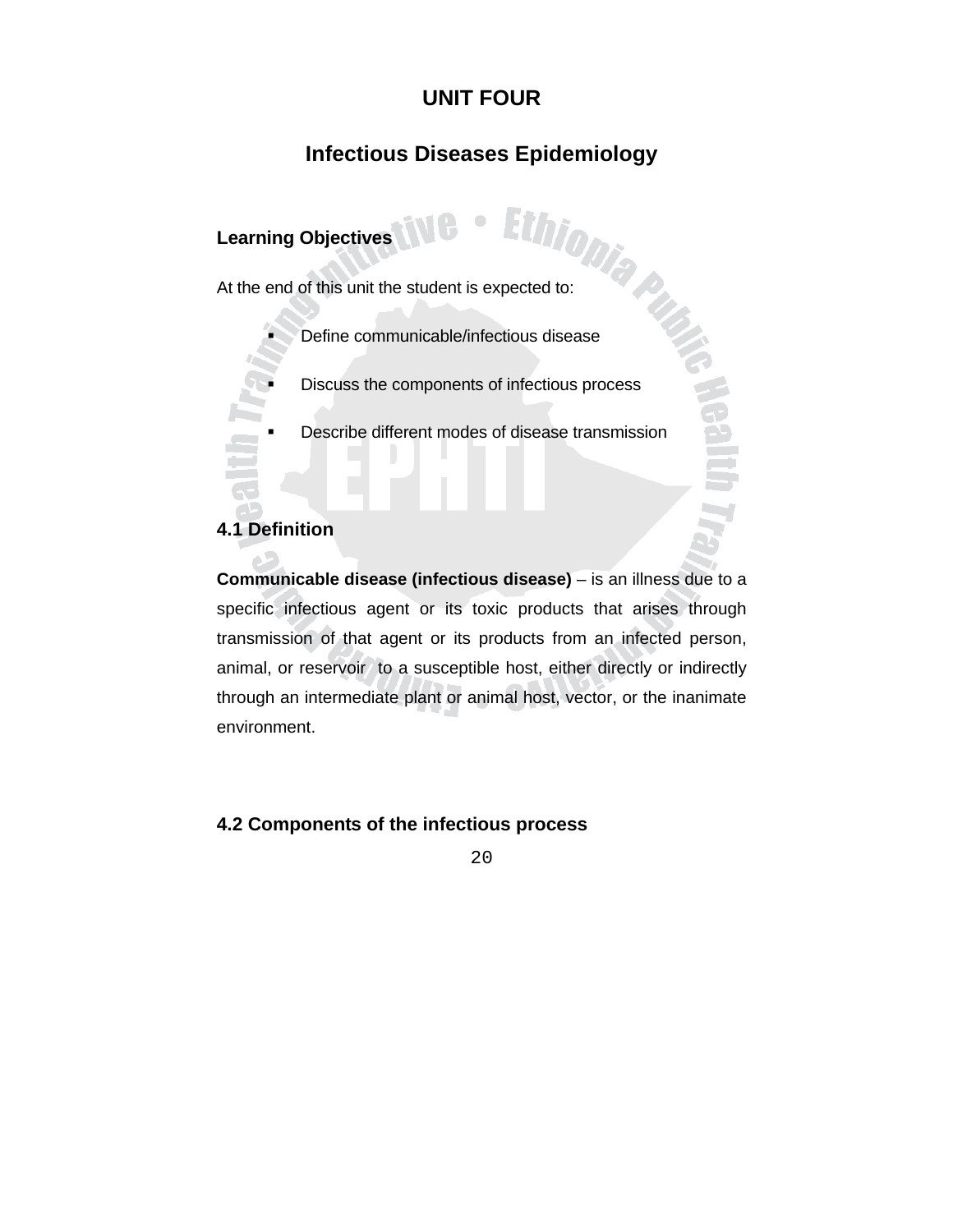The infectious process of a specific disease can be described by the following components, which constitute of the **chain of disease transmission**.

- 1. The Agent
- 2. Its reservoirs
- 3. Its portal of exits
- 1. The  $H_y$ -<br>
2. Its reservoirs<br>
3. Its portal of exits<br>
4. Its mode of transmission<br>  $\begin{bmatrix}\n\cdot & \cdot & \cdot \\
\cdot & \cdot & \cdot \\
\cdot & \cdot & \cdot\n\end{bmatrix}$
- 5. Its portals of entry
- 6. The human host

#### **I. The Agents**

The agents in the infectious process range from viral particles to complex multi-cellular organisms

## **II. Reservoirs**

A reservoir is an organism or habitat, in which an infectious agent normally lives, transforms, develops and/or multiplies. Reservoirs for infectious agents may be humans, animals, plants or other inanimate objects. **any** 

 $\bullet$ 

Some diseases with human reservoirs are:

**Most bacterial and viral respiratory diseases** 

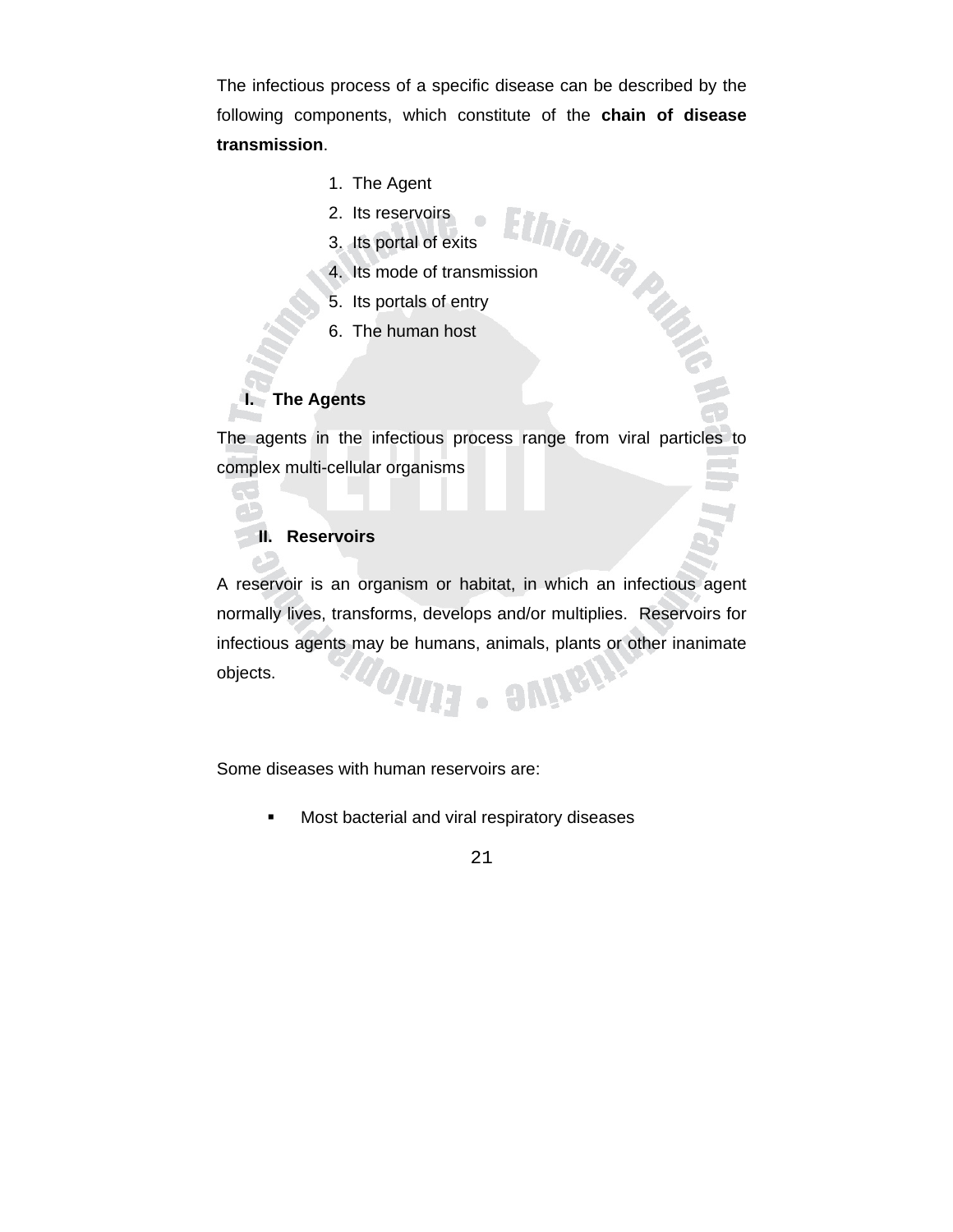**HIV/AIDS/Sexually Transmitted Infections (STIs), measles,** typhoid etc.

All infected humans, whether showing signs and symptoms of the disease or not, are potential sources of infection to others. A person who does not have apparent clinical disease, but is a potential source of infection to other people is called a *Carrier.* An example of carrier is a person infected with HIV. A person infected with HIV might not have the signs and symptoms but he/she is capable of transmitting the infection to others

Some diseases are transmitted to human beings from animals. These diseases are called *zoonoses.* 

Examples: Rabies, anthrax, etc.

## **III. Portal of Exit**

Portal of exit is the way the infectious agent leaves the reservoir. Possible portals of exit include all body secretions and discharges: Mucus, saliva, tears, breast milk, vaginal and cervical discharges, excretions (feces and urine), blood, and tissues. For example feces is the portal of exit for the eggs of hook worm.

## **IV. Mode of Transmission**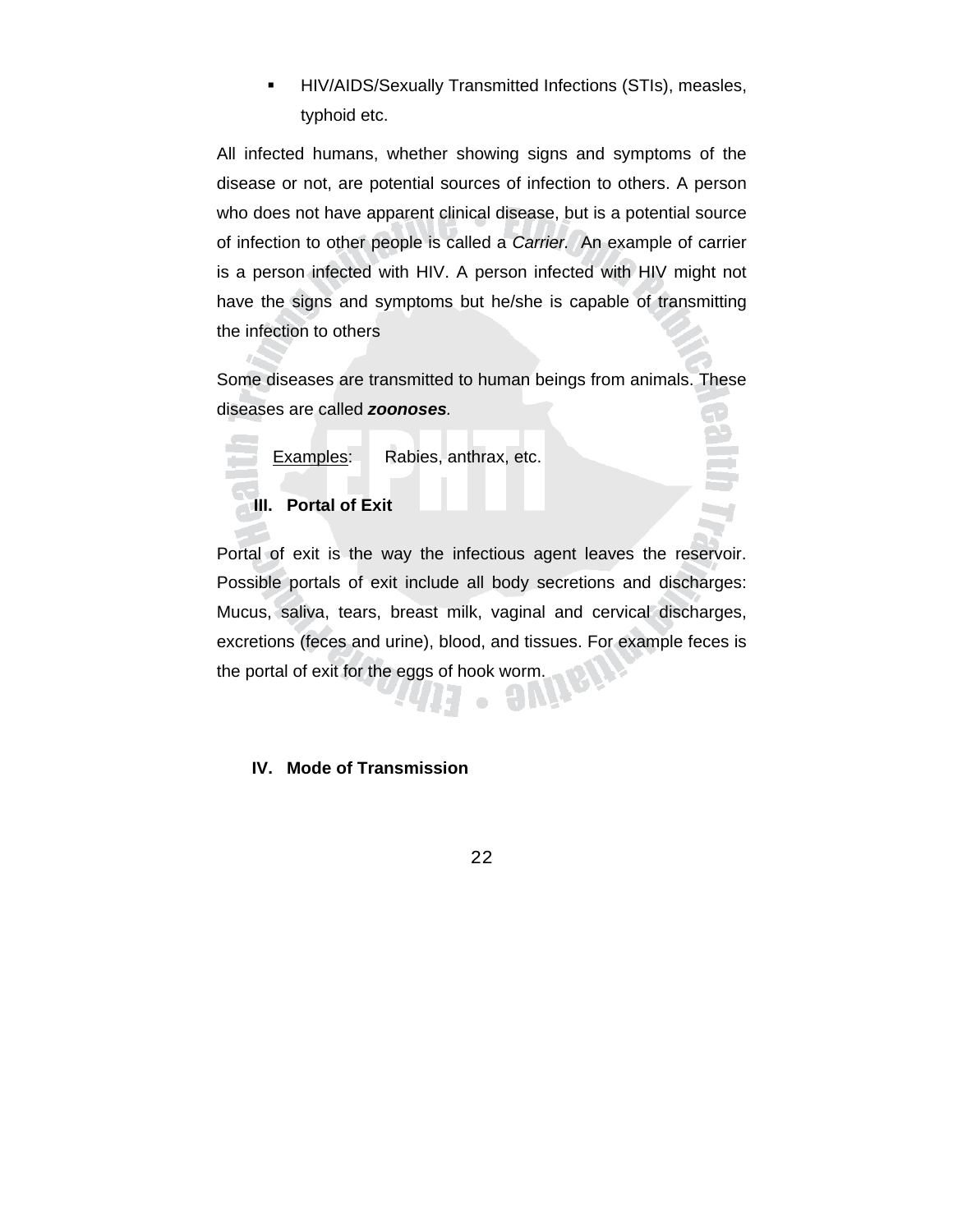Modes of transmission include the various mechanisms by which agents are conveyed to other susceptible hosts. Transmission may be direct or indirect.

#### **1. Direct Transmission**

*1.1 Direct contact***:** Occurs when there is contact of skin, mucosa, or conjunctiva with infectious agents directly from person or vertebrate animal, via touching, kissing, biting, passage through the birth canal, or during sexual intercourse.

 $\color{red} \bullet$ 

Example: HIV/AIDS/STIs, rabies

*1.2 Direct Projection***:** is transmission by projection of saliva droplets during coughing, sneezing, singing, spitting or talking.

Example: common cold

*1.3 Transplacental: is t*ransmission from mother to fetus through the placenta.

Example: syphilis, HIV/AIDS<br>t transmission

#### **2. Indirect transmission**

The following are the different types of indirect transmission.

*2.1 Vehicle-borne***:** Transmission occurs through indirect contact with inanimate objects fomites: bed sheets, towels,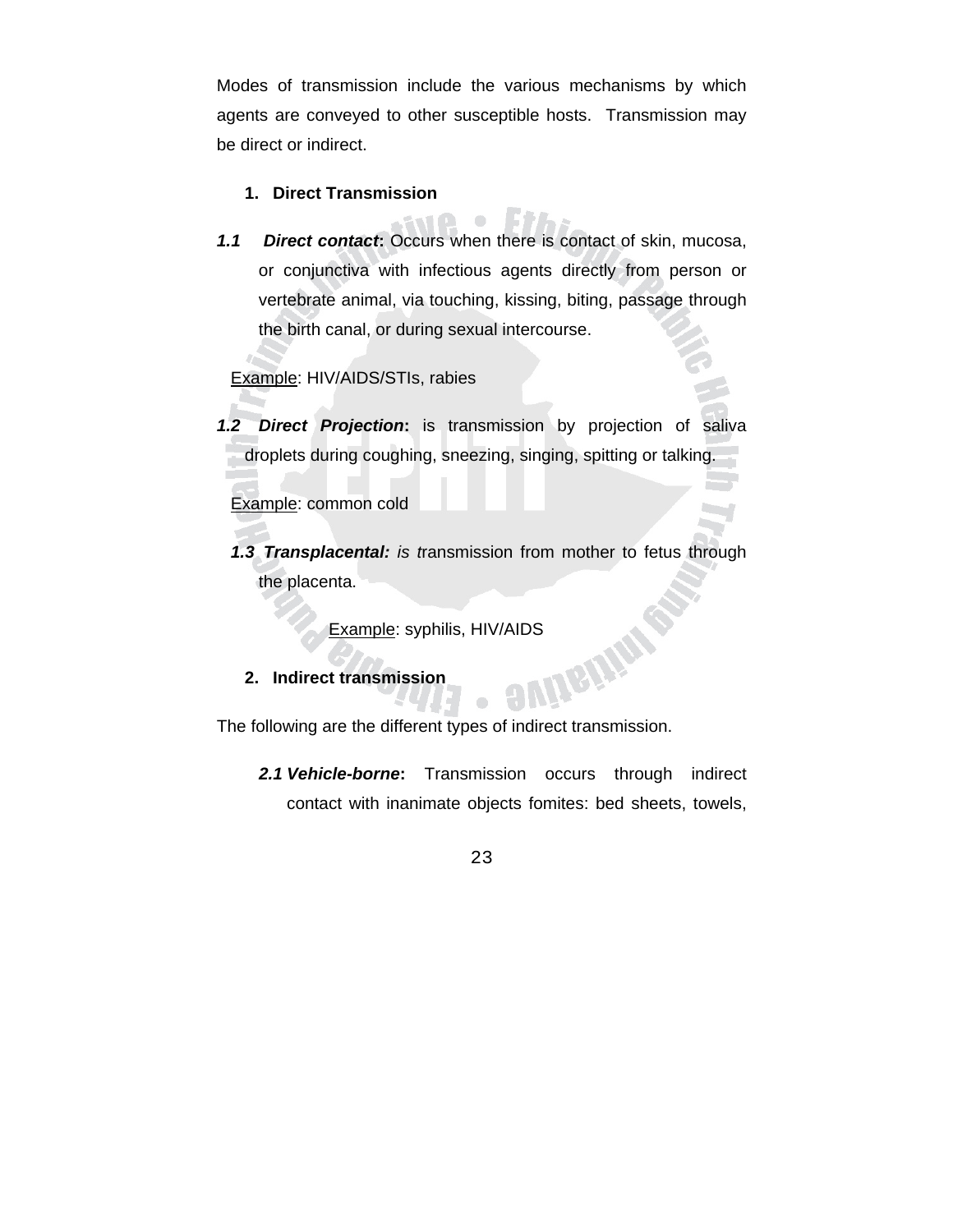toys, or surgical instruments; as well as through contaminated food, water, IV fluids etc.

*2.2 Vector-borne*: The infectious agent is conveyed by an arthropod to a host. Vectors may be biological or mechanical.

*Biological vector***:** A vector is called biological vector if the agent multiplies in the vector before transmission.

• Example: anopheles mosquito is a biological vector for malaria.

 *Mechanical vector:* A vector is called mechanical vector if the agent is directly infective to other hosts, without having to go through a period of multiplication or development in the vector. The vector simply carries the agent by its body parts( leg, proboscis etc) to convey it to susceptible hosts.

 Example: Flies are mechanical vectors for the transmission of trachoma.

 $\overline{\mathbf{a}}$ 

*2.3 Airborne:* which may occur by dust or droplet nuclei (dried residue of aerosols)

 Example: Tuberculosis. When pulmonary tuberculosis patients cough, they emit many aerosols which consists the agents of tuberculosis. When these aerosols dry droplet nuclei will be formed. These droplet nuclei will remain suspended in the air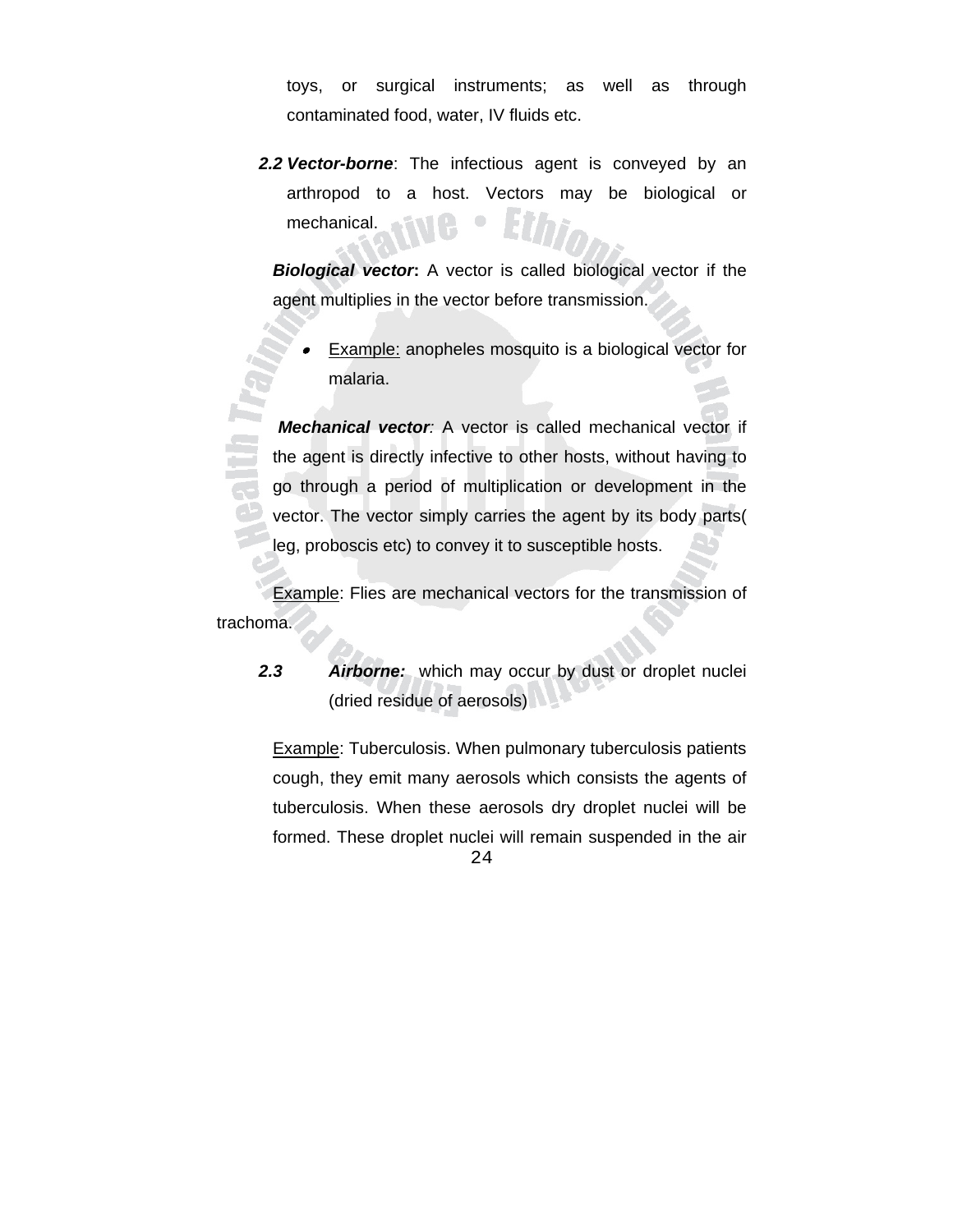for some time. When another healthy susceptible individual breaths he/she will inhale the droplet nuclei and become infected with tuberculosis.

**V. Portal of entry** - is the site where an infectious agent enters a susceptible host.

#### Examples:

-Nasal mucosa is portal of entry for common cold

-Conjunctiva is the portal of entry for trachoma

-Injury site is portal of entry for tetanus

**VI. Susceptible human host:** The susceptible human host is the final link in the infectious process. Host susceptibility or resistance can be seen at the *individual* and at the *community* level.

 Host resistance at the community (population) level is called *herd immunity.* Herd immunity can be defined as *the resistance of a population to the introduction and spread of an infectious agent, based on the immunity of a high proportion of individual members of the population, thereby lessening the likelihood of a person with a disease coming into contact with susceptibles*.

25 Example - If 90 % of the children are vaccinated for measles, the remaining 10 % of the children who are not vaccinated might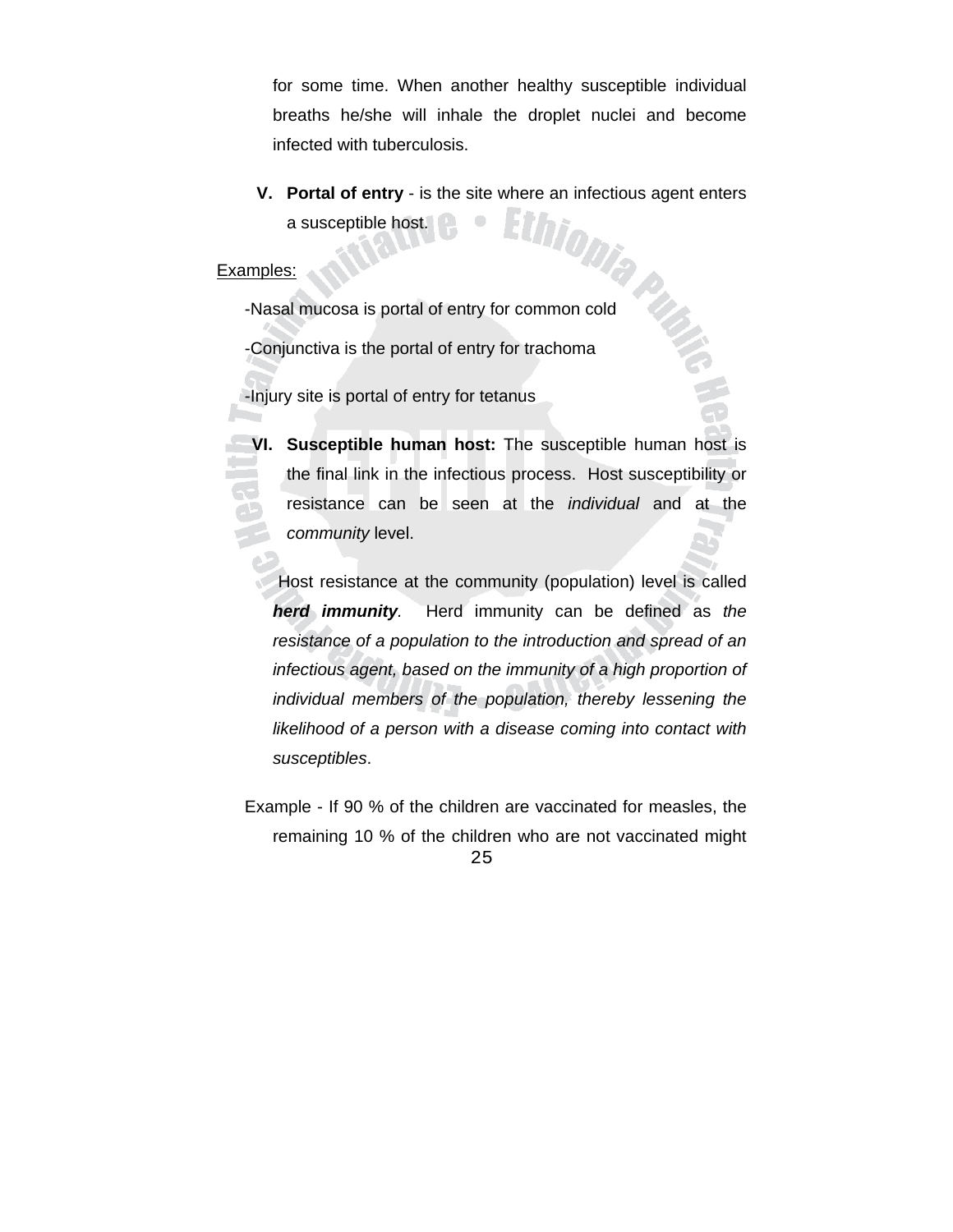not become infected with measles because most of the children (90 %) are vaccinated. That means transmission from infected person to other susceptible children will not be easier.

#### **Exercise:**

 Identify the components of the chain of transmission for the following H diseases.  $\blacktriangle$ 

| <b>Chain of transmission</b> | <b>Malaria</b> | <b>Amoebiasis</b> | <b>Tuberculosis</b> |
|------------------------------|----------------|-------------------|---------------------|
| i. Infectious agent          |                |                   |                     |
| ii. Reservoir                |                |                   |                     |
| iii. Portal of exit          |                |                   |                     |
| Mode of transmission<br>iv.  |                |                   |                     |
| v. Portal of entry           |                |                   |                     |
| Susceptible host<br>vi.      |                |                   |                     |



# **Descriptive Epidemiology**

**Learning Objectives**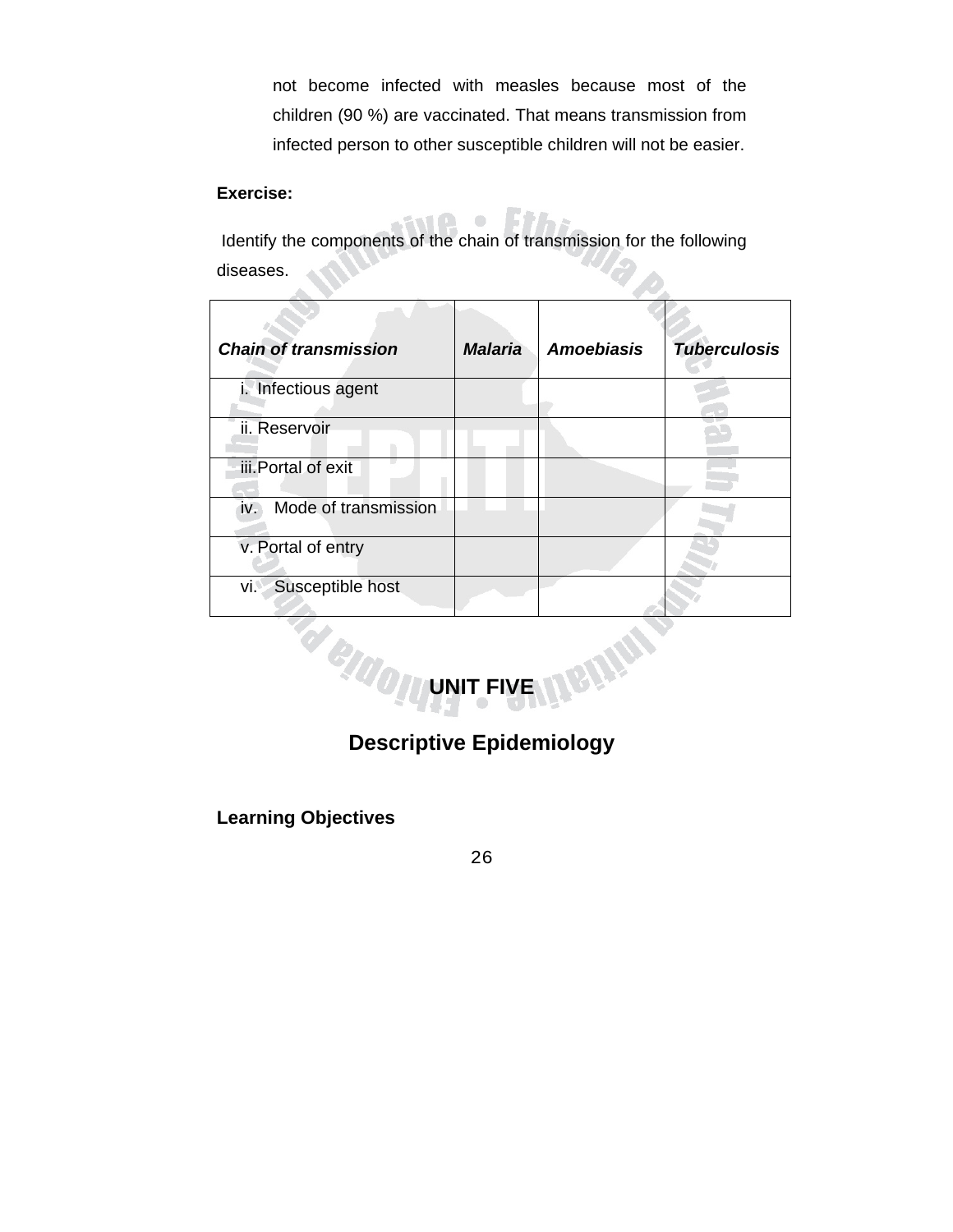At the end of this unit the student is expected to:

- **•** Define descriptive Epidemiology
- **If** Identify the most important Time, Place and personal variables in Descriptive Epidemiology

9

P,

**Describe cross sectional study (survey)** 

#### **5.1 Definition**

Descriptive epidemiology is one of the basic types of epidemiology, which is concerned with describing the frequency and distribution of diseases and other health related conditions by time, place, and person. The other branch of epidemiology which deals with the causes or determinants of diseases is called *Analytical Epidemiology.* It asks the questions: how? Why?

#### **5.2 The major variables in Descriptive Epidemiology**

The major variables in descriptive epidemiology can be classified under the headings: person, place and time. To describe the occurrence of a disease fully, the following questions must be answered. **Who** is affected? **Where** and **When** do the cases occur?

**5.2.1 Person**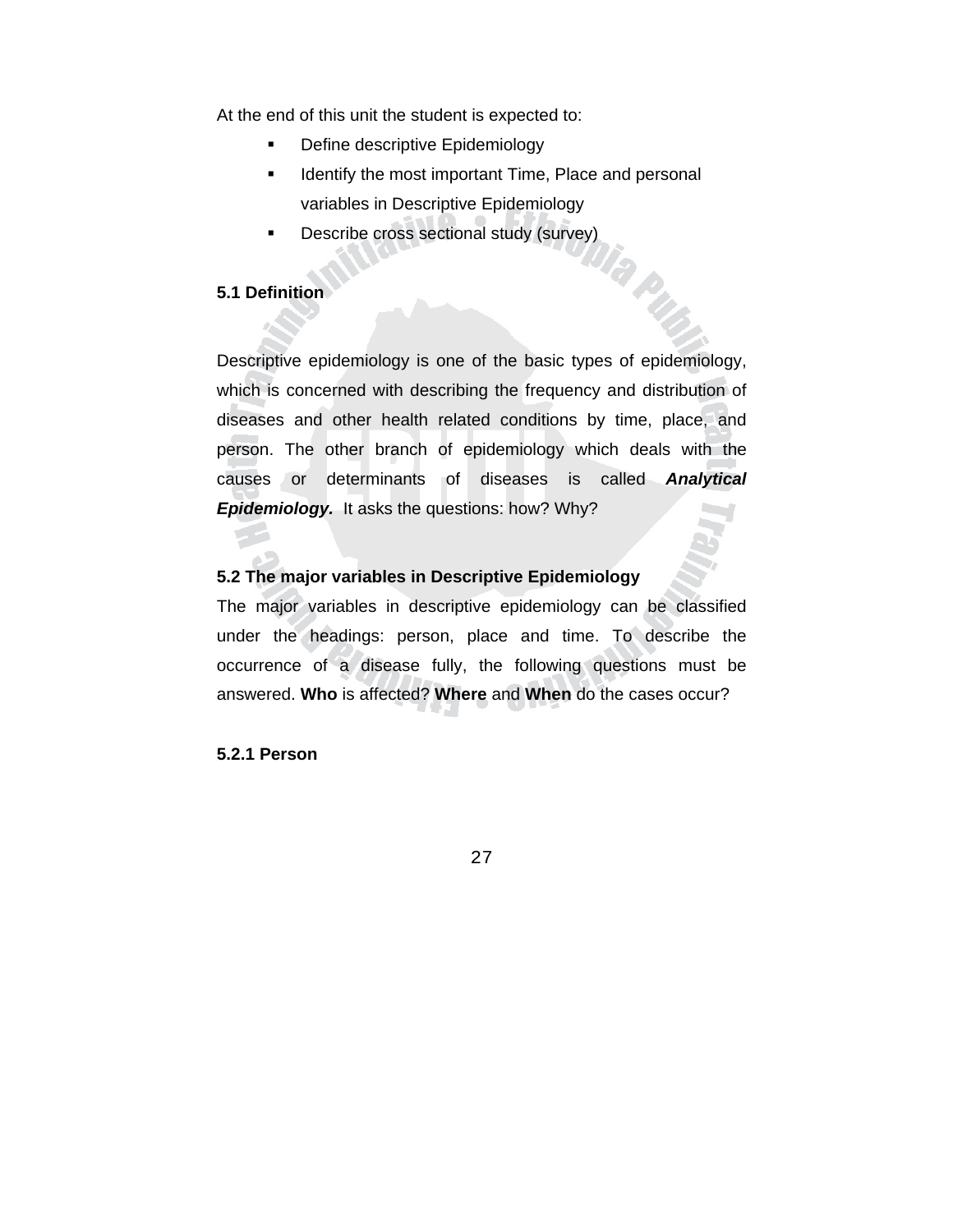People can be categorized with respect to many variables. In Epidemiologic study it is common to specify three characteristics of a person – age, sex and ethnic group or race.

**Age:** Age is the most important determinant among the personal variables. Example: Measles affects children.

**Sex:** There are some diseases which are common among females. For example breast cancer is a disease of females.

**Ethnic group and Race:** Many diseases differ markedly in frequency, severity, or both in different racial or ethnic groups.

**Other personal variables:** There are also other personal variables that should be considered during epidemiologic studies. This includes social class, religion, occupation, marital status, environmental exposure etc.

#### **5.2.2 Place**

The frequency of disease is different in different places. These differences can occur because of the natural boundaries (e.g. mountain range, rivers, deserts). An area defined by natural boundaries may have a high or low frequency of certain diseases because it is characterized by some particular environmental or climatic conditions, such as temperature, humidity, rainfall, altitude, mineral content of soil, or water supply. For example - Malaria is common in low lands but relapsing fever is common in highlands.

**5.2.3 Time**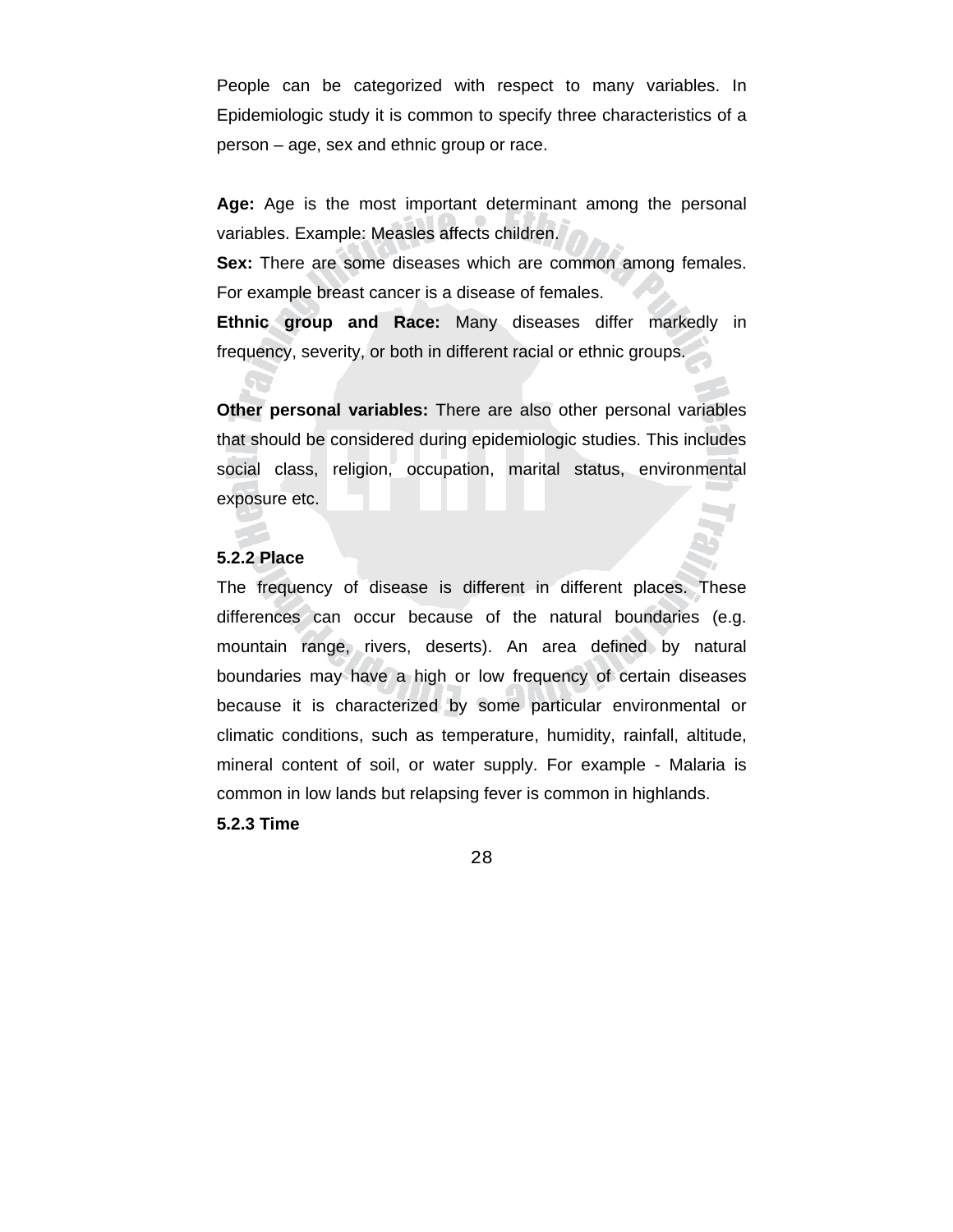Study of disease occurrence by time is a basic aspect of epidemiologic analysis. Occurrence is usually expressed on a monthly or annual basis.

Some diseases occur **periodically or cycles.** Cycles may be annual or have some other periodicity. The most common types of periodicity are in relation to seasonal changes, or in relation to changes in the number of susceptible persons in a population. Malaria is one of the example of diseases with seasonal periodicity, where high peaks occur in relation to the rainy season. Epidemic of malaria are common in October and November, when stagnant water bodies are convenient for the breeding of mosquitoes.

#### **5.3 Cross sectional study design (Survey)**

**AST** 

Cross sectional study is the major type of descriptive study designs. It is mainly concerned with the distribution of diseases with respect to time, place and person. By conducting survey, the magnitude of diseases or other health related condition will be known. They are useful for priority setting, resource allocation etc.

In cross sectional studies, information about the status of an individual with respect to the presence or absence of exposure and disease is assessed at a point in time. The point in time may be as short as few minutes or as long as two or three months. The time frame of "point in time" is based on the speed of data collection.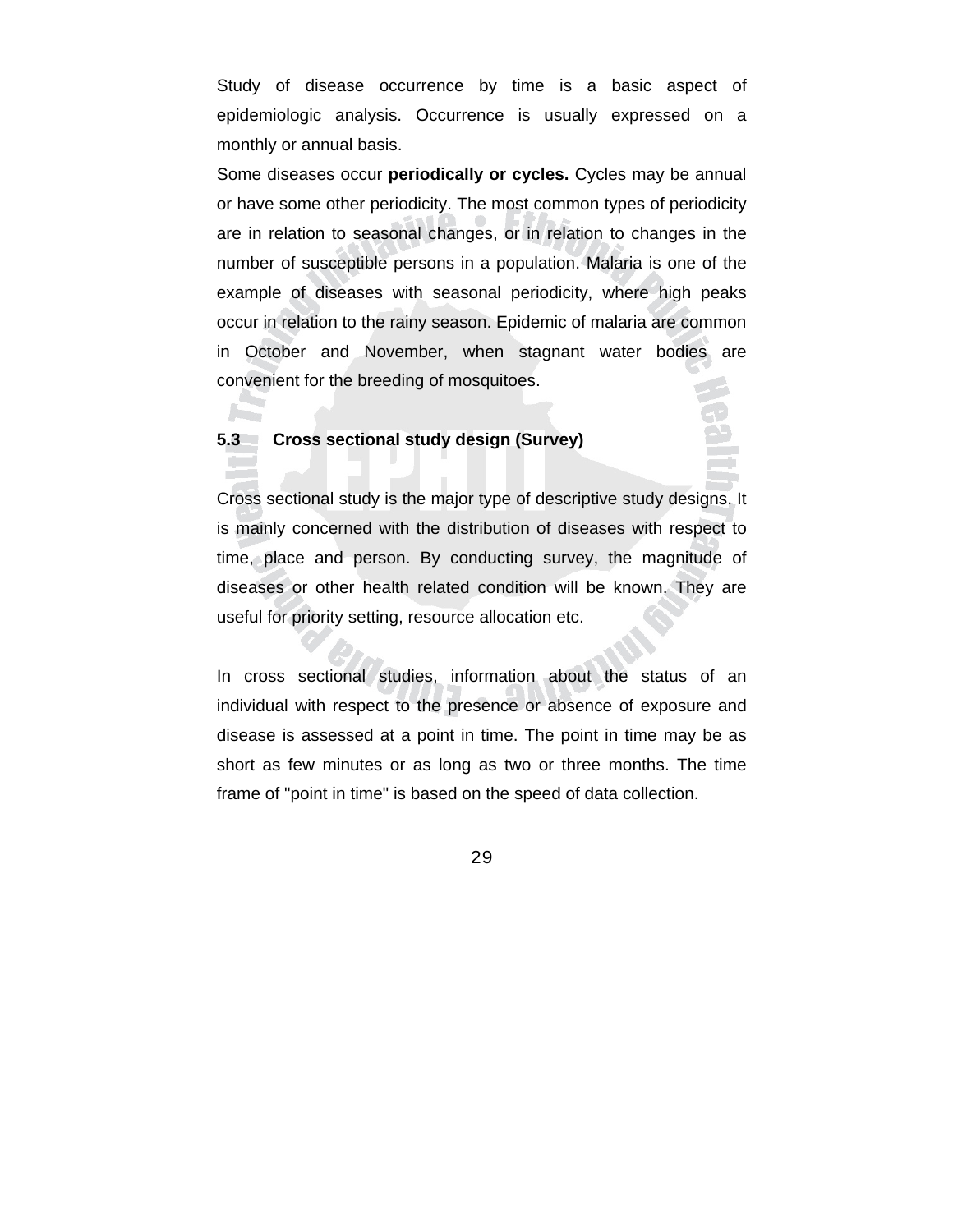If somebody wants to conduct a survey, he/she can follow the following procedures:

- **Write the objectives of the survey**
- **IDENTIFY THE METHOD IS COLLECT** DATA CAN be I collected by using questionnaire, interview, selfadministered questionnaire, observation, applying laboratory tests etc.
- Recruit and train data collectors
- Calculate (determine) the number of people needed for the survey
- Collect the data
- Analyse the data
- Disseminate the findings

#### **Advantages of cross sectional studies:**

- are a one-stop, one-time collection of data
- **are less expensive & easier to conduct**
- **Provide much information useful for planning health services** and medical programs
- show relative distribution of conditions, disease, injury and disability in groups and populations. For example by conducting survey in different towns, it is possible to know which towns are highly affected by HIV/AIDS.

### **Exercises**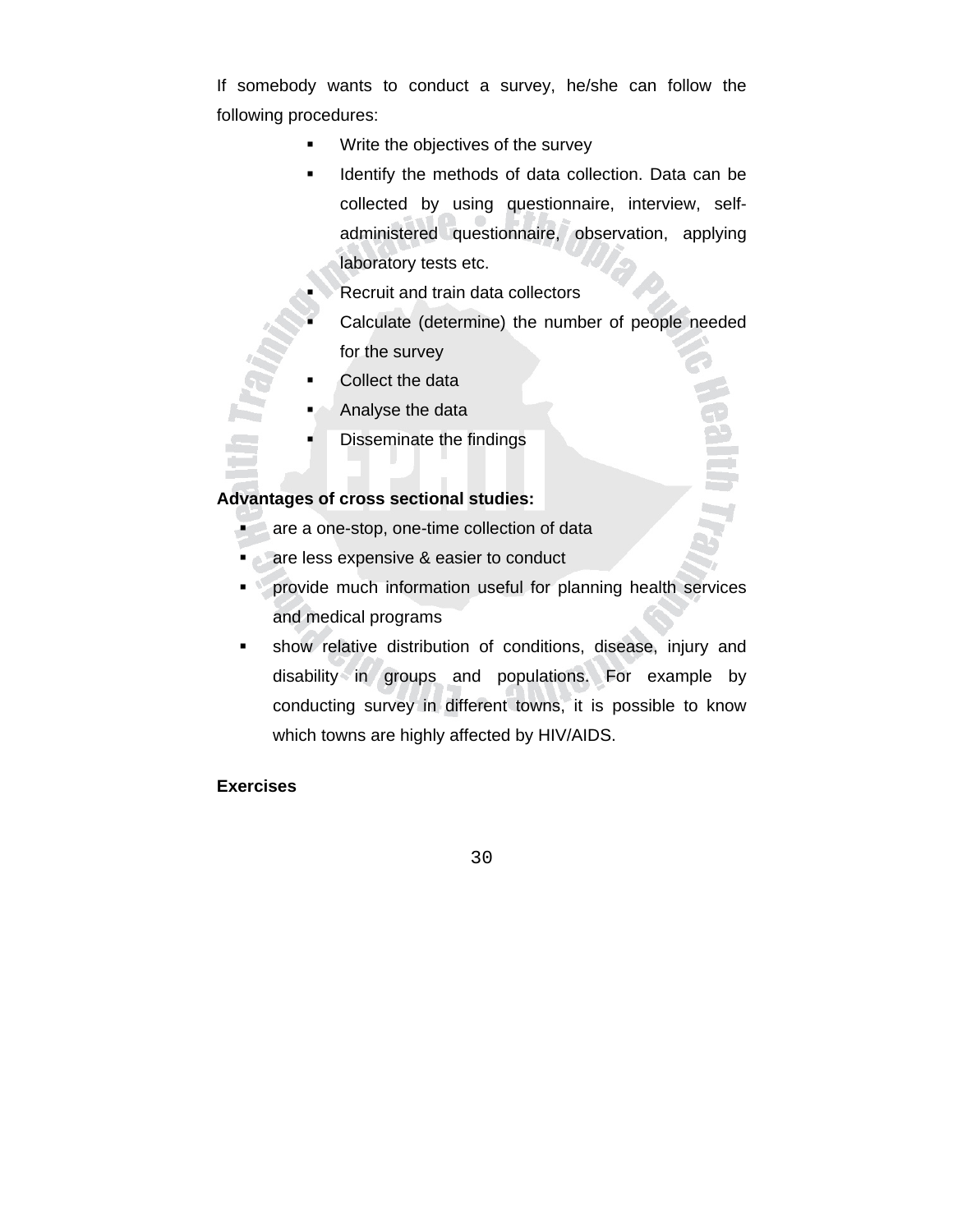1. Suppose you want to determine the prevalence of hypertension among adult population in your kebele. How do you conduct cross sectional studies for this purpose?

2. Malaria mainly affects children.

This is:

- a. Distribution by person
- b. Distribution by place
- c. Distribution by time
- Choose the best answer for questions 2,3, and 4. 3. Pregnant women are highly affected by malaria.

This is:

- a. Distribution by person
- b. Distribution by place
- c. Distribution by time
- 4. Epidemic of malaria occurs in October, November and April.

**FLEE** 

This is:

- a. Distribution by person
- b. Distribution by place
- c. Distribution by time

# **UNIT SIX**

# **Measurements of Morbidity and Mortality**

# **Learning Objectives**

At the end of this unit the student is expected to: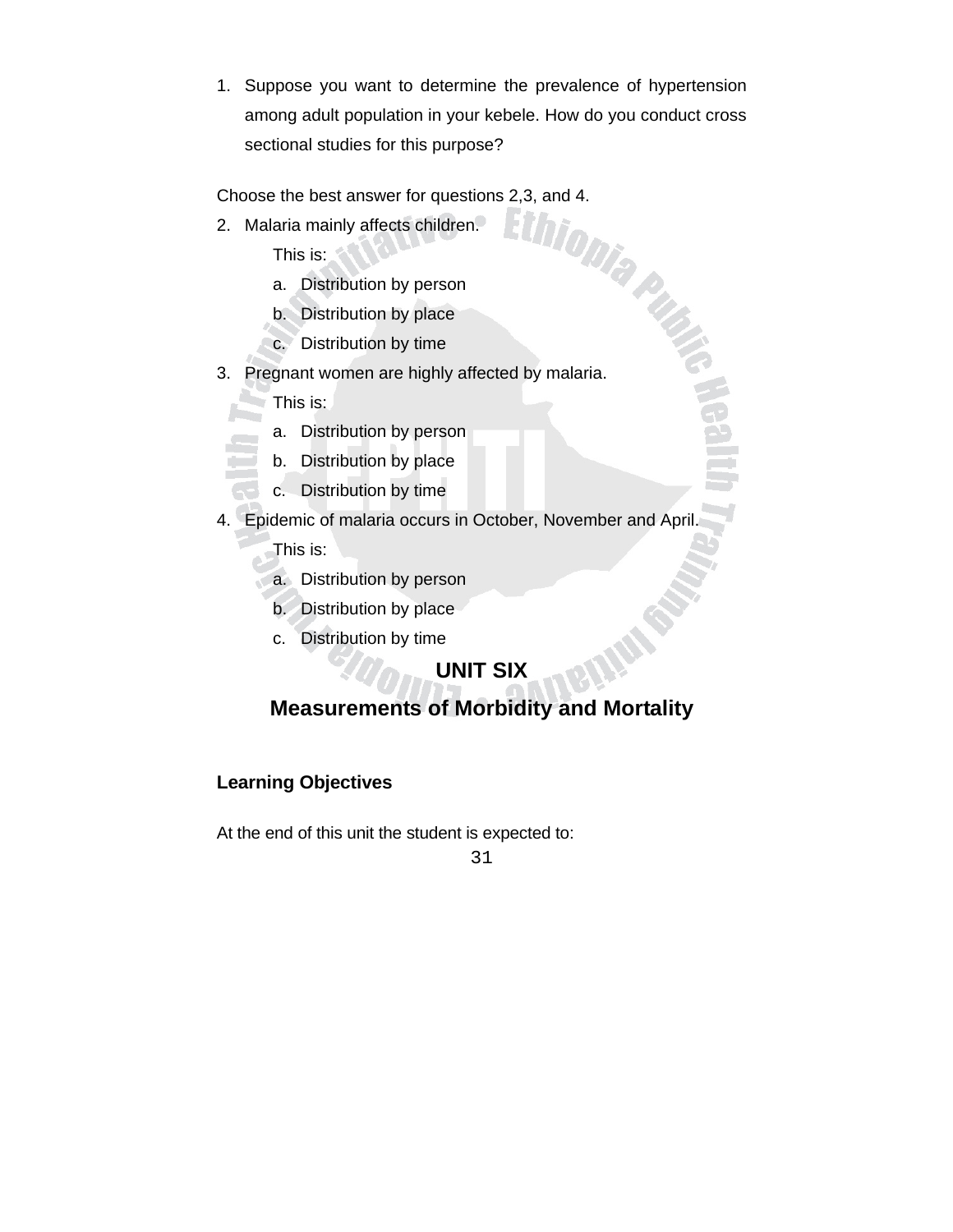- **Describe the differences between ratio, proportion and rate**
- Calculate the most important morbidity and mortality measures

# **6.1 Measurement of health**

Epidemiology is mainly a quantitative science. Measures of disease frequency are the basic tools of the epidemiological approach. Health status of a community is assessed by the collection, compilation, analysis and interpretation of data on **illness** (morbidity), **death** (mortality), **disability** and **utilization of health services**.

 $\overline{\phantom{a}}$ 

The most basic measure of disease frequency is a simple count of affected individuals. Such information is useful for public health planners and administrators for proper allocation of health care resources in a particular community. However, to investigate distributions and determinants of disease, it is also necessary to know the size of the source population from which affected individuals were counted. One of the central concerns of epidemiology is to find and enumerate appropriate denominators in order to describe and compare groups in a meaningful and useful way. Such measures allow direct comparisons of disease frequencies in two or more groups of individuals.

## **6.2 Ratios, proportions, and rates**

**Ratio**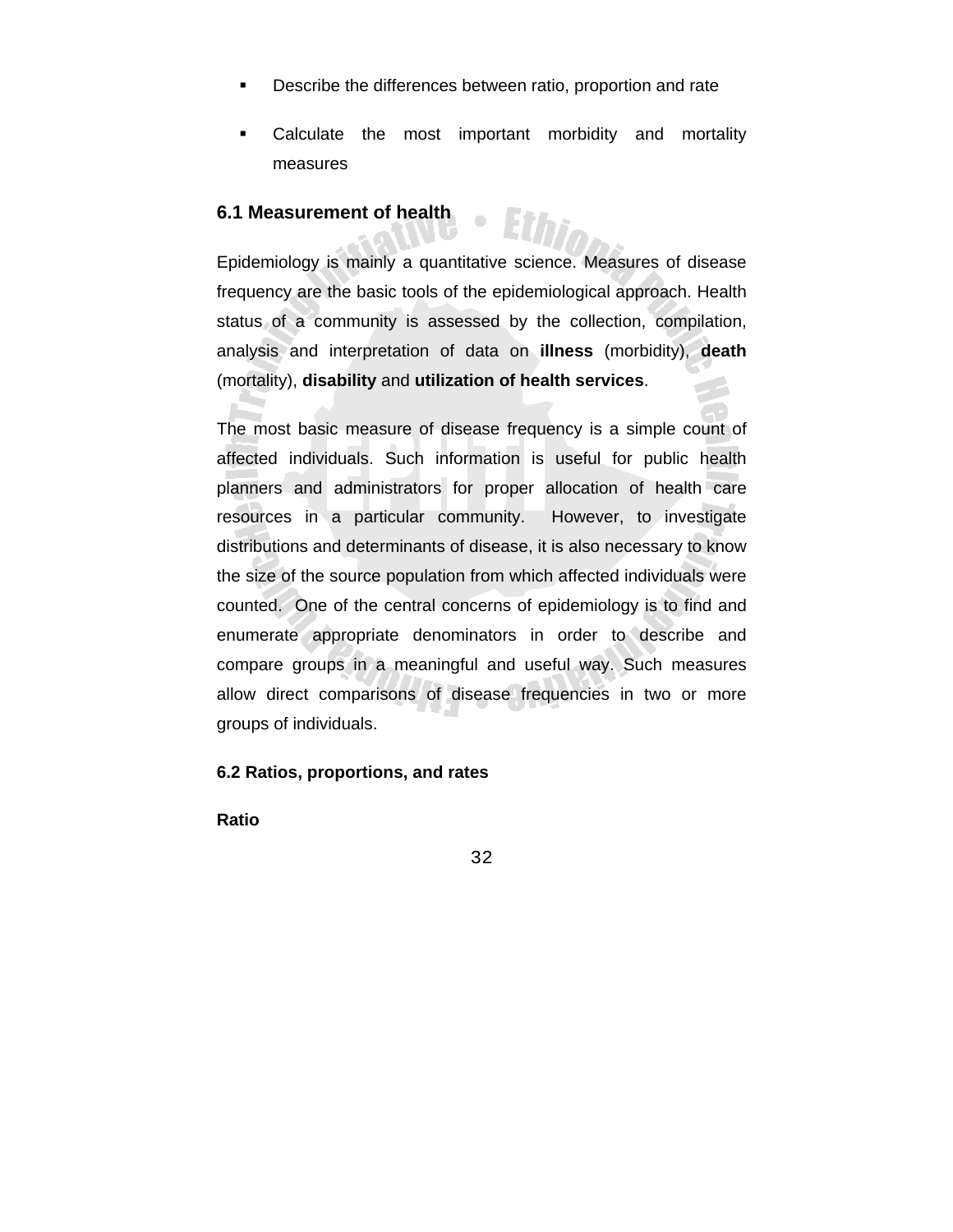A ratio quantifies the magnitude of one occurrence or condition to another. It expresses the relationship between two numbers in the form of *x: y* or *x/y* X *k*

Example:

-The ratio of males to females (M:F) in Ethiopia.

-The ratio of male malaria patients to female malaria patients

## **Proportion**

A proportion quantifies occurrences in relation to the populations in which these occurrences take place. It is a specific type of ratio in which the numerator is included in the denominator and the result is expressed as a percentage.

Example: The proportion of all births that was male<br>
Male births x 100<br>
Male + Female births Male births x 100 Male + Female births  $\bullet$ 

## **Rate**

Rate is the most important epidemiological tool used for measuring diseases. Rate is a special form of proportion that includes time. It is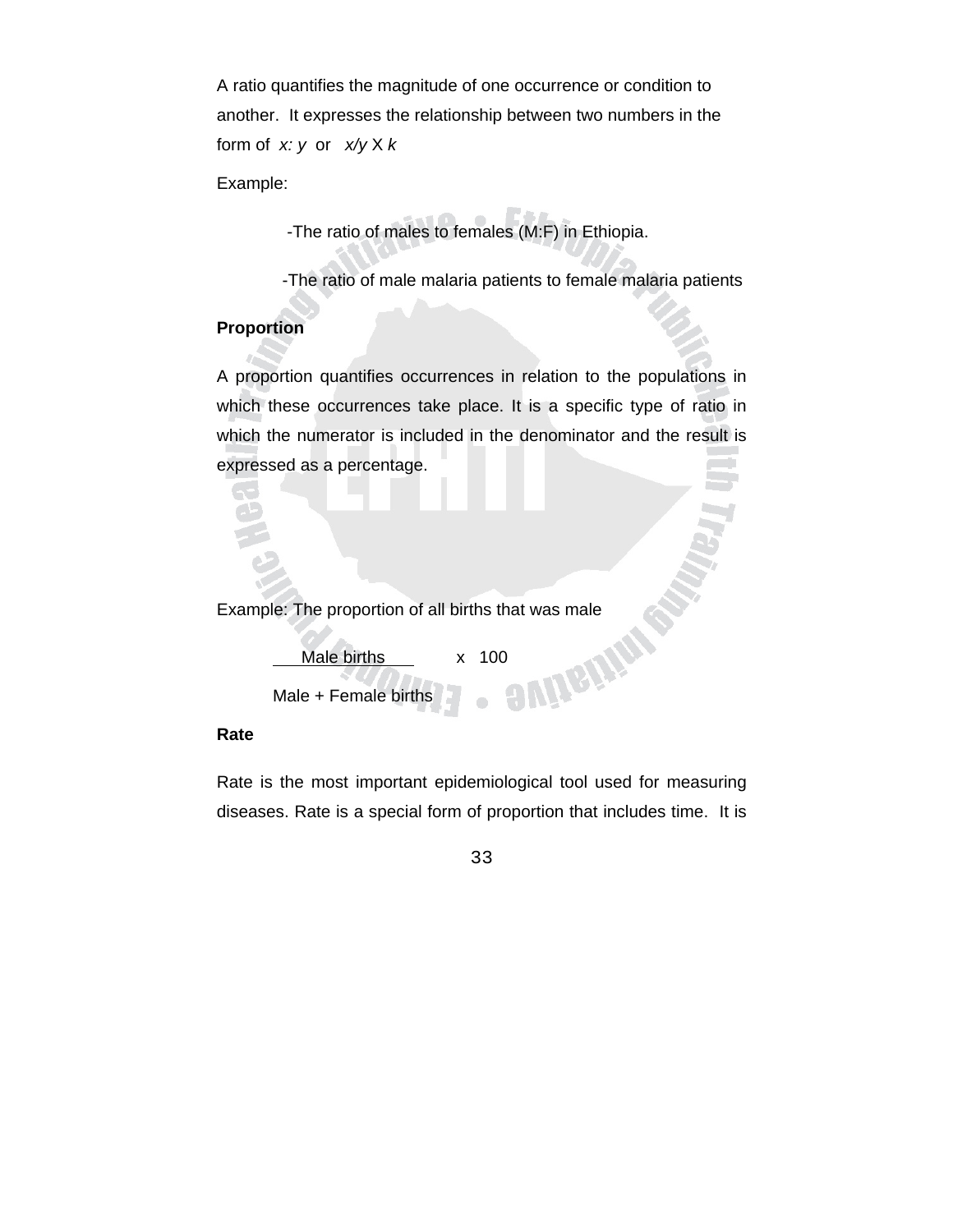the measure that most clearly expresses probability or risk of disease in a defined population over a specified period of time, hence, it is considered to be a basic measure of disease occurrence. Accurate count of all events of interest that occur in a defined population during a specified period is essential for the calculation of rate.

Rate  $=$  Number of events in a specific period  $\begin{array}{ccc} x & x \\ y & x \end{array}$ 

Population at risk of these events in a specified Period

Example: The number of newly diagnosed pneumonia cases in 1999 per 1000 under five children.

#### **6.3 Measurements of morbidity**

Morbidity rates are rates used to quantify the occurrence of disease. Measures of morbidity include incidence, period prevalence, and point prevalence rates.

### **Incidence rate**

The incidence of a disease is defined as the number of new cases of a disease that occur during a specified period of time in a population at risk for developing the disease.

**Incidence rate** = Number of new cases of a disease over a period of time X K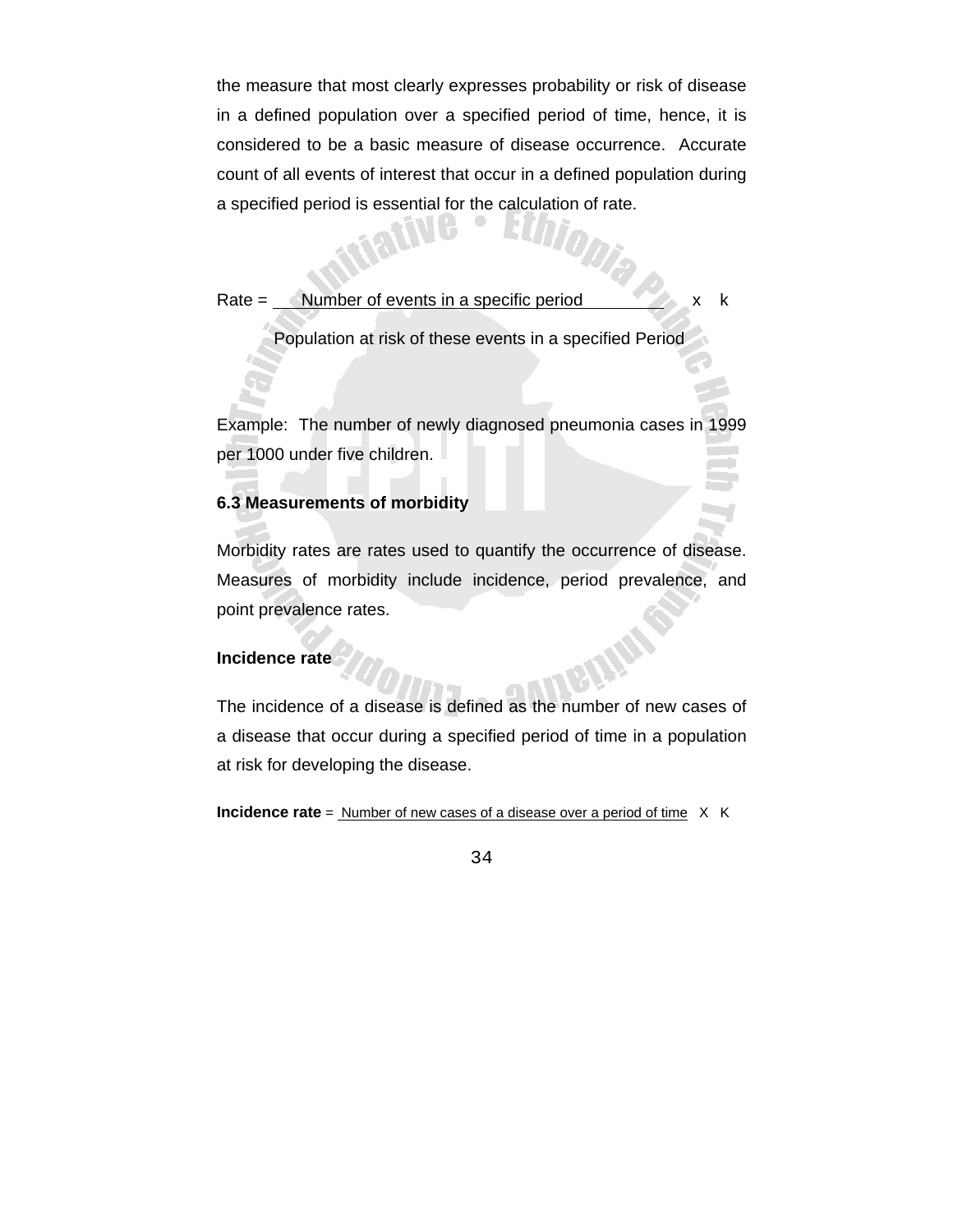The critical element in the definition of incidence is new cases of disease. Because incidence is a measure of new events (i.e. transition from a non-diseased to a diseased state), incidence is a measure of risk. The appropriate denominator for incidence rate is **population at risk** but knowing the population at risk is difficult at this level. Hence, total population can be used as a denominator. Another important issue in incidence is the issue of time. For incidence to be a measure of risk we must specify a period of time and we must know that all of the individuals in the group represented by the denominator have been followed up for that entire period. The choice of time period is arbitrary: We could calculate incidence rate in one week, one month, one year, 5 years, and so on. Incidence rates can be used to make statements about the risk of disease. If the incidence rate of a certain disease is high in one area, then the risk of acquiring that disease by other healthy individuals will be high.

Example. In Ginbot 1995 there were 50 new cases of relapsing fever in "Kebele X". The average total population of "Kebele X" was 5000. Calculate the incidence rate of relapsing fever in "Kebele X" in Ginbot 1995.

Answer- Incidence rate  $= 50$   $X = 1000$  = 10 new cases per 1000 population

5000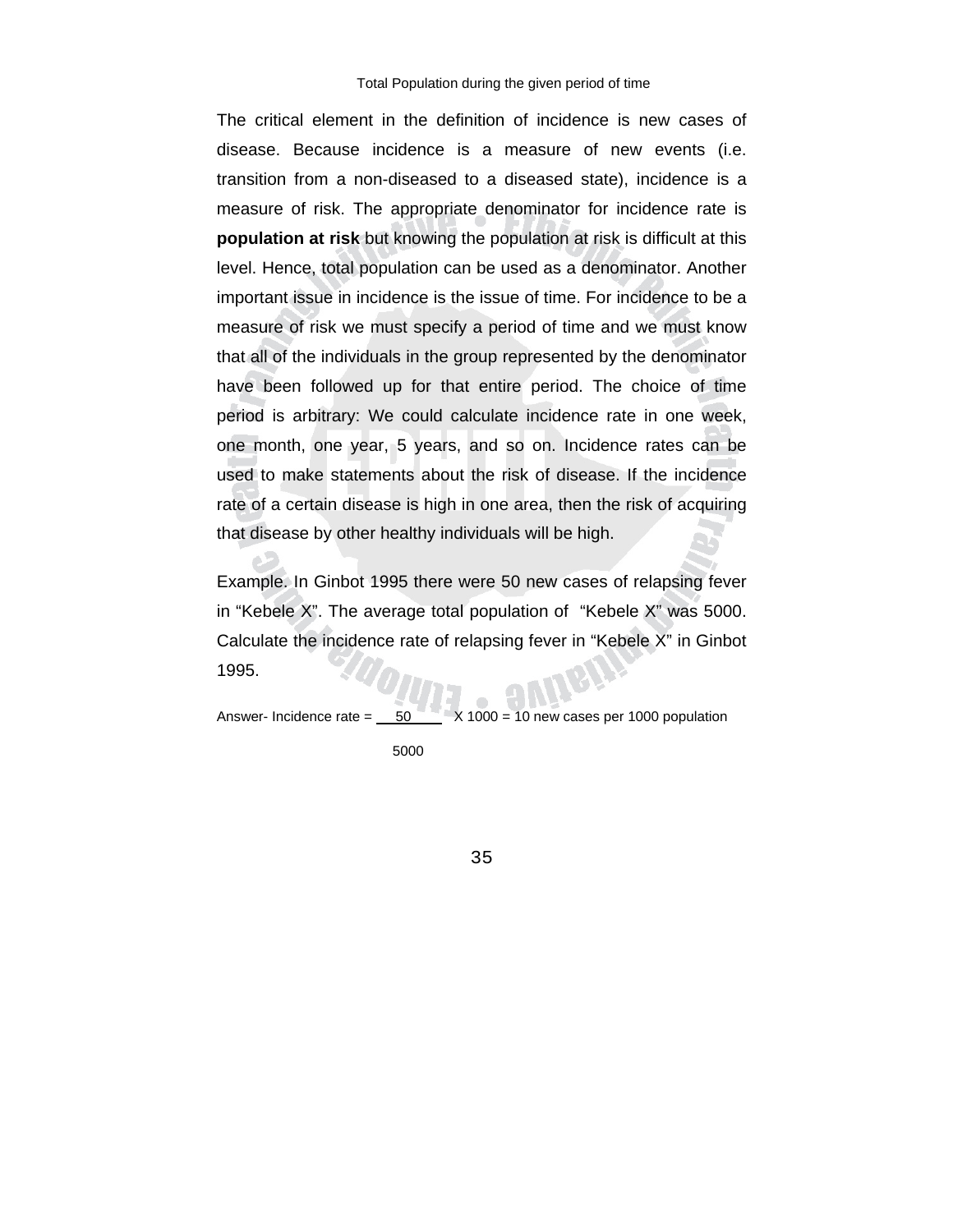That means out of every 1000 people living in "Kebele X", 10 of them acquired relapsing fever in Ginbot 1995.

Another commonly used measure of morbidity is attack rate. Attack rate is a type of incidence rate which is mainly used during epidemics.

**Attack rate** = No. of new cases of a specific disease reported during an epidemic X k

Total population at risk during the same time

On Tir 7, 1995, 100 people were invited by Ato Alemitegnaw for dinner. All of them ate the food that was served for dinner. The next day (Tir 8, 1995) 90 of the 100 people who ate that food developed diarrhea. Calculate the attack rate of diarrhea which occurred on Tir 8, 1995.

Attack rate =  $\frac{90}{100}$  X 100 = 90 cases of diarrhea per 100 people 100

That means out of 100 people who ate the food served by Ato Alemitegnaw, 90 of them developed diarrhea on Tir 8, 1995.

. autrety

#### **Uses incidence rate**

 Incidence rate is important as a fundamental tool for etiologic studies of diseases since it is a direct measure of risk. If the incidence rate is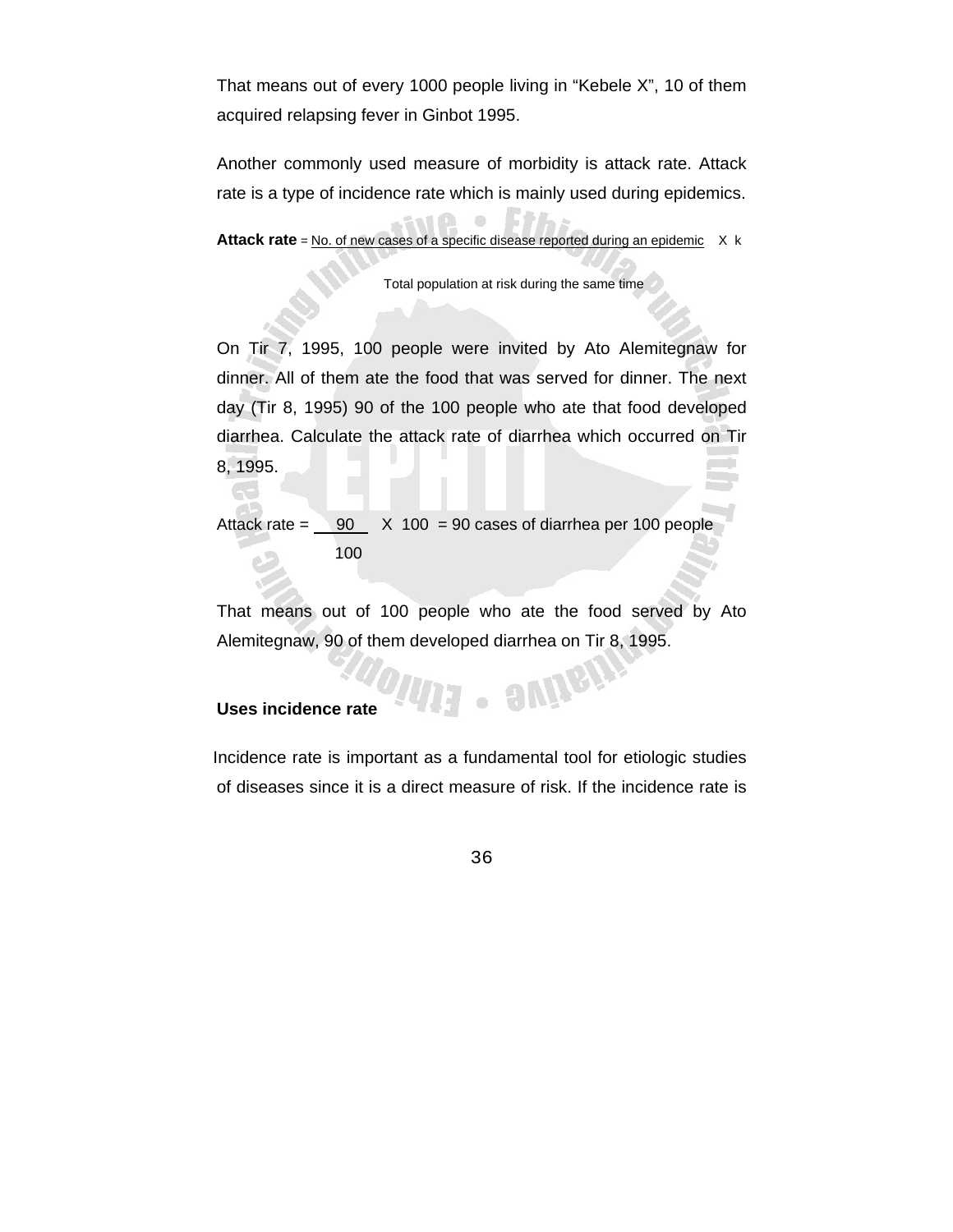significantly higher in one area, then the cause of that disease can be systematically searched.

#### **Prevalence rate**

Prevalence rate measures the number of people in a population who have a disease at a given time. It includes both new and old cases. The major type of prevalence is point prevalence rate.

**Point Prevalence rate**: measures the proportion of a population with a certain condition at a given point in time. Point prevalence rate can be determined by conducting cross-sectional study.

**Point Prevalence rate** = All persons with a specific Condition

at one point in time X K

Total population

Example: One health extension worker conducted a survey in one of the nearby elementary schools on Hidar 10, 1996 to know the prevalence of trachoma in that school. The total number of students in that school was 200. The health extension worker examined all the 200 students for trachoma. Hundred students were found to have trachoma.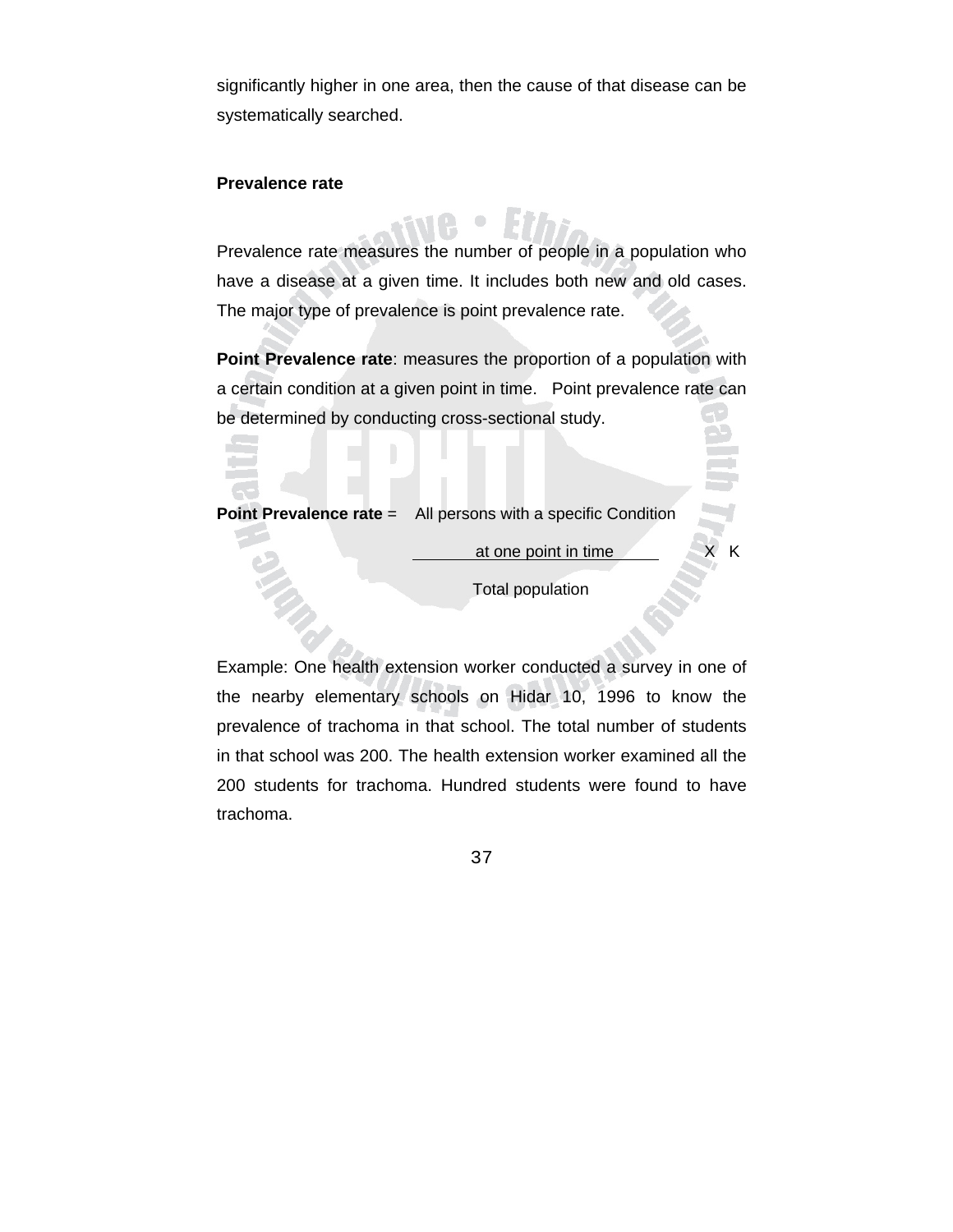Point prevalence rate=  $100 \times 100 = 50$  trachoma patients per 100 students

200 on Hidar10,1996

That means 50 % of the students in that elementary school were affected by trachoma on Hidar 10, 1996.

### **Uses of prevalence rate**

- Planning health facilities and human resource
- Monitoring chronic disease control programs like tuberculosis control program

#### **6.4 Measurements of Mortality**

Mortality rates and ratios measure the occurrence of deaths in a population using different ways. Rates whose denominators are the total population are commonly calculated using either the mid interval population or the average population. This is done because population size fluctuates over time due to births, deaths and  $\begin{array}{c} \bullet \\ \bullet \end{array}$ **ELIDA** migration.

Population count at the beginning + Population count

Average population = at the end of the time interval considered

2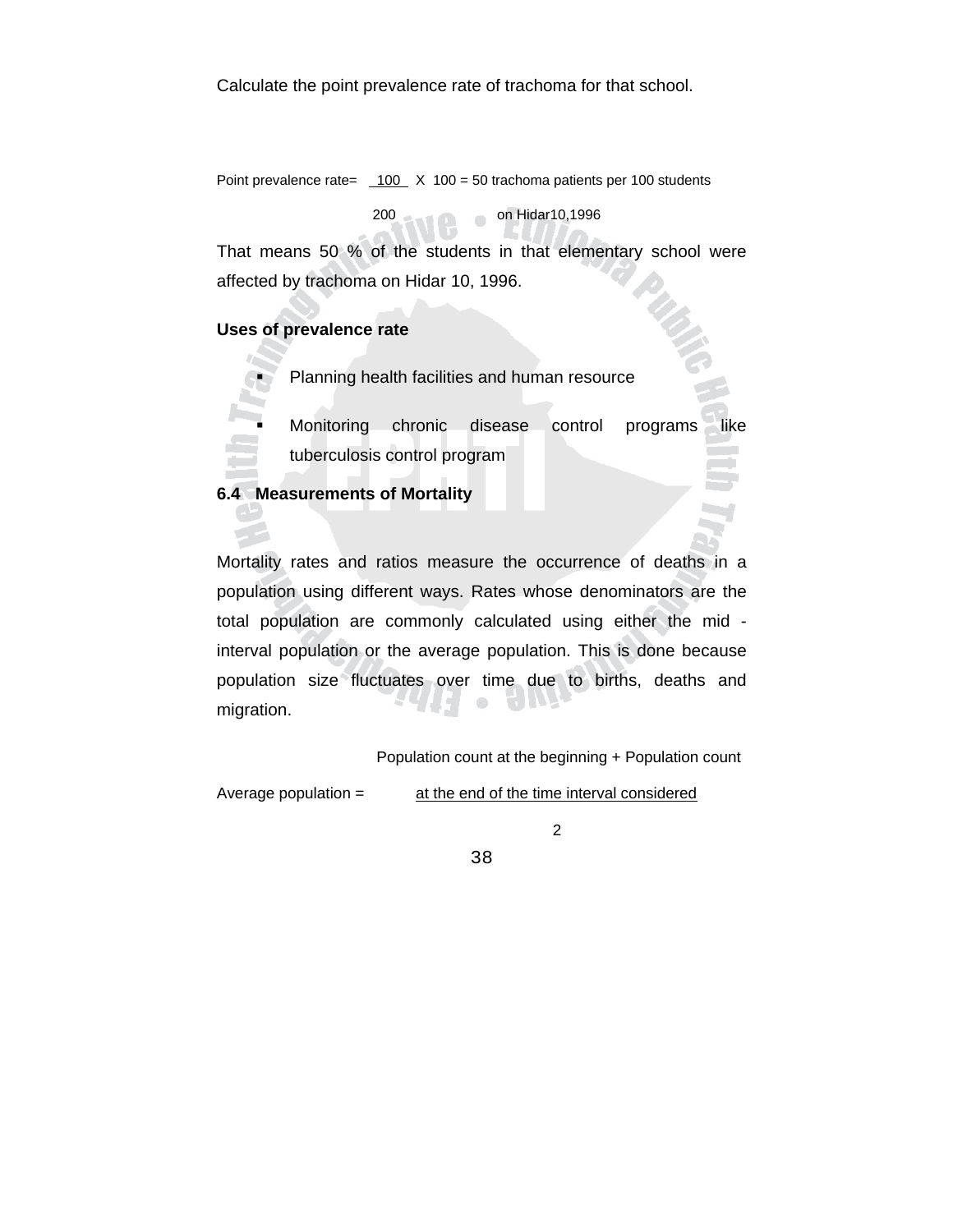Below are given some formulas for the commonly used mortality rates and ratios.

## **1. Crude Death rate (CDR)**

CDR = Total no. of deaths reported during a given time interval X 1000

Estimated mid interval population

The Crude Death Rate measures the proportion of the population dying every year, or the number of deaths in the community, per 1000 population. It reflects the risk of death in that community or country. Currently the Crude Death Rate in Ethiopia is 12.6 per 1000 population (1995 health & health related indicators, MOH). That means out of 1000 total population about 13 people die each year.

**2. Age- specific mortality rate** = No. of deaths in a specific age group

during a given time X 1000

Estimated mid interval population of specific age group

One example of age specific mortality rate is Infant Mortality Rate.

**3. Sex- specific mortality rate** = No. of deaths in a specific sex

during a given time  $X$  1000

Estimated mid interval population of same sex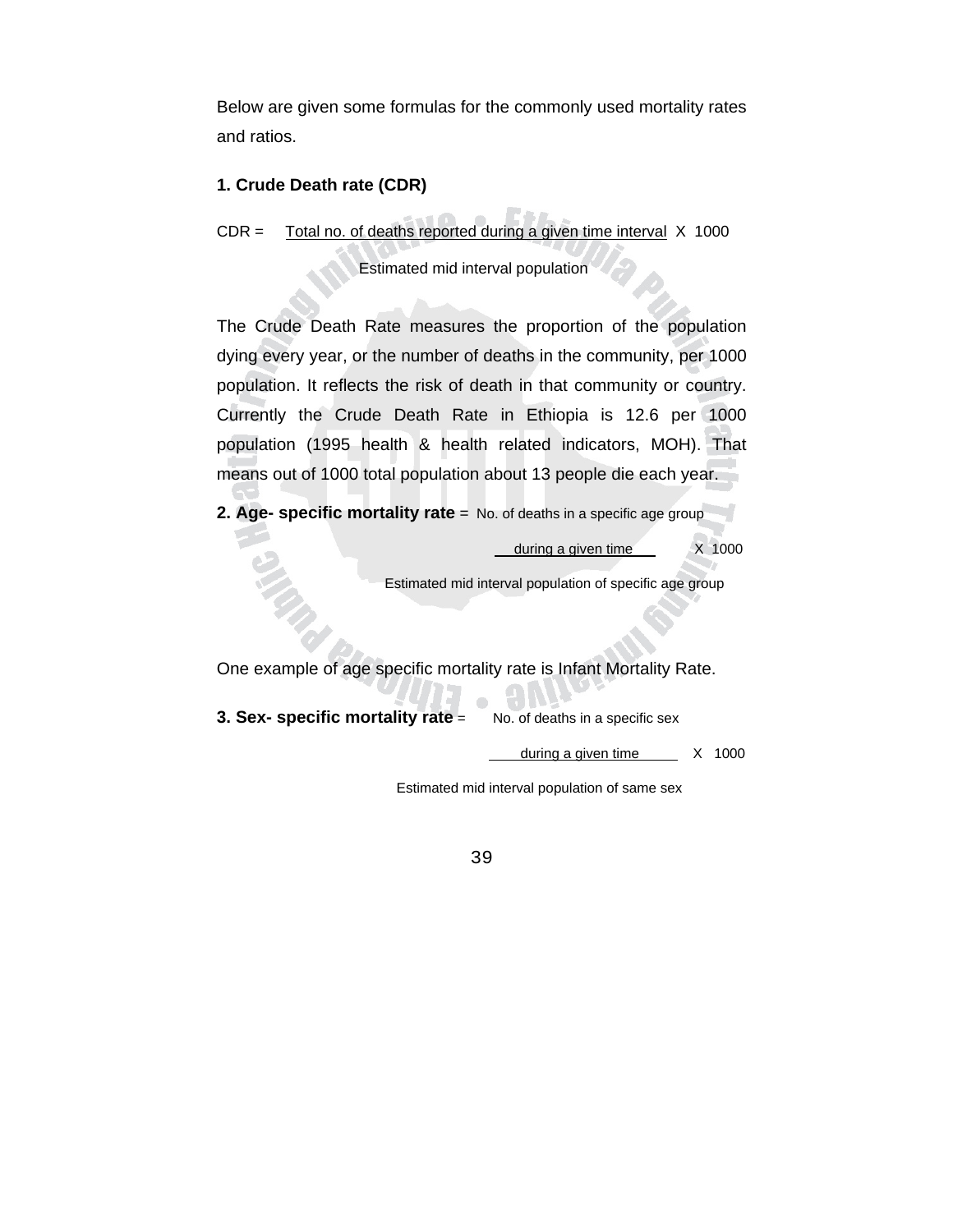Example: The average total population of "Kebele Y" in 1996 was 6000 (3500 female & 2500 male). In the same year 300 people died (100 female & 200 male). Calculate the mortality rate (Crude death rate) for females.

CDR for females =  $100$   $\times$  1000 = 29 per 1000 female population 3500

That means out of 1000 female population living in "Kebele Y", 29 females died in 1996.

**4. Proportionate mortality ratio** = No. of deaths from a specific cause

Total no. of deaths from all causes in

during a given time  $\times 100$ 

the same time

The proportionate mortality ratio asks the question: What proportion of deaths are due to a certain cause? For example when we say the proportionate mortality ratio for HIV/AIDS is 30 %, this means out of 100 total (of all) deaths 30 of them died from HIV/AIDS.

 $\Box$ 

**4. Case Fatality Rate (CFR)** = No. of deaths from a specific disease

 $during a given time$   $\times$  100

No. of cases of that disease during the same time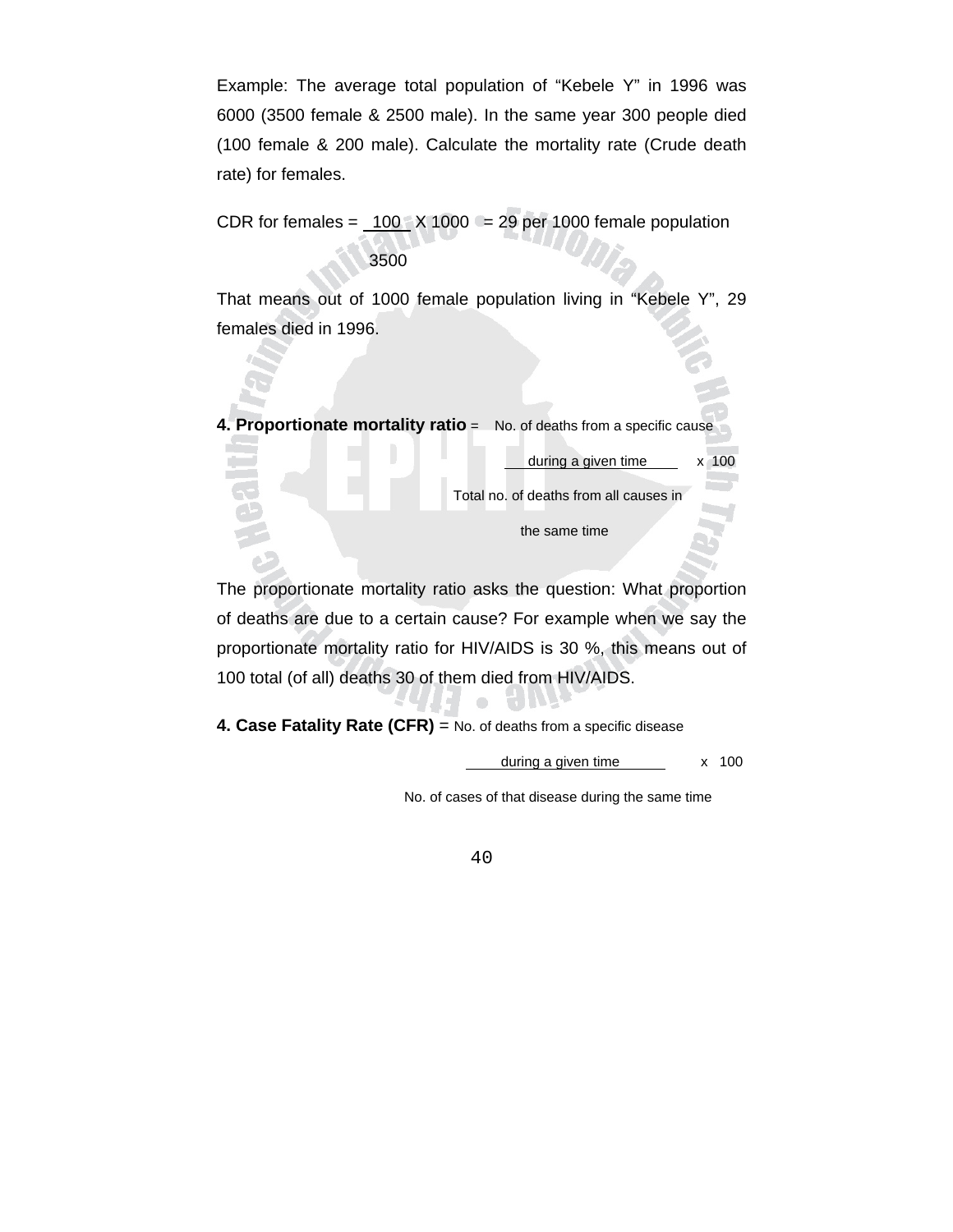Case fatality rate represents the probability of death among diagnosed cases or the killing power of a disease.

Example: In 1996 there were 1000 tuberculosis patients in one region. Out of the 1000 patients 100 died in the same year. Calculate<br>the case fatality rate of tuberculosis. the case fatality rate of tuberculosis.

 $CFR = 100 \times 100 = 10 \%$ 

1000

 That means 10% of tuberculosis patients will die once they develop the disease

**5. Neonatal Mortality Rate** = No. of deaths under 28 days of age reported

during a given time X 1000

No. of live births reported during the same time

Example: In 1996 there were a total of 5000 live births in "Zone B". Two hundred of them died before 28 days after birth. Calculate the Neonatal Mortality Rate (NMR).

NMR =  $200$   $\times$  X 1000 = 40 per 1000 live births 5000

That means out of 1000 live births in 1996, 40 of them died before 28 days after birth.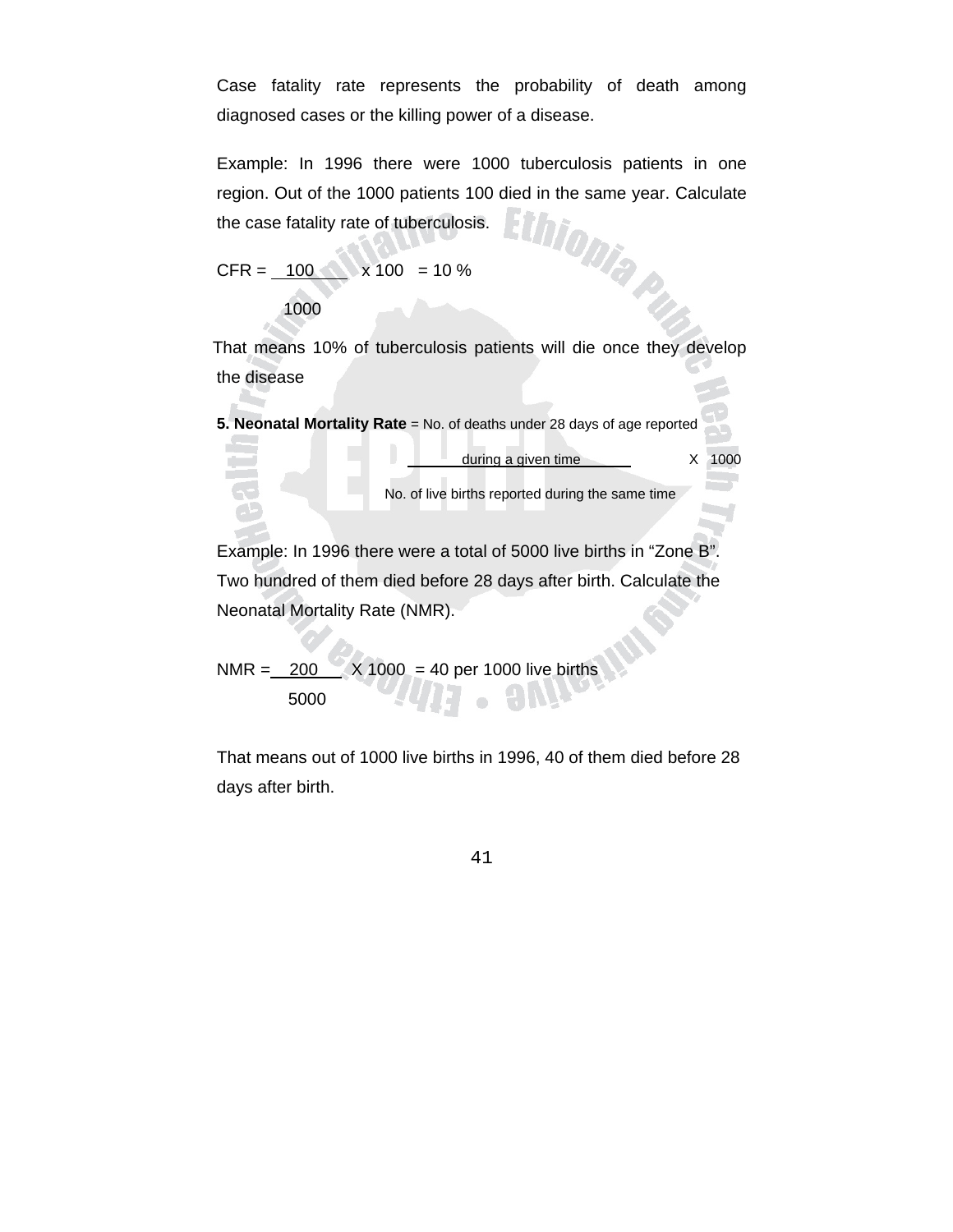Death during the neonatal period is largely due to prematurity, malformations, accidents or injuries at birth, and lack of cleanliness and sterility during or after delivery. In addition, it reflects the inadequacy of antenatal care.

 $\bullet$ 

## **6. Infant Mortality Rate (IMR)** = No. of deaths under 1 year of age

during a given time  $\overline{X}$  X 1000

No. of live births reported during the

#### same time interval

Infant mortality rate reflects the health of the community in which the child is being brought up. Thus, it is high among people who have little health care, chiefly because infections, such as pneumonia, diarrhea and malaria, are common among their infants. Malnutrition is also one of the killer of infants in developing countries. The infant mortality rate in Ethiopia is one of the highest in the world (96.8 per 1000 live births). That means out of 1000 live births about 97 die before they celebrate their first birth day.

**7. Under- five mortality rate =** No. of deaths of 0-4 years of age

during a given time X 1000

 Average (mid-year) population of the same age at the same time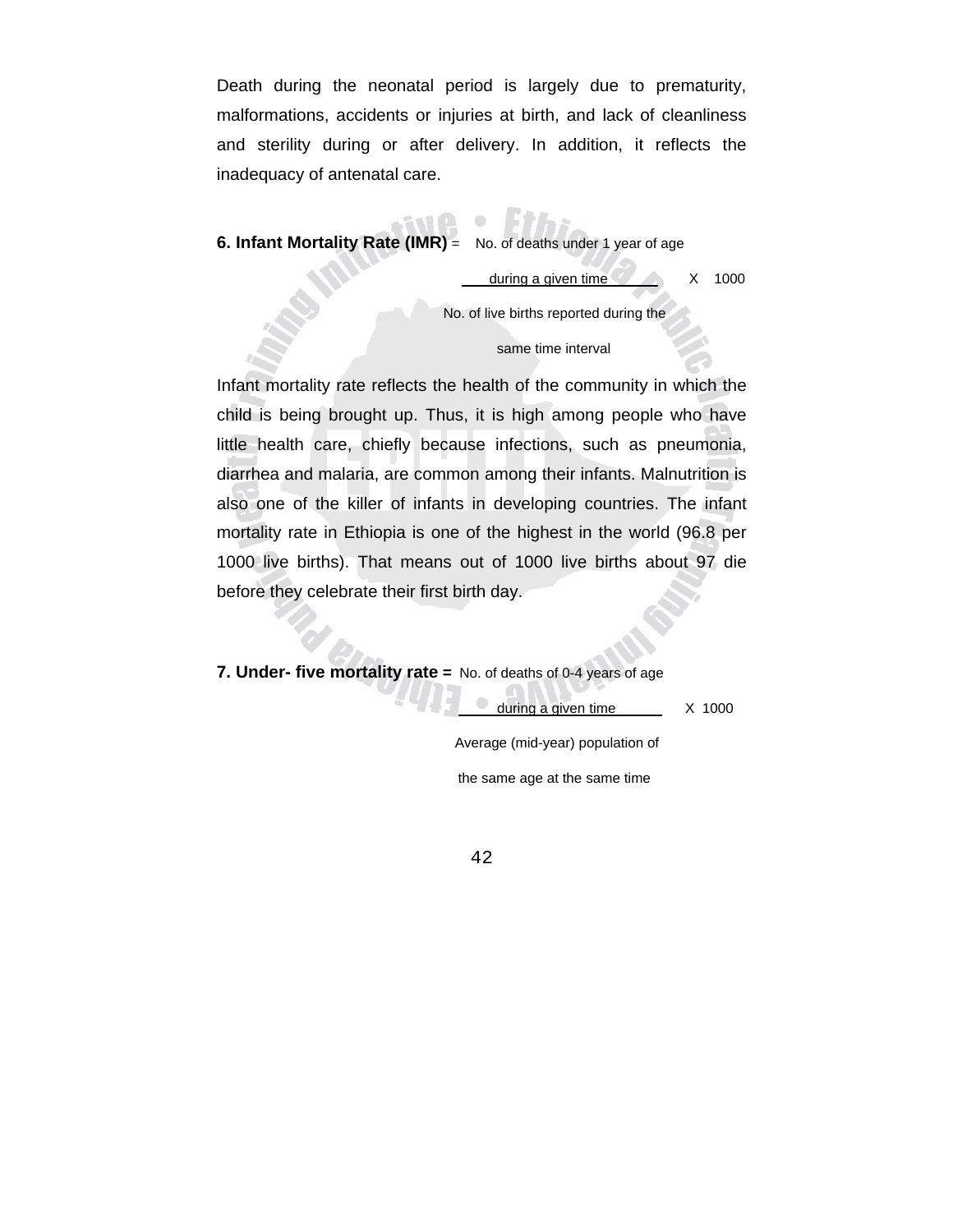NB: The numerator says 0-4 years. 0-4 years in this formula means children from birth to less than five years of age i.e the upper age limit is not 4.

 Example: In 1996 the total number of children under 5 years of age was 10,000 in "Zone C". In the same year 200 children under five years of age died. Calculate the under five-mortality rate (U5MR).

 $U5MR = 200$  x 1000 = 20 per 1000 under five children

10,000

That means in "Zone C", out of 1000 under five children, 20 died in 1996.

**8. Maternal Mortality Rate** = No. of pregnancy associated deaths of

mothers in a given time  $X$  100,000

No. of live births in the same time

 Maternal Mortality Rate reflects the standards of all aspects of maternal care (antenatal, delivery and postnatal). The Maternal Mortality Rate in Ethiopia is estimated to be 871 per 100,000 live births. That means in 100,000 live births, around 871 mothers die each year due to pregnancy related causes.

E**xercise:**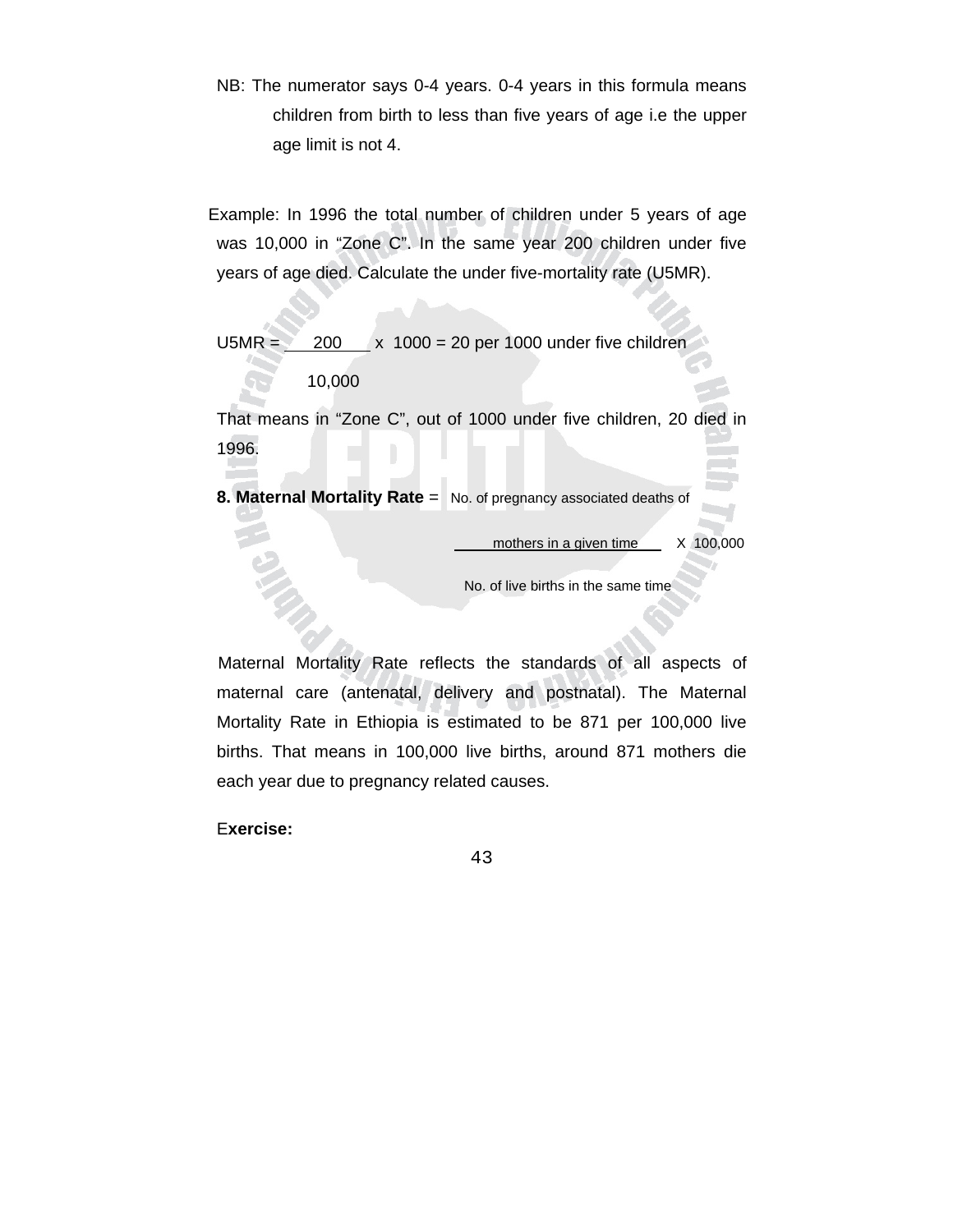The following information is about kebele X which was collected for the year 1999:

- Total average population  $= 40,000$
- Total number of live births  $= 4000$ 
	- Total number of deaths  $= 400$
- Total number of deaths before the age of 28 days  $=$ 50
	- Total number of infant deaths  $= 200$
- Number of women who died from pregnancy related causes = 160
- New cases of tuberculosis  $= 100$
- All cases of tuberculosis  $= 300$ 
	- Deaths from tuberculosis  $= 60$

Based on the above information calculate the following.

**Baltin** 

- 1. The incidence rate of tuberculosis.
- 2. The period prevalence rate of tuberculosis.
- 3. The case fatality rate of tuberculosis.

<sup>44</sup>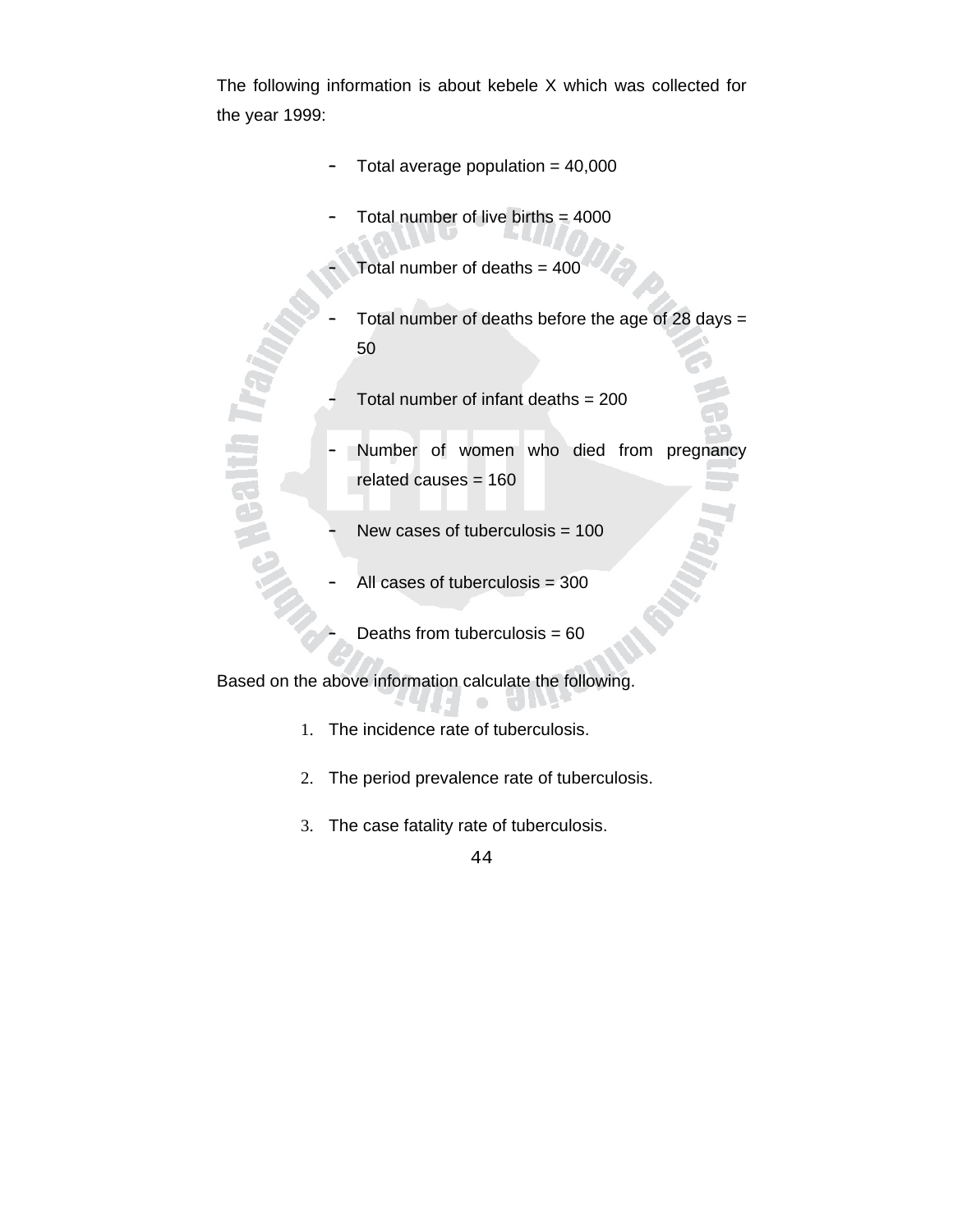- 4. The Neonatal mortality rate.
- 5. The infant mortality rate.
- 

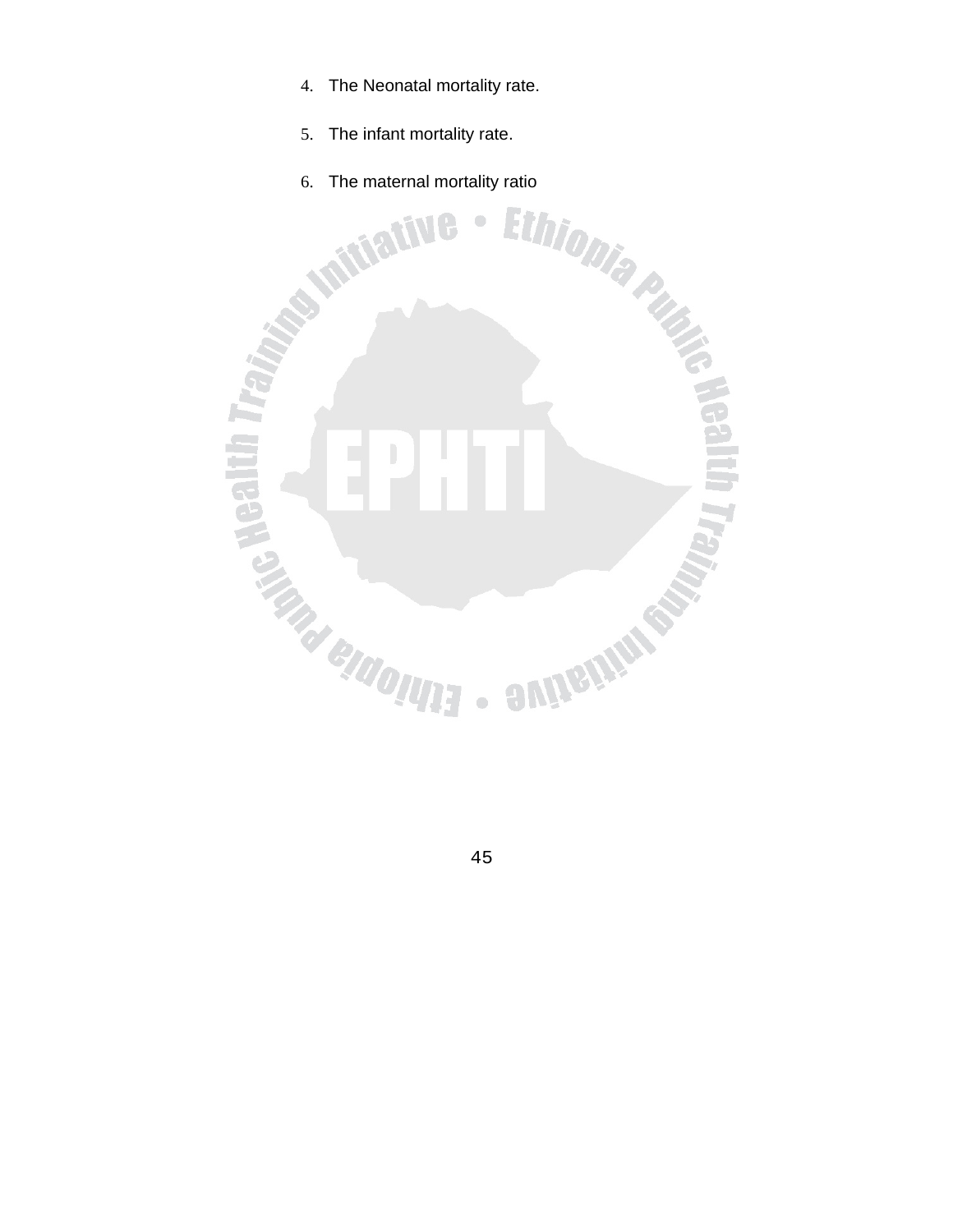# **UNIT SEVEN**

# **Sources of Data and Methods of Data Collection**

# **Learning Objectives:**

At the end of this unit the student is expected to:

I Identify the sources for health information

 Describe the advantages and disadvantages of each source

Describe the methods of data collection

### **I. Sources of Data**

There are different sources of data on health and health related conditions in the community. Each source has advantages and limitations. The information obtained from these sources is used for health planning, programming and evaluation of health services. The major sources are the following.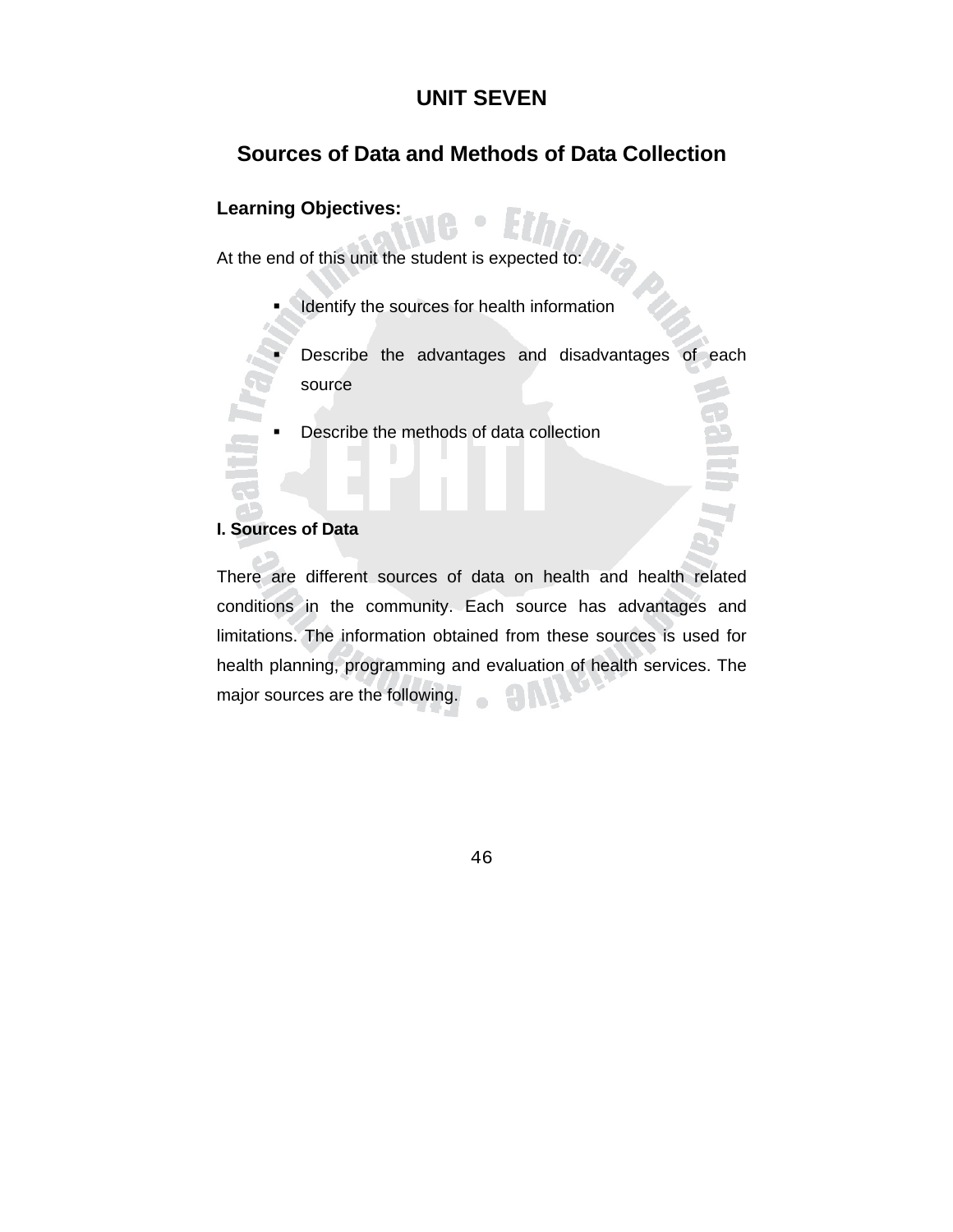## **1. Census:**

Census is defined as a periodic count or enumeration of a population. Census data are necessary for accurate description of population's health status and are principal source of denominator for rates of disease & death. disease & death.

It provides information on:

- Size and composition of a population
- The trends anticipated in the future.

In Ethiopia census was conducted twice, i.e., in 1984 and 1994 (G.C). Data was collected on:

- Age, sex and size of the population
	- Mortality, fertility
		- Language, ethnicity
	- **Housing**

From these data different health indices could be calculated. Crude birth rate, crude death rate, age specific mortality rate and sex specific mortality rate are some of the examples of the indicators that could be calculated.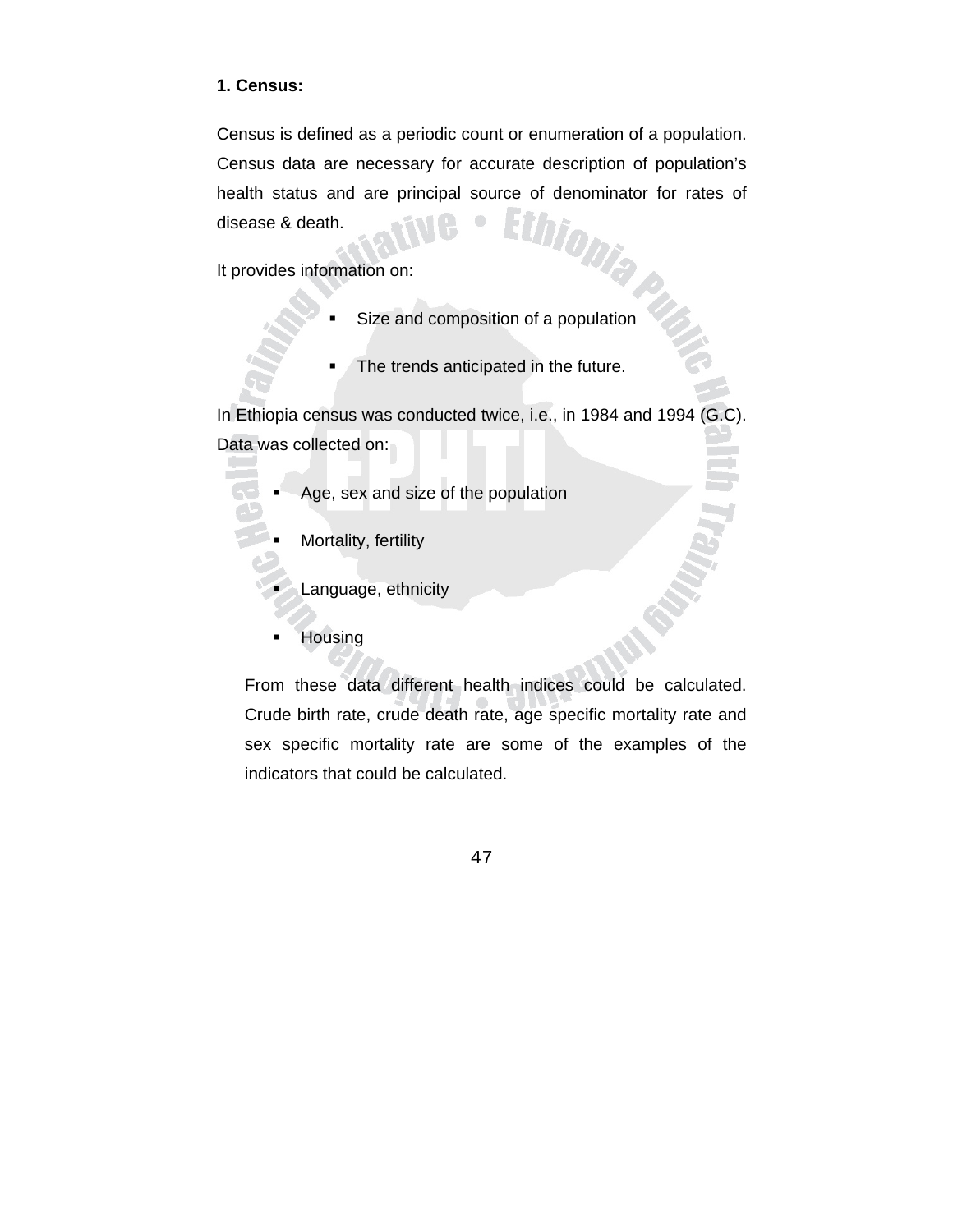## **Limitation**

- **•** Conducting nationwide census is very expensive and it generates a large amount of data which takes a very long time to compile and analyze. .
- It is carried in intervals of many years. Therefore it can't assess yearly changes.

# **2. Vital statistics**:

This is a system by which all births and deaths occurring nationnwide are registered, reported and compiled centrally. Certificate is issued for each birth and death. It is the source of information for the calculation of birth and death rates. There is no nationwide birth and death registration system in Ethiopia but the system should be established in the future.

 $\triangle$ 

The main characteristics of vital statistics are:

- Comprehensive all births and deaths should be registered.
- **Compulsory by law should be enforced by law.**
- Compiled centrally so that it can serve as a source of information.
- **Continuous** it should be an ongoing process.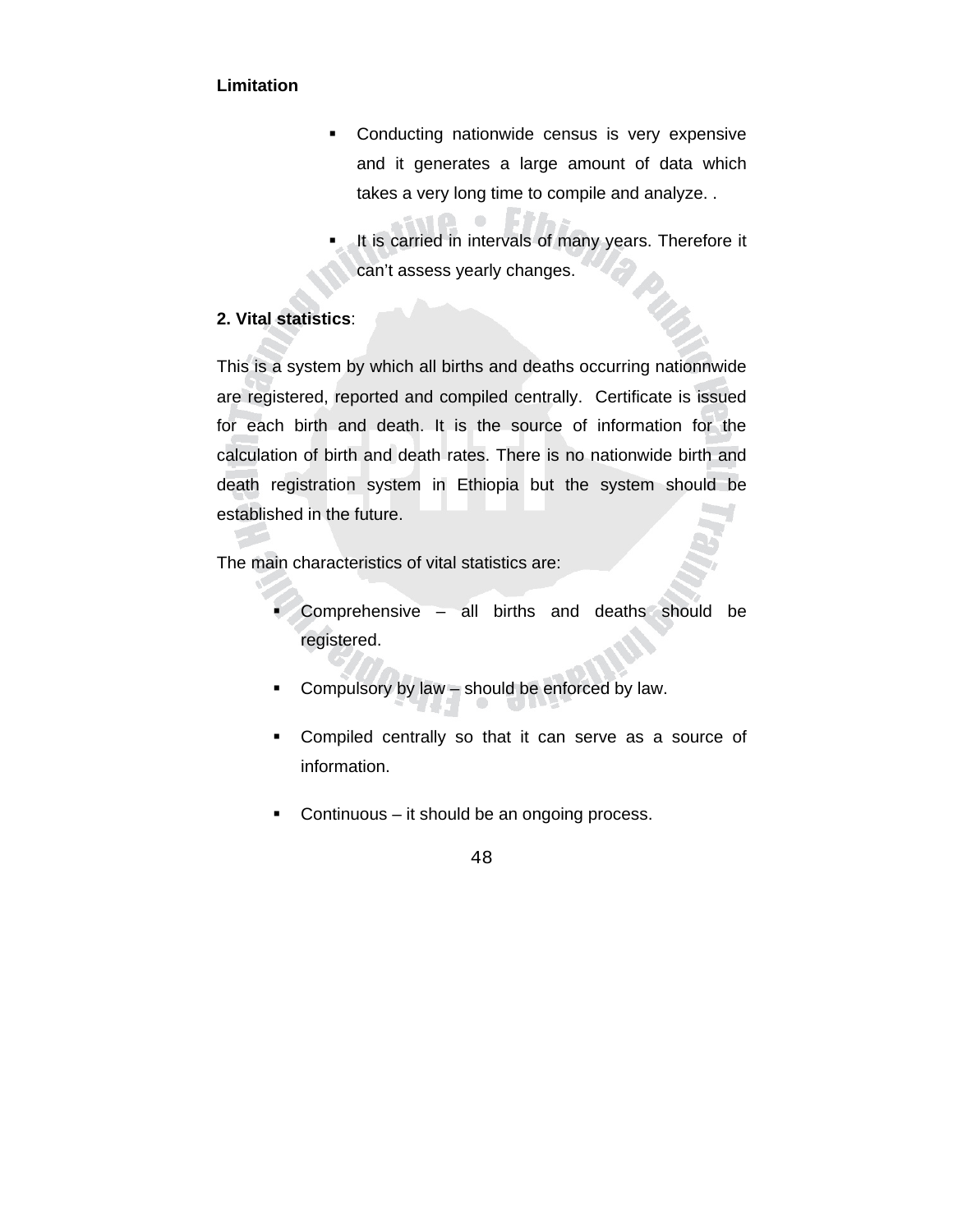## **3. Health Service Records**

 All health institutions report their activities to the Ministry of Health through the regional health bureaus. The Ministry compiles, analyzes and publishes it in the health service directory. It is therefore the major source of health information in Ethiopia. major source of health information in Ethiopia.

# Advantages:

- Easily obtainable
- Available at low cost
- Continuous system of reporting
- Causes of illness and death available.

## Limitations:

- Lack of completeness health service coverage is low.
- Lack of representativeness a small proportion of diseased population seeks medical advice. Those patients who remained at home are not reported.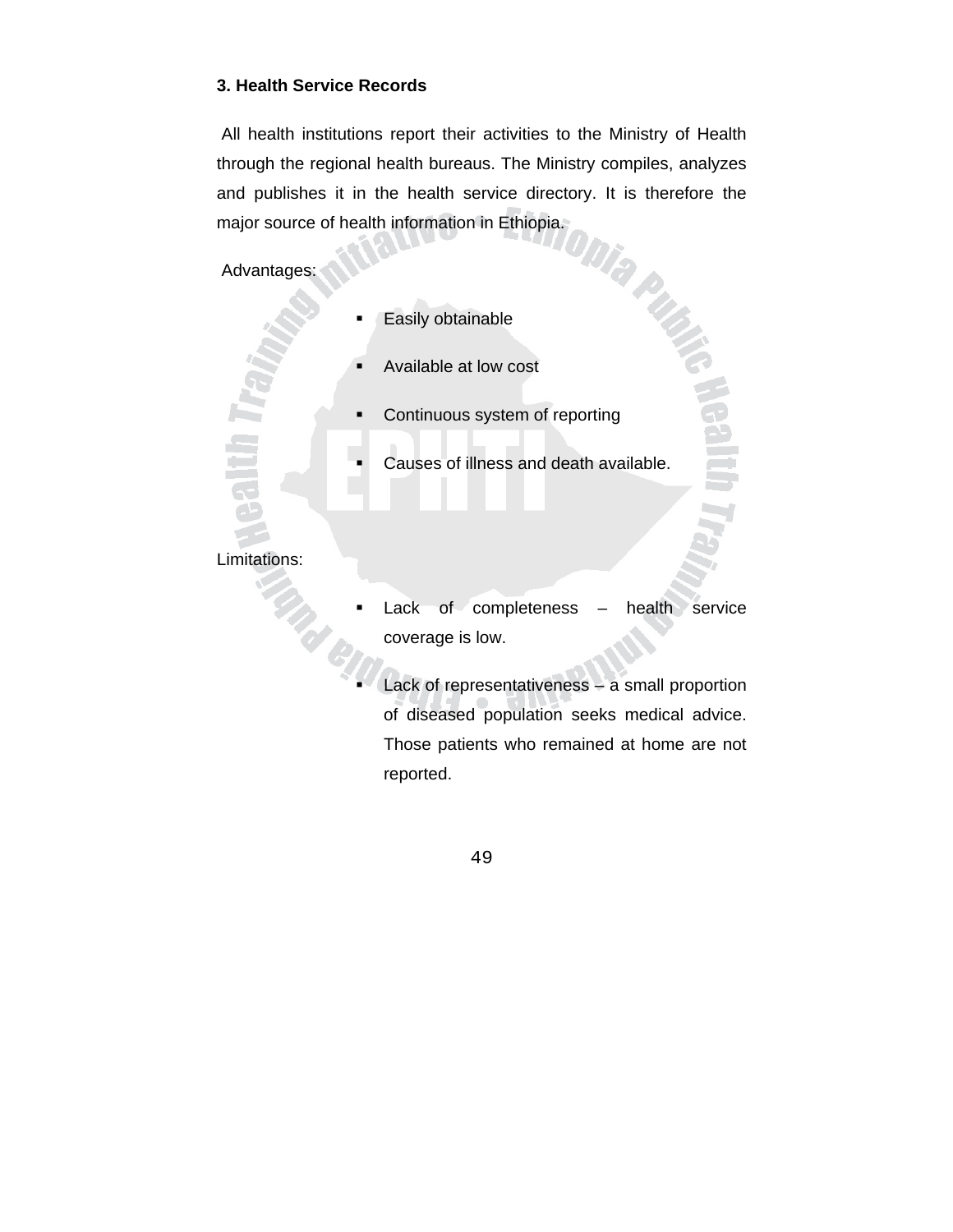- Lack of denominator catchment area is not known in the majority of cases.
- **Lack of uniformity in quality.**
- Diagnosis varies across the level of health institutions.
- Lack of compliance with reporting.
- Irregularity and incompleteness of published compilations.

## **Notification of Infectious Diseases**

There are some internationally notifiable diseases. WHO member states report on **Plague**, **Cholera**, and **Yellow fever**. Moreover, every country has its own list of notifiable diseases.

The major problems related to this source (health service records) are low compliance and delays in reporting.

 $\bullet$ 

evile

### **4. Health Surveys**

Health surveys are studies conducted on a representative sample population to obtain more comprehensive data for monitoring the health status of a population. There are two types of health surveys: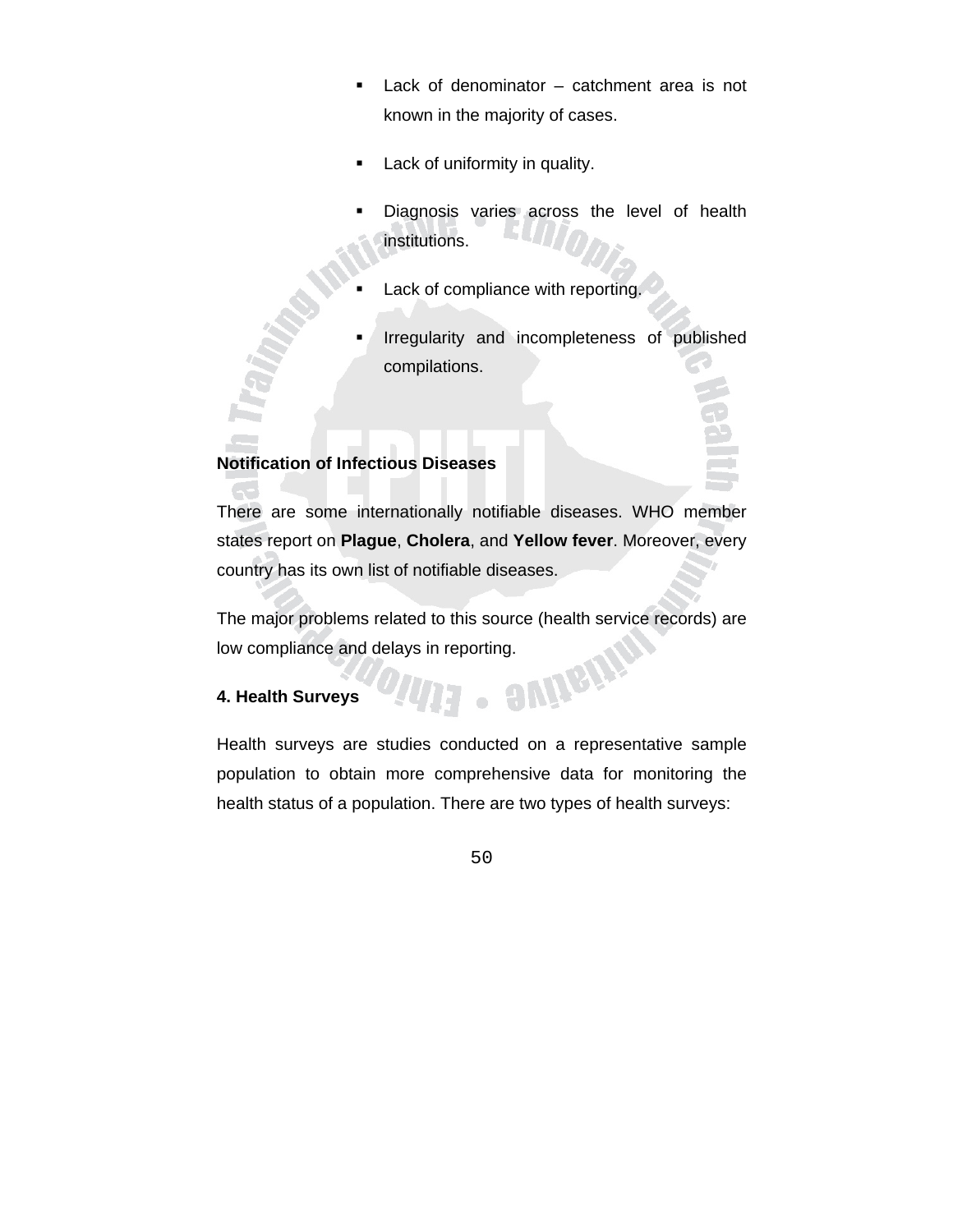**1. Surveys of specific diseases:** These are studies conducted on each specific disease. Examples are:

 $\bullet$ 

- **EPI target diseases**
- **Diarrheal Diseases**
- **HIV/AIDS**
- **Trachoma**
- Tuberculosis / Leprosy

**2. Surveys of general health status**: These are studies on general health status of the population. They are based on interview, physical examination and laboratory tests. They are expensive.

Ethiopia Print

## **Advantages of surveys based on interview:**

- They are more representative of the health condition of the community.
- 
- The denominator is known.<br>Data are more uniform in quality.<br>... **Data are more uniform in quality.**

## **Limitations:**

- **Data accuracy is dependent on the memory and** cooperation of the interviewee.
- **Surveys are expensive.**

 $\bullet$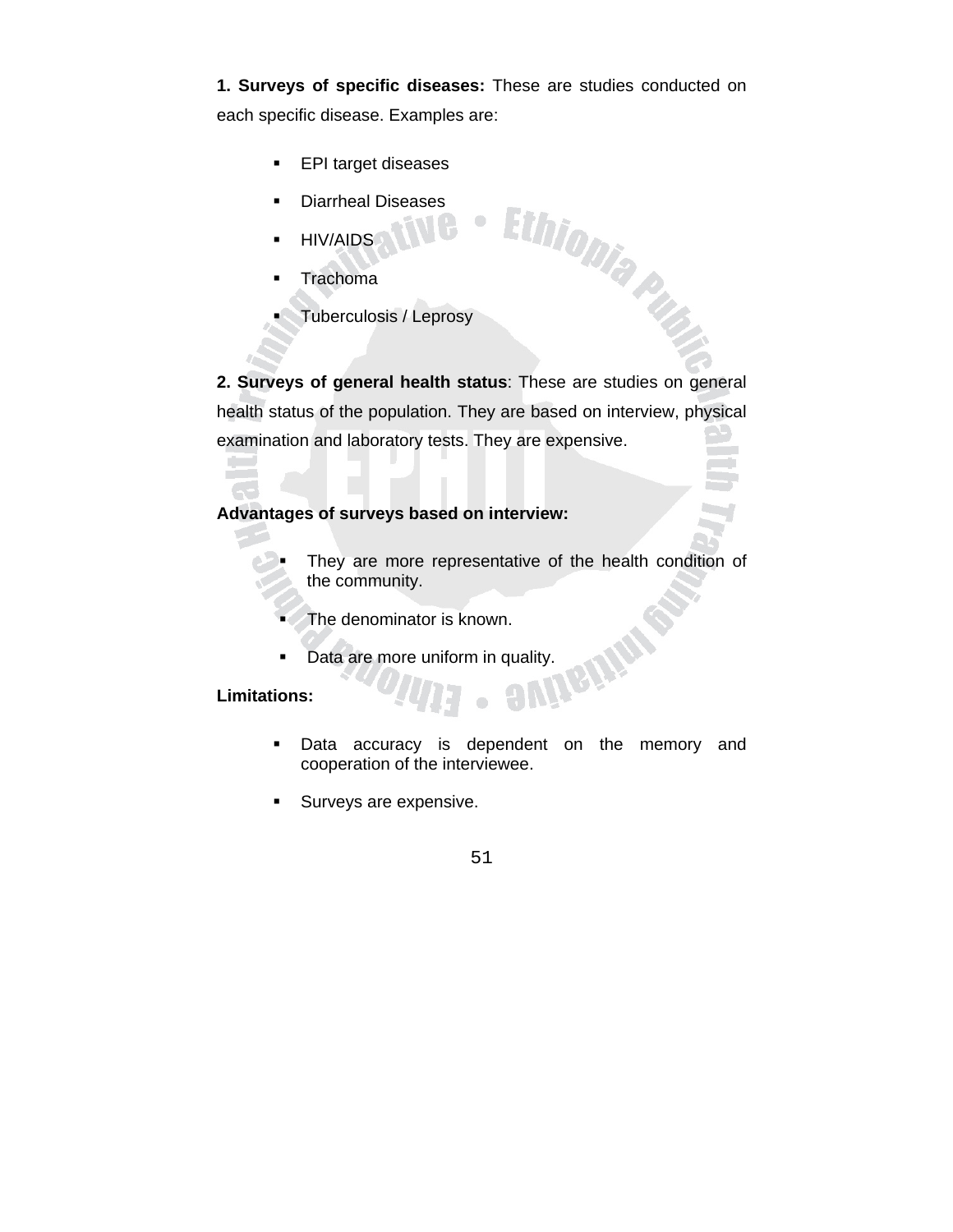## **II. Methods of data collection**

The main methods of collecting information are:

- **1. Observation**
- **2. Interview and questionniares**
- **3. Documentary sources** Clinical records and other personal records, death certificates, publications etc.

## **Exercise**

- 1. State the different sources of health information.
	- 2. What is the major source of health information in Ethiopia?
	- 3. Discuss the problems related to health service records as source of health data.
	- 4. If you want to know the number of people in your kebele who are properly using latrines, which method of data collection would be appropriate?<br>
	A propriate?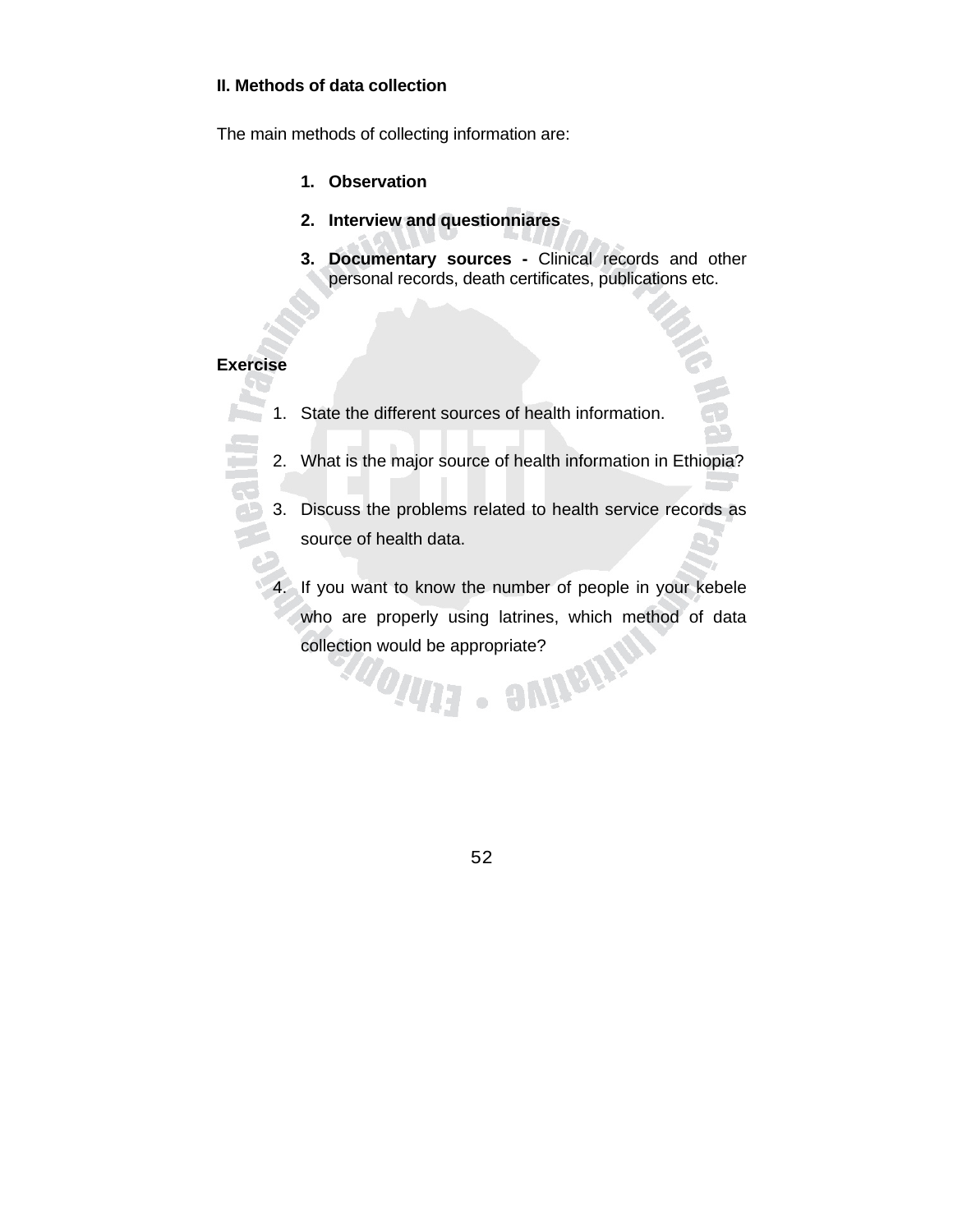# **UNIT EIGHT**

# **Epidemic Investigation and Management**

# **Learning Objectives**

Learning Objectives<br>At the end of this unit the student is expected to:

Define epidemic

- Identify types of epidemic
- Describe the different steps in the investigation of epidemic
- Discuss the management of epidemic

## **8.1 Levels of Disease Occurrence**

Diseases occur in a community at different levels at a particular point in time. Some diseases are usually present at a predictable level. This is called the **expected level**. But sometimes they occur in **excess of what is expected**. The examples of expected level are endemic and hyper endemic. When the disease occur as epidemic, outbreak, and pandemic it is considered as excess of what is expected.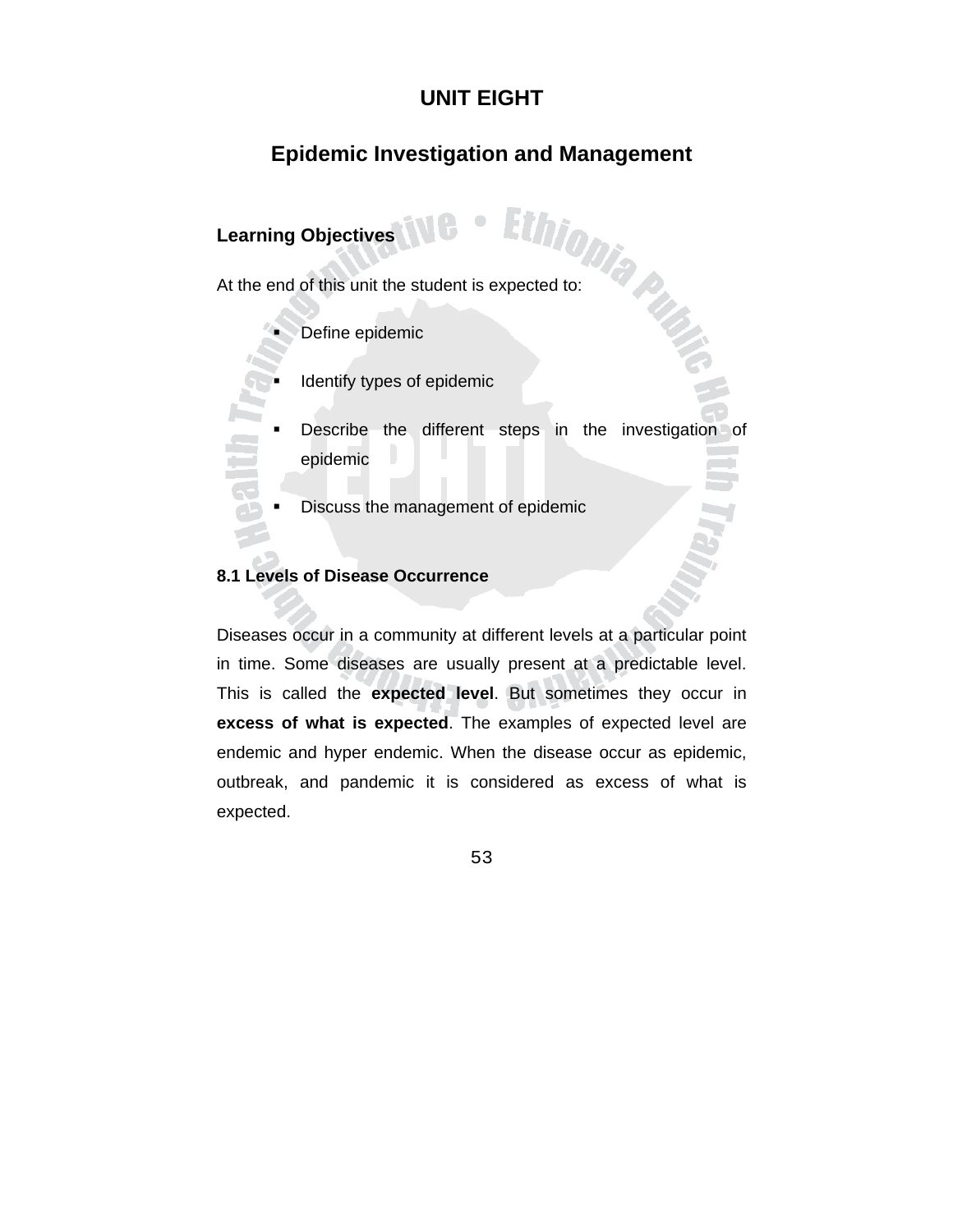- **1. Endemic:** Presence of a disease at more or less stable level. Malaria is endemic in the lowland areas of Ethiopia.
- **2. Hyper endemic:** Persistently high level of disease occurrence.
- **3. Sporadic:** Occasional or irregular occurrence of a disease. When diseases occur sporadically they may occur as epidemic.
- **4. Epidemic**: The occurrence of disease or other health related **Condition in excess of the usual frequency in a given area or** among a specific group of people over a particular period of time.
- **5. Outbreak**: Epidemics of shorter duration covering a more limited area.
- **6. Pandemic:** An epidemic involving several countries or continents affecting a large number of people. For example the worldwide occurrence of HIV/AIDS is a pandemic.

The definition of epidemic indicates that the term can have a broad meaning. It may include any kind of disease or injury including non – infectious diseases. There is no general rule about the number of cases that must exist for a disease to be considered an epidemic. If the number of cases exceeds the expected level on the basis of the past experience of the particular population, then it is an epidemic. It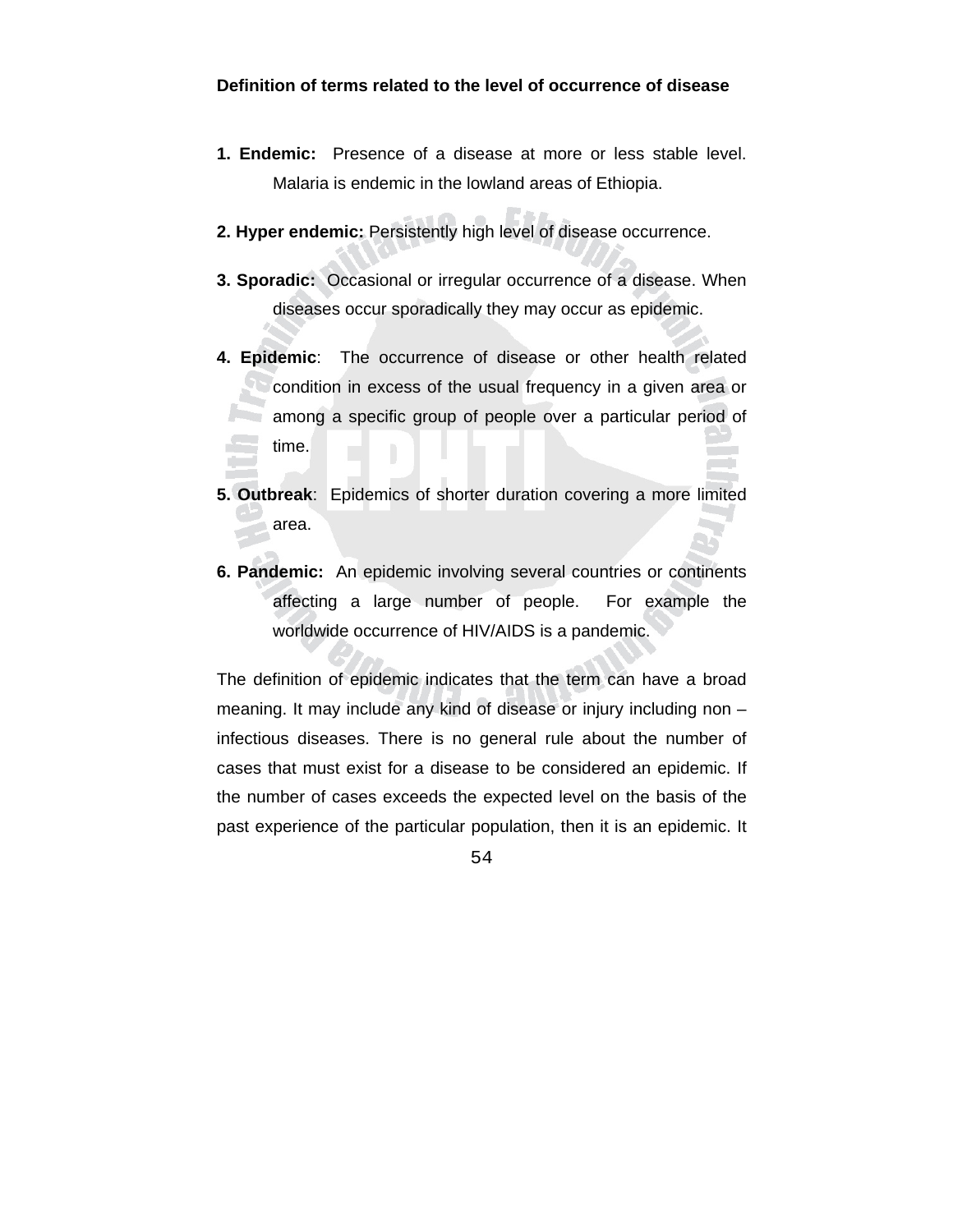is important to note that this level varies for different diseases and different circumstances. An epidemic may cover a small area within a city, or an entire nation or may have a worldwide distribution. It may encompass any time period ranging from few hours (chemical intoxication, bacterial food poisoning), a few weeks (influenza, hepatitis) to several years (AIDS). A disease that remains epidemic over many years eventually may be considered endemic.

## **8.2 Types of epidemics**

Epidemics (outbreaks) can be classified according to the method of spread or propagation, nature and length of exposure to the infectious agent, and duration.

**1. Common Source Epidemics:-** Disease occurs as a result of exposure of a group of susceptible persons to a common source of a pathogen, often at the same time or within a brief time period. When the exposure is simultaneous, the resulting cases develop within one incubation period of the disease and this is called a **point source epidemic**. The epidemic curve in a point source epidemic will commonly show a sharp rise and fall. Food borne epidemic following an event where the food was served to many people is a good example of point source epidemic. If the exposure to a common source continues over time it will result in a **continuous common source epidemic**. A waterborne outbreak that spreads through a contaminated community water supply is an example of a common source epidemic with continuous exposure. The epidemic curve may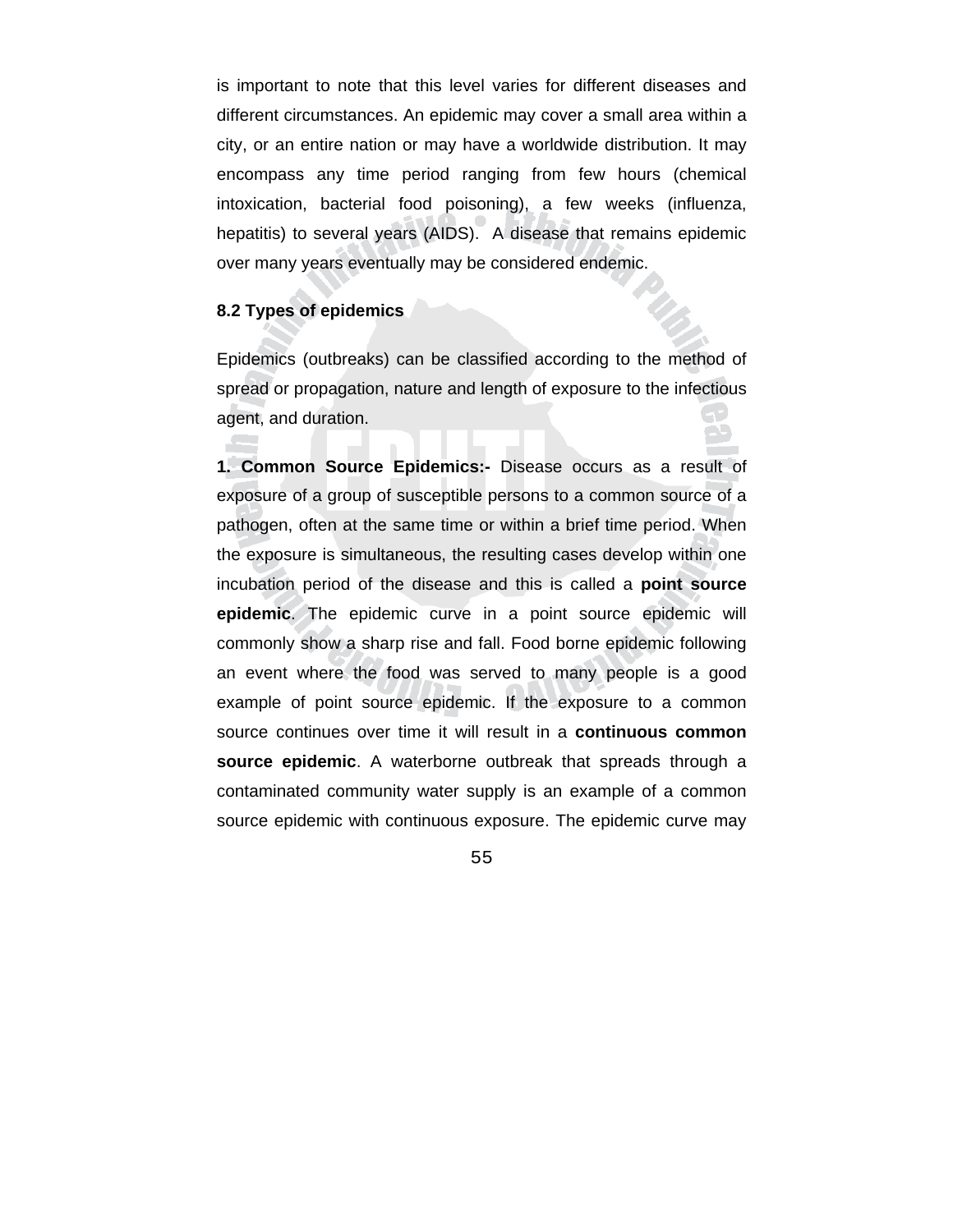have a wide peak because of the range of exposures and the range of incubation periods.

**2. Propagated/ Progressive Epidemics**:- The infectious agent is transferred from one host to another. It can occur through direct person to person transmission or it can involve more complex cycles in which the agent must pass through a vector as in malaria. Propagated spread usually results in an epidemic curve with a relatively gentle upslope and somewhat steeper tail. An outbreak of malaria is a good example of propagated epidemic.

When it is difficult to differentiate the two types of epidemics by the epidemic curve, spot map (studying the geographic distribution) can help.

**3. Mixed Epidemics**:- The epidemic begins with a single, common source of an infectious agent with subsequent propagated spread. Many food borne pathogens result in mixed epidemics.

## **8.3 Investigation of an Epidemic**

The purpose is to determine the specific cause or causes of the outbreak at the earliest time and to take appropriate measure directed at controlling the epidemic and preventing future occurrence. The following questions should be answered when investigating an epidemic.

- What is the etiological agent responsible for the epidemic?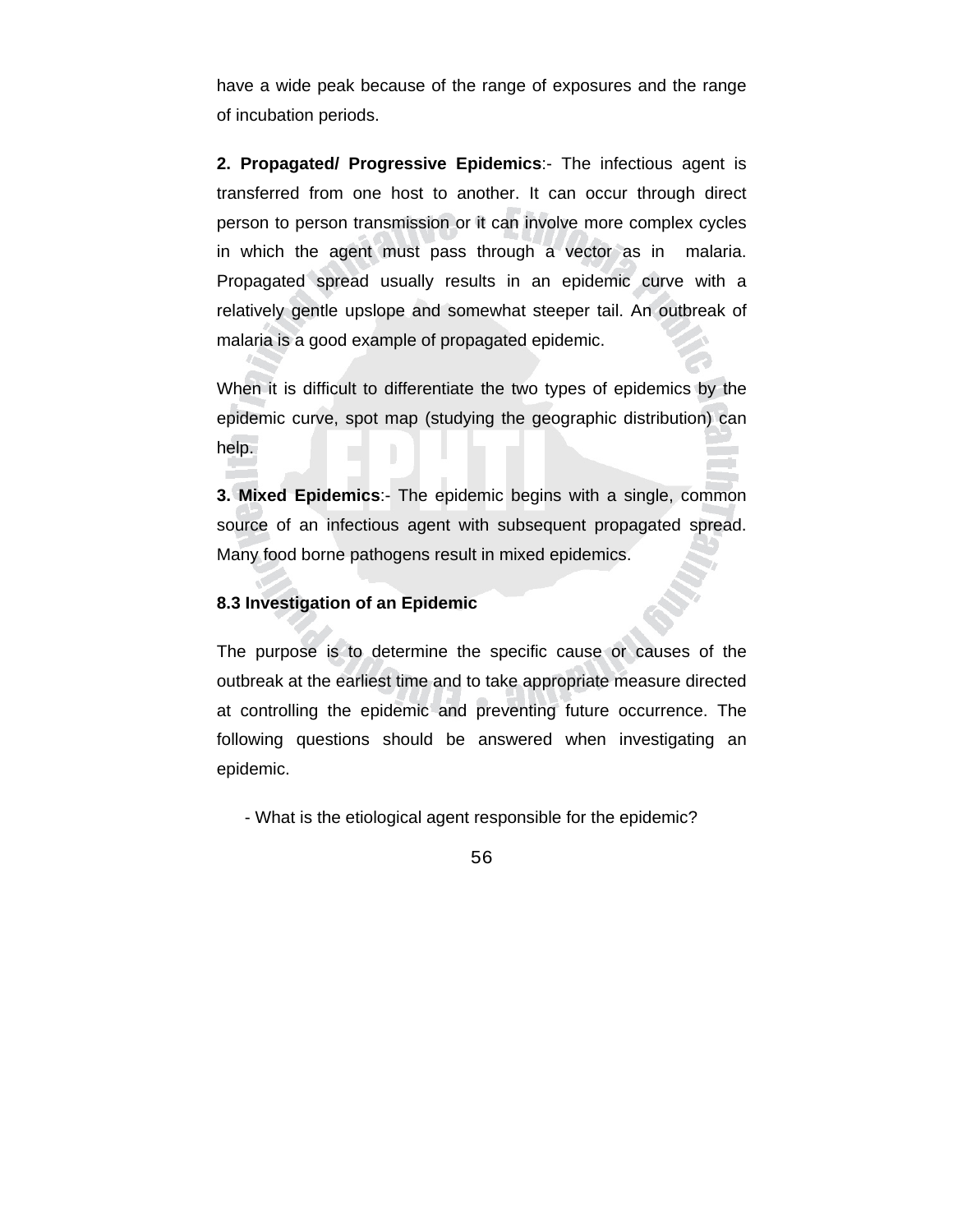- What is/are the predominant modes of transmission?
- What specific source/s of disease can be identified?

E.g. human carriers, breeding sites for vectors, etc.

- What specific practices or environmental deficiencies have contributed to the outbreak? E.g. improper food handling, human made breeding sites for mosquitoes.

- What is the chain of events that led to the outbreak?
	- E.g. accumulation of susceptible hosts in an area.

# **Uncovering outbreaks**

Outbreaks are detected in one of the following ways:

- a. Through timely analysis of routine surveillance data
- b. Report from clinician.
- c. Report from the community, either from the affected group or concerned citizen.

# **Steps in Epidemic Investigation**

There is no fixed step in the investigation of epidemics but the following step can be considered as one option.

1. **Prepare for fieldwork.** 

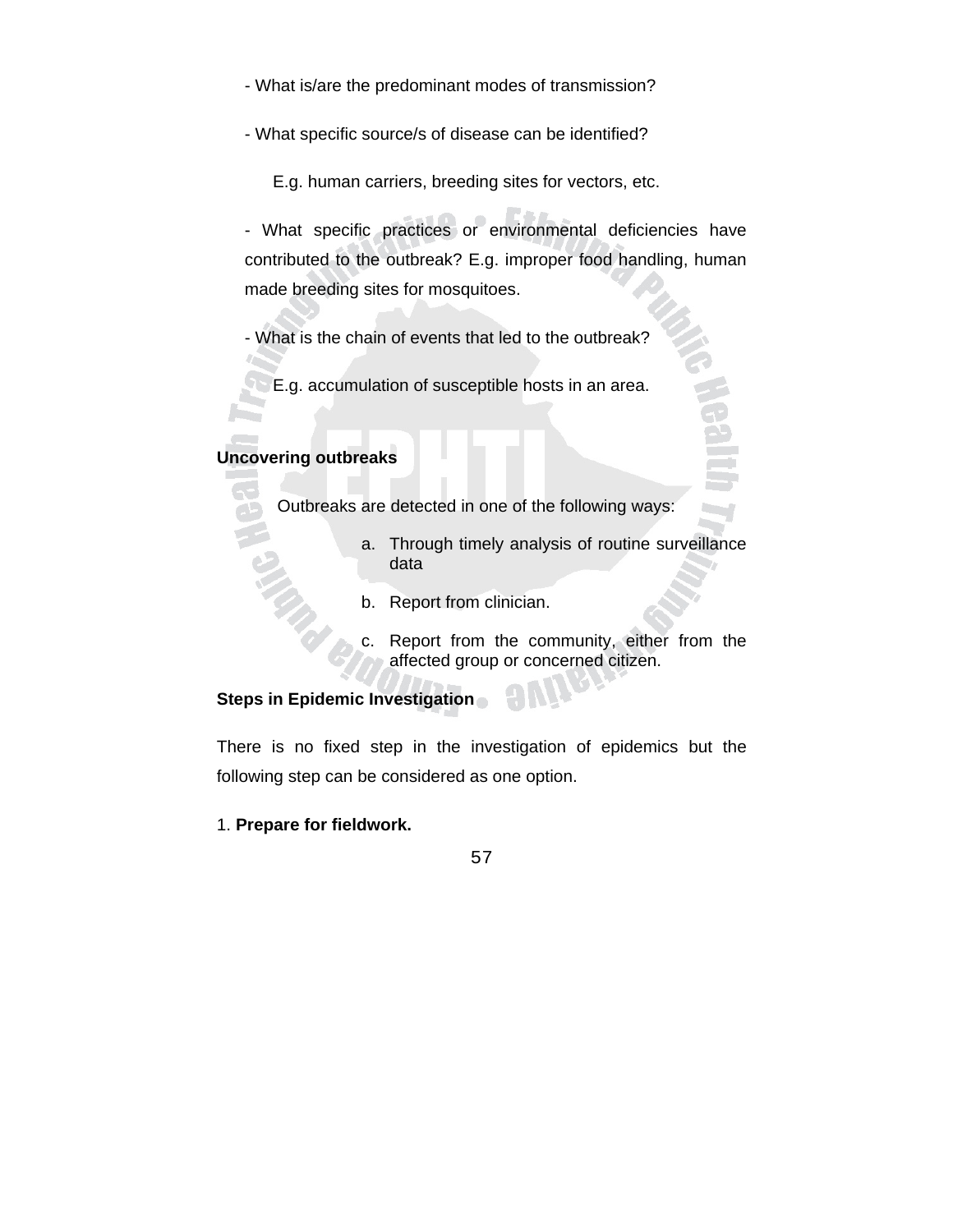Before leaving for the field you should be well prepared to under take the investigation. Preparations can include:

- **Investigator must have the appropriate scientific knowledge,** supplies, and equipment to carry out the investigation. It might be difficult for the health extension worker to fully investigate the epidemic, hence, he/she should inform and involve other high level health professionals from the outset.
- **Collect sample questionnaire.**
- arrange transportation and organize personnel matters.

 clarify your and your team role in the field. Arrange where and when to meet them.

## **2. Verify (confirm) the existence of an epidemic**

This initial determination is often made on the basis of available data. Compare the number of cases with the past levels to identify whether the present occurrence is in excess of its usual frequency. Instead of comparing absolute numbers it is advisable to compare rates like incidence rate

## **3. Verify (confirm the diagnosis)**.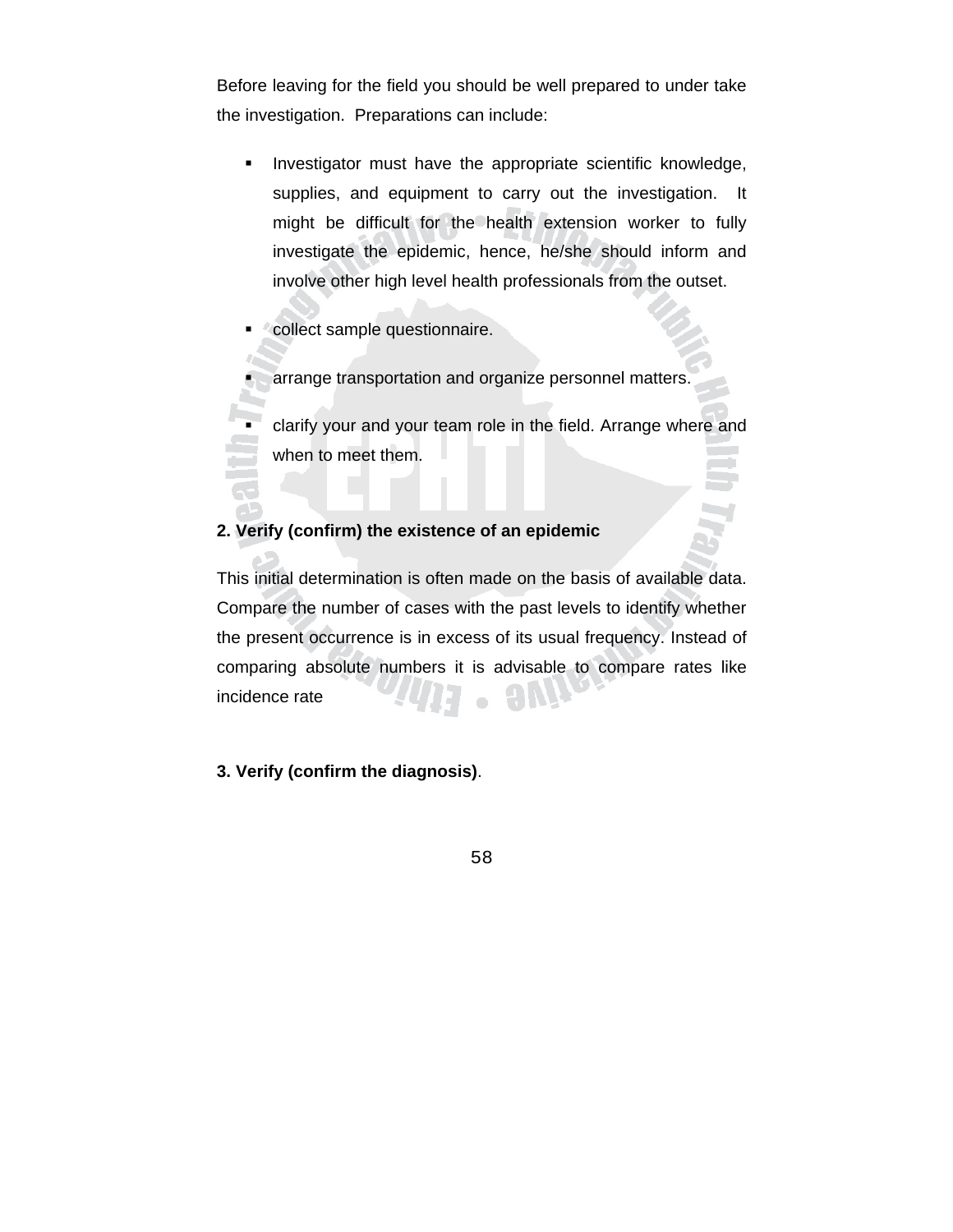Always consider whether initial reports are correct. Carry out clinical and laboratory investigations on the reported cases. For example the already collected blood film slides can be seen by laboratory experts to check whether the initial report was correct. It is important to investigate the index case (the first case that comes to the attention of health authorities) and other early cases. The importance of the index case and other early cases for diseases that are known to occur in epidemic form, such as relapsing fever, is as an indication to health authorities of the possible start of an outbreak. The sooner the index case and other early cases are investigated, the greater the opportunity to arrest the outbreak at earliest stage possible. The health extension worker requests support from the Woreda Health Office or the nearest Health Center for confirming the diagnosis.

### **4. Identify and count cases**

Prepare "case definition" before starting identification of cases.

**Case definition** is defined as a standard set of criteria to differentiate between cases and non cases. Cases can be one of the following:

**Confirmed / definite**: A case with laboratory verification.

**Probable**: A case with typical clinical features but without laboratory confirmation.

Possible: A case with fewer of typical clinical features.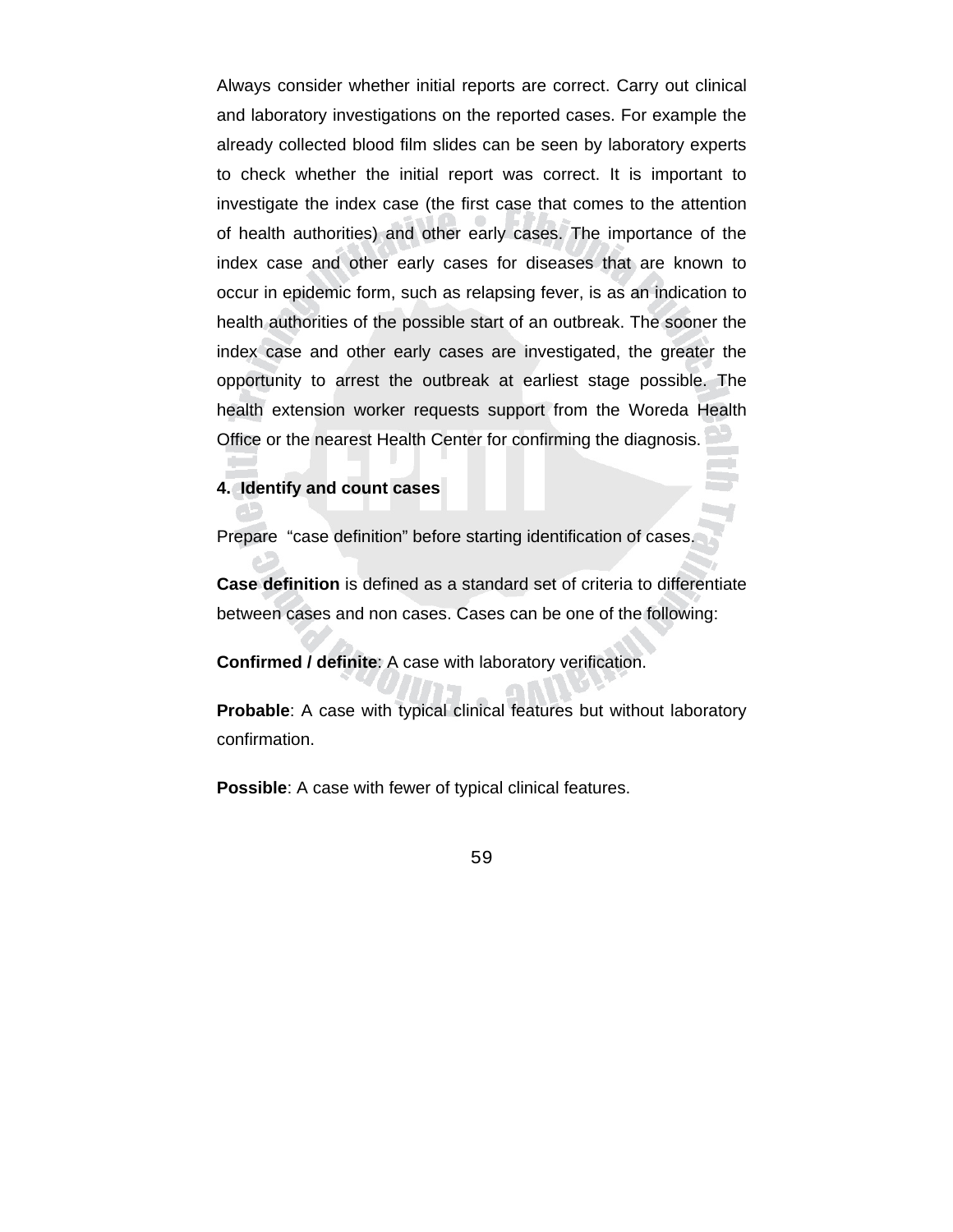Cases can better be identified by active case detection using all available means including house to house visits. They can also be identified by stimulated passive case detection, for example by alerting the public about the epidemic and requesting them to report to the nearest health institution when they have signs and symptoms of that disease. The health extension worker can identify and count cases based on the sign and symptoms of the disease.

If there is effective drug for the treatment of that disease, cases can be treated while identifying them. Additionally other control measures can be taken side by side to arrest the epidemic before many people are affected.

## **5. Describe the epidemic with respect to person, place and time**

Each case must be defined according to standard epidemiologic parameters: the date of onset of the illness, the place where the person lives or became ill, and the sociodemographic characteristics (age, sex, education level, occupation).

The tools to be used when characterizing the epidemic are epidemic curve, spot map and attack rates.

**Epidemic curve** is an important tool for the investigation of disease outbreaks. In epidemic curve the distribution of cases is plotted over time, usually in the form of histogram, with the date of onset of cases on the horizontal axis, and the number of cases corresponding to each date of onset on the vertical axis.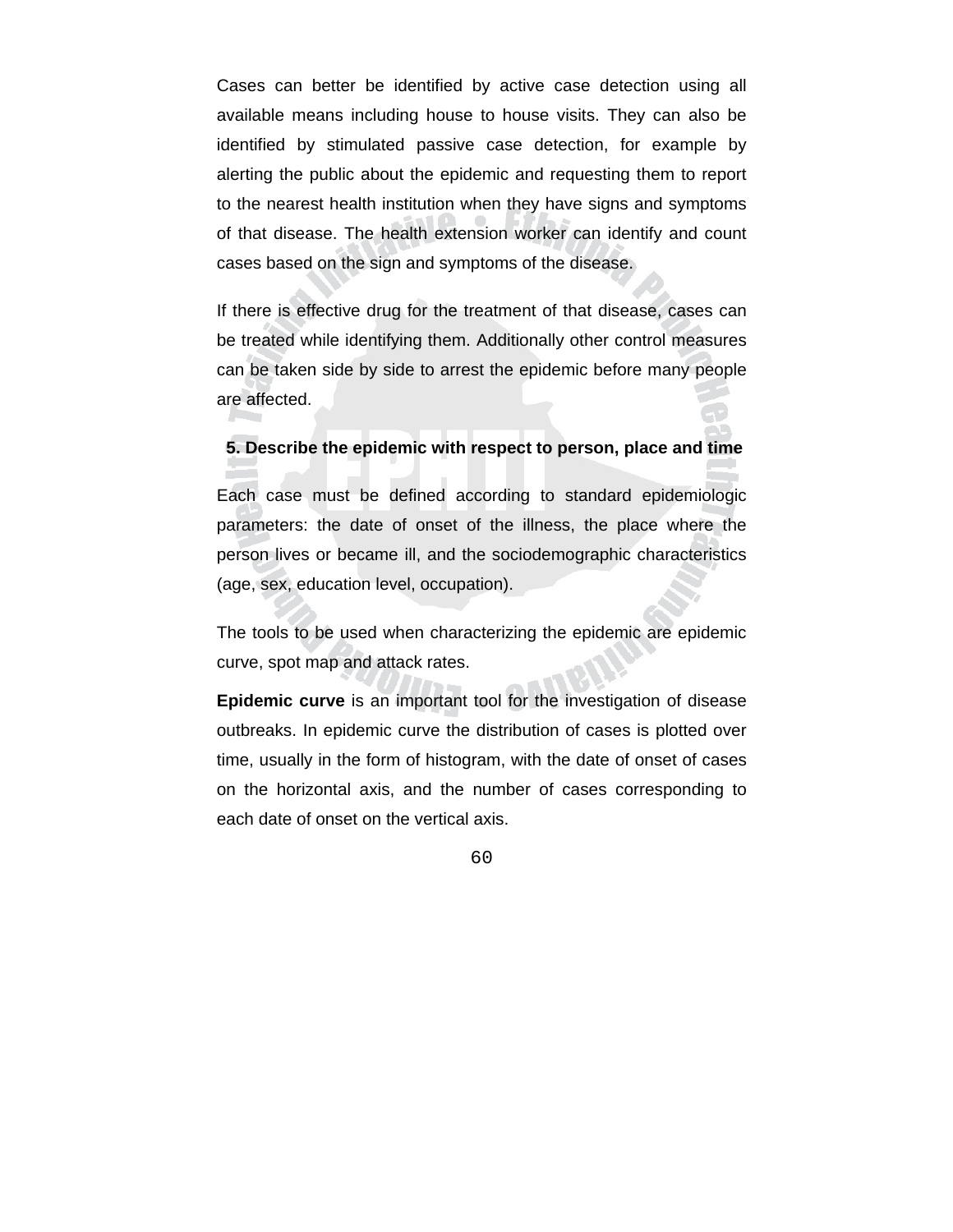**Spot map** is a map of locality where the outbreak has occurred, on which the location of cases is plotted. The spot map is often helpful in detecting the source of an outbreak. Mapping disease can be done at kebele, woreda, regional, and national level. One limitation of spot map is that it does not take into account underlying geographic differences in population density. Thus the spot map needs to be supplemented by calculation of place specific attack rates.

**Person specific attack rates:** The tool that is important for the analysis of disease outbreaks by personal characteristics is person specific attack rates like attack rates by age, sex, occupation, income, religion etc.

#### **6. Identify the causes of the epidemic**

All factors that can contribute to the occurrence of the epidemic should be assessed. The epidemic investigating team should try to answer questions like: **EILIANS** 

Why did this epidemic occur?

Are there many susceptible individuals?

Is the temperature favorable for the transmission of the diseases?

Are there breeding sites for the breeding of vectors? Etc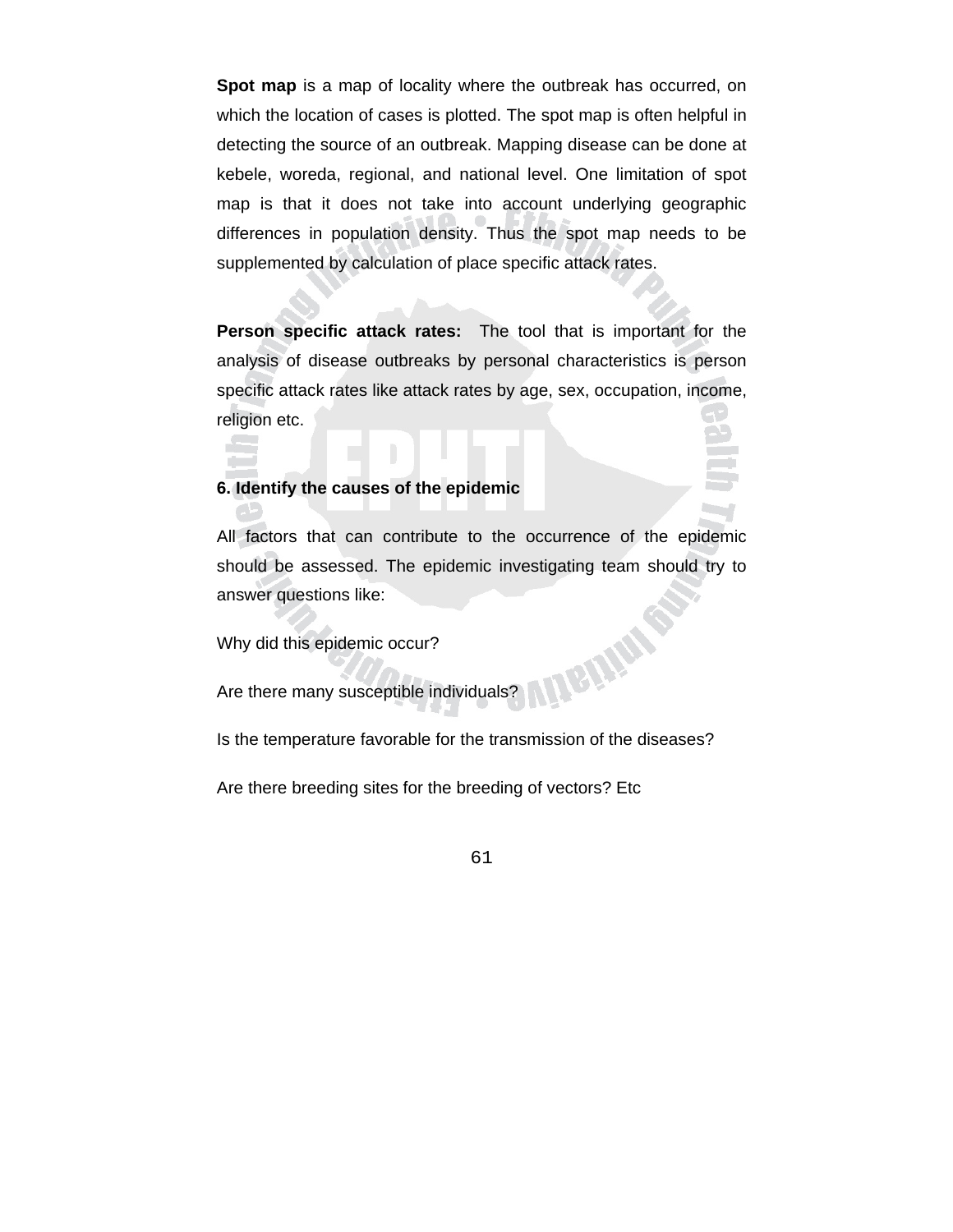Confirmation of the diagnosis can be done by using additional tests which are more accurate. In addition to knowing the etiologic agent, more emphasis should be given to identify the risk factors. Investigate the environmental conditions such as food sanitation, suspected breeding sites, animal reservoirs, according to the type of disease<br>outbreak being investigated. outbreak being investigated.

### **7. Management of epidemic and follow up**

 Although it is discussed late, intervention must start as soon as possible depending on the specific circumstances. One might aim control measures at the specific agent, source, or reservoir. For example, an outbreak might be controlled by destroying contaminated foods, disinfecting contaminated water, or destroying mosquito breeding sites or an infectious food handler could be suspended from the job and treated.

#### **General principles in the management of epidemics**

Management of epidemics requires an urgent and intelligent use of appropriate measures against the spread of the disease. Action to be taken is dependent on the type of the disease as well as the source of the outbreak. However, the actions can be generally categorized as presented below to facilitate easy understanding of the strategies.

## **A. Measures Directed Against the Reservoir**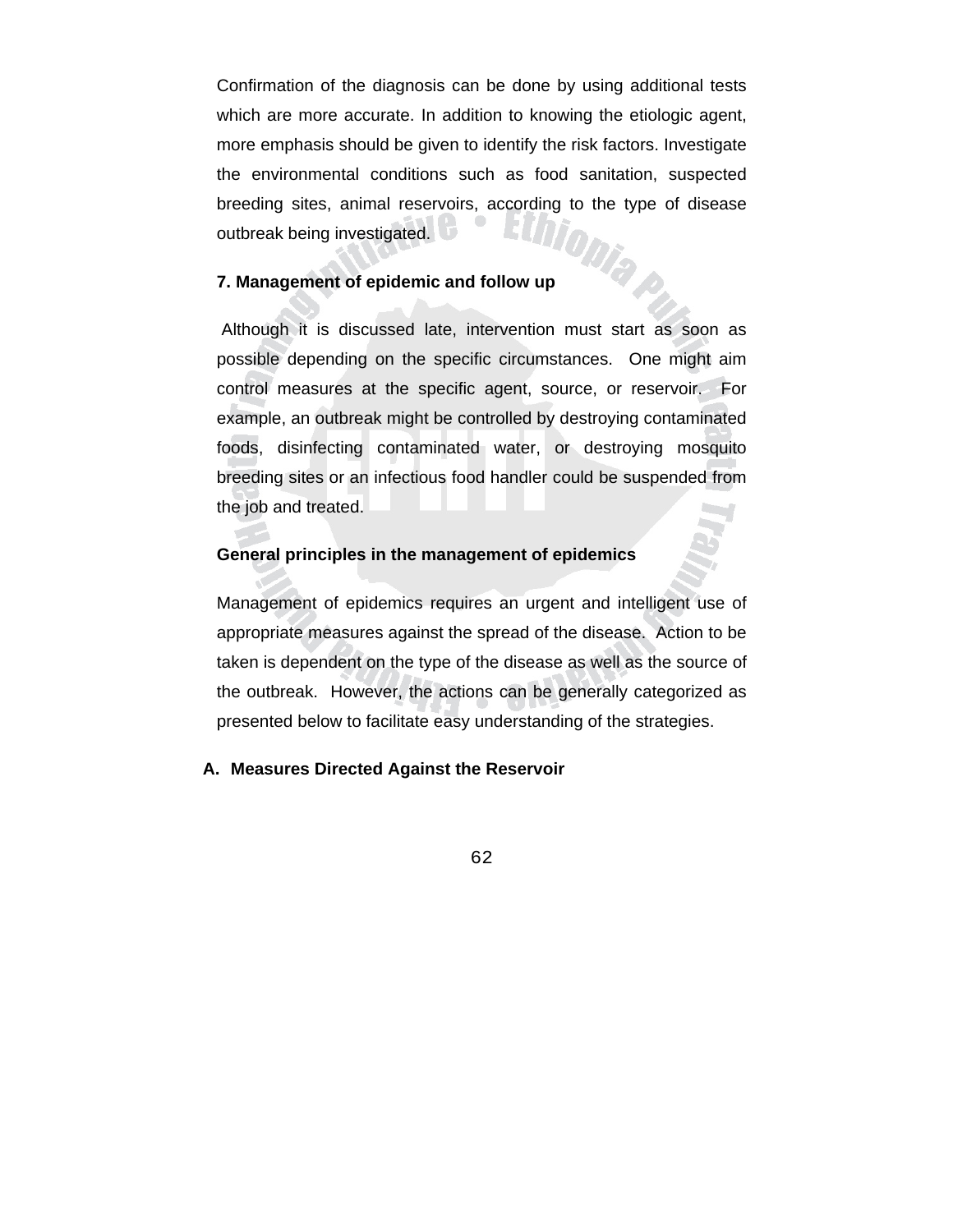Understanding the nature of the reservoir is necessary in the selection of an appropriate control methods and their likelihood of success. The following are examples of control measures against diseases with various reservoirs:

## **Domestic animals as reservoir:**

- Immunization. Example giving anti-rabies vaccine for dogs
- Destruction of infected animals e.g anthrax

## **Wild animals as reservoir:**

post-exposure prophylaxis for human beings- Example: rabies

# **Humans as reservoir**

- **a.** Isolation of infected persons. This is separation of infected persons from non-infected for the period of communicability. This is not suitable in the control of diseases in which a large proportion are inapparent infection (without signs and symptoms) or in which maximal infectivity precedes overt illness.
	- b. Treatment to make them noninfectious- e.g., tuberculosis.
	- c. Quarantine- is the limitation of freedom of movement of apparently healthy persons or animals who have been exposed to a case of infectious disease. Usually imposed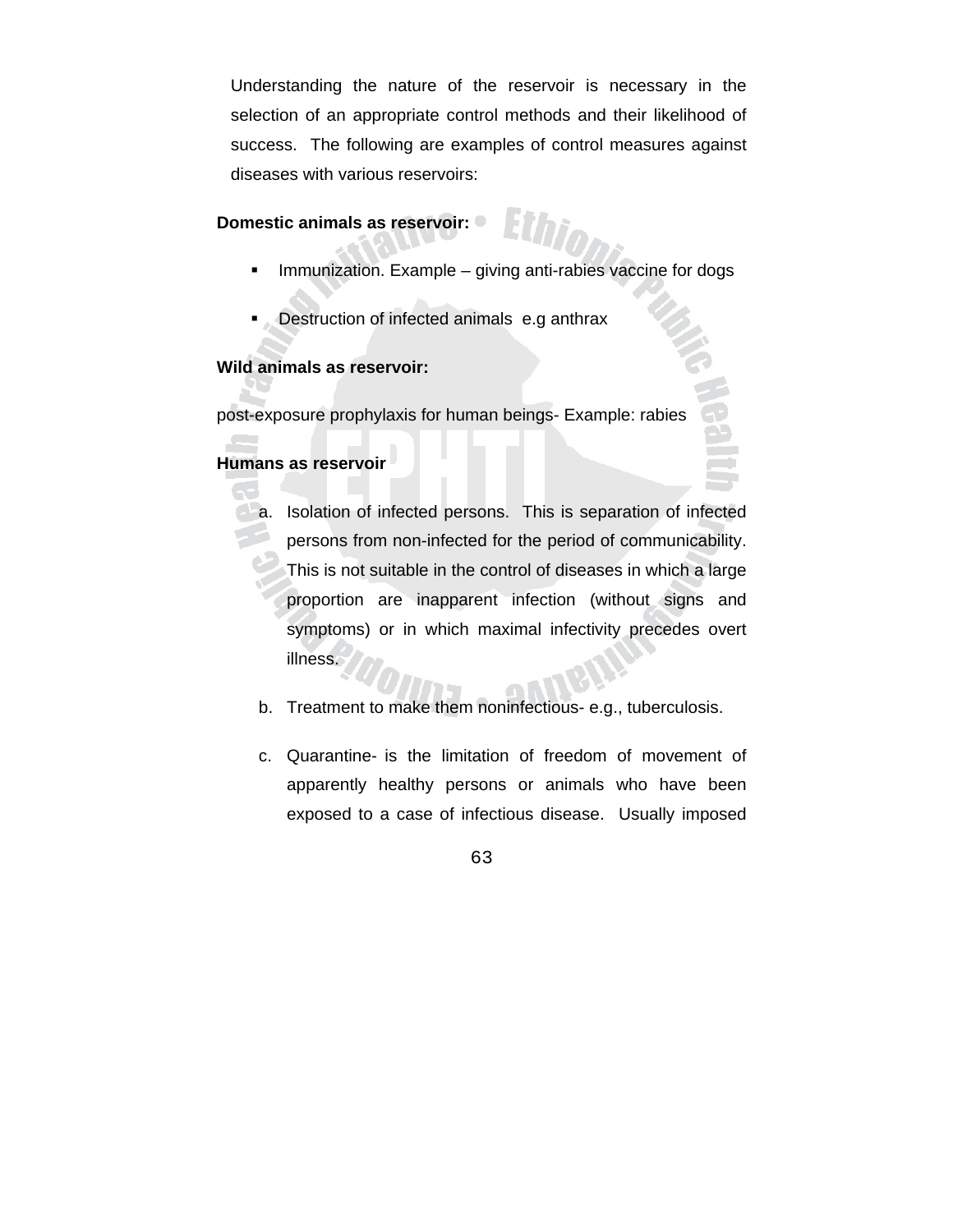for the duration of the usual maximal incubation period of the disease. Cholera, Plague, and yellow fever are the three internationally quarantinable diseases by international agreement.

Now quarantine is replaced in some countries by active surveillance of the individuals; maintaining close supervision over possible contacts of ill persons to detect infection or illness promptly; their freedom of movement is not restricted.

## **B. Measures that interrupt the transmission of organisms**

Action to prevent transmission of disease by ingestion:

- i. Purification of water
- ii. Pasteurization of milk
- iii. Inspection procedures to ensure safe food supply.
- iv. Improve housing conditions.<br>And the conditions of the state of the state of the state of the state of the state of the state of the state of the state of the state of the state of the state of the state of the state of

## **Actions to reduce transmission of respiratory infections**

**·** include ventilation of rooms.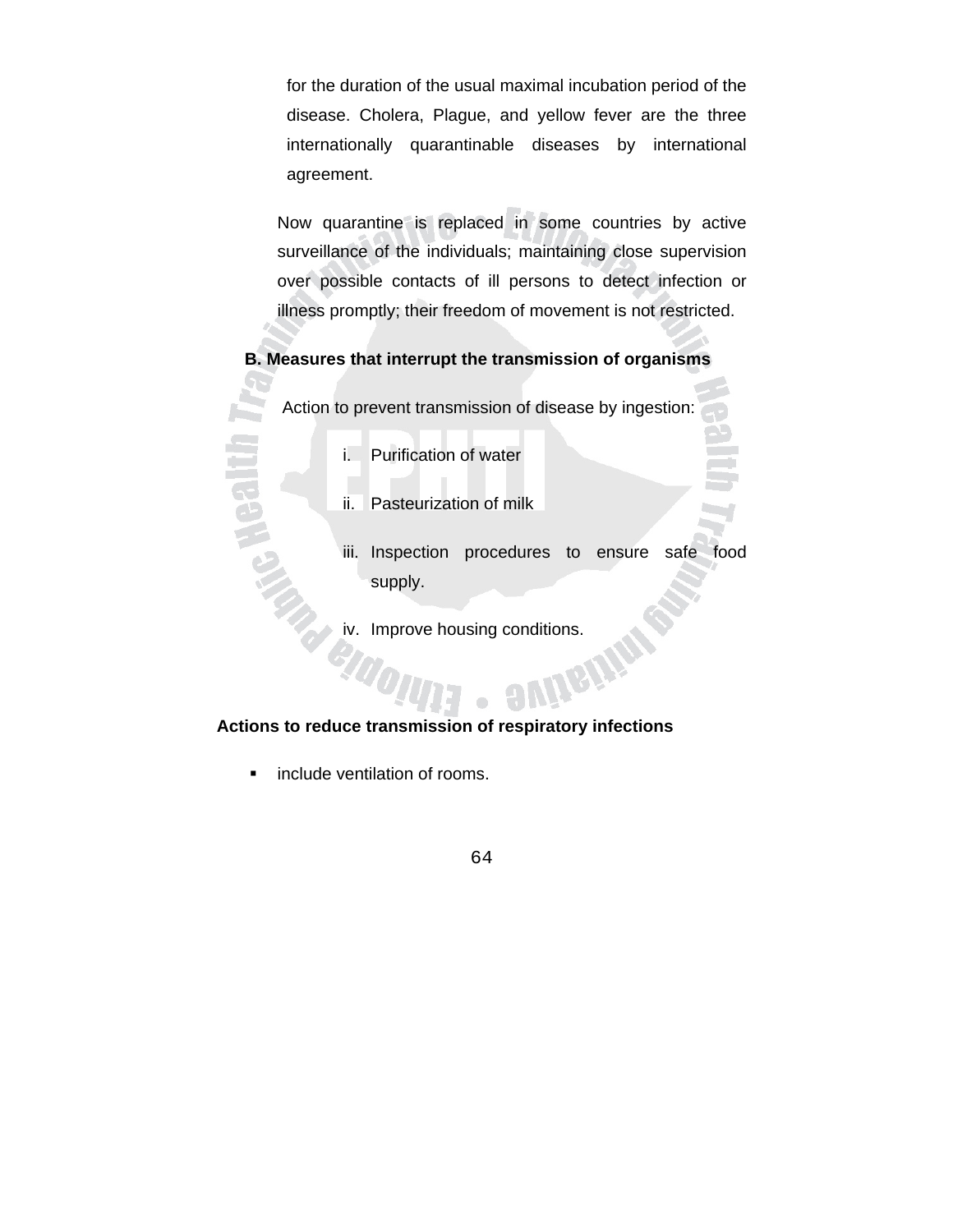In the case of diseases that involve an intermediate host for transmission, for example schistosomiasis, clearing irrigation farms from snails is an appropriate measure.

## **C. Measures that reduce host susceptibility**

- **EXAMPLE 10** Immunization (vaccination). Example vaccination for meningitis
- Chemoprophylaxis: for example, use of chloroquine to persons traveling to malaria endemic areas.

 After the epidemic is controlled, strict follow up mechanisms should be designed so as to prevent similar epidemics in the future.

## **8. Report of the investigation**

At the end prepare a comprehensive report and submit to the appropriate/concerned bodies like the Woreda Health Office. The report should follow the usual scientific format: introduction, methods, results, discussion, and recommendations.

The report should discuss in detail:

- Factors leading to the epidemic.
- Measures used for the control of the epidemic.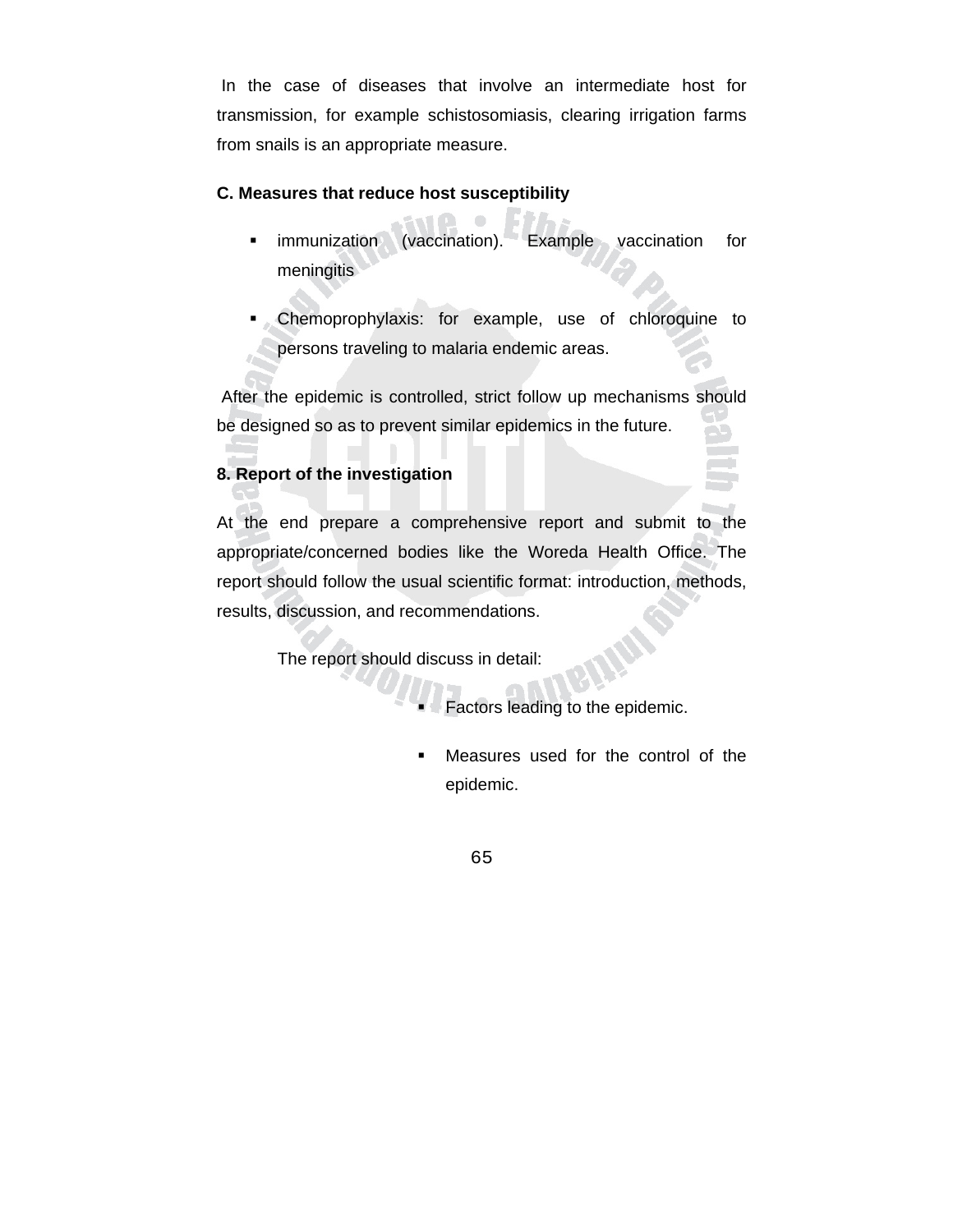Recommendations for the prevention of similar episodes in the future.

#### **Exercise**

**Gallin T** 

- 1. Hundred cases of malaria were seen in the health post which is found in your kebele in October 2000. Can you say there was epidemic of malaria in October 2000? Why?
- 2. Suppose epidemic of common cold occur in your area. What type of epidemic is this one?
	- a. Point source epidemic
	- b. Common source epidemic with continued exposure
	- c. Propagated epidemic
	- d. Mixed epidemic
- 3. Suppose epidemic of relapsing fever occur in your area. What type of epidemic is this one?
	- a. Point source epidemic
		- 66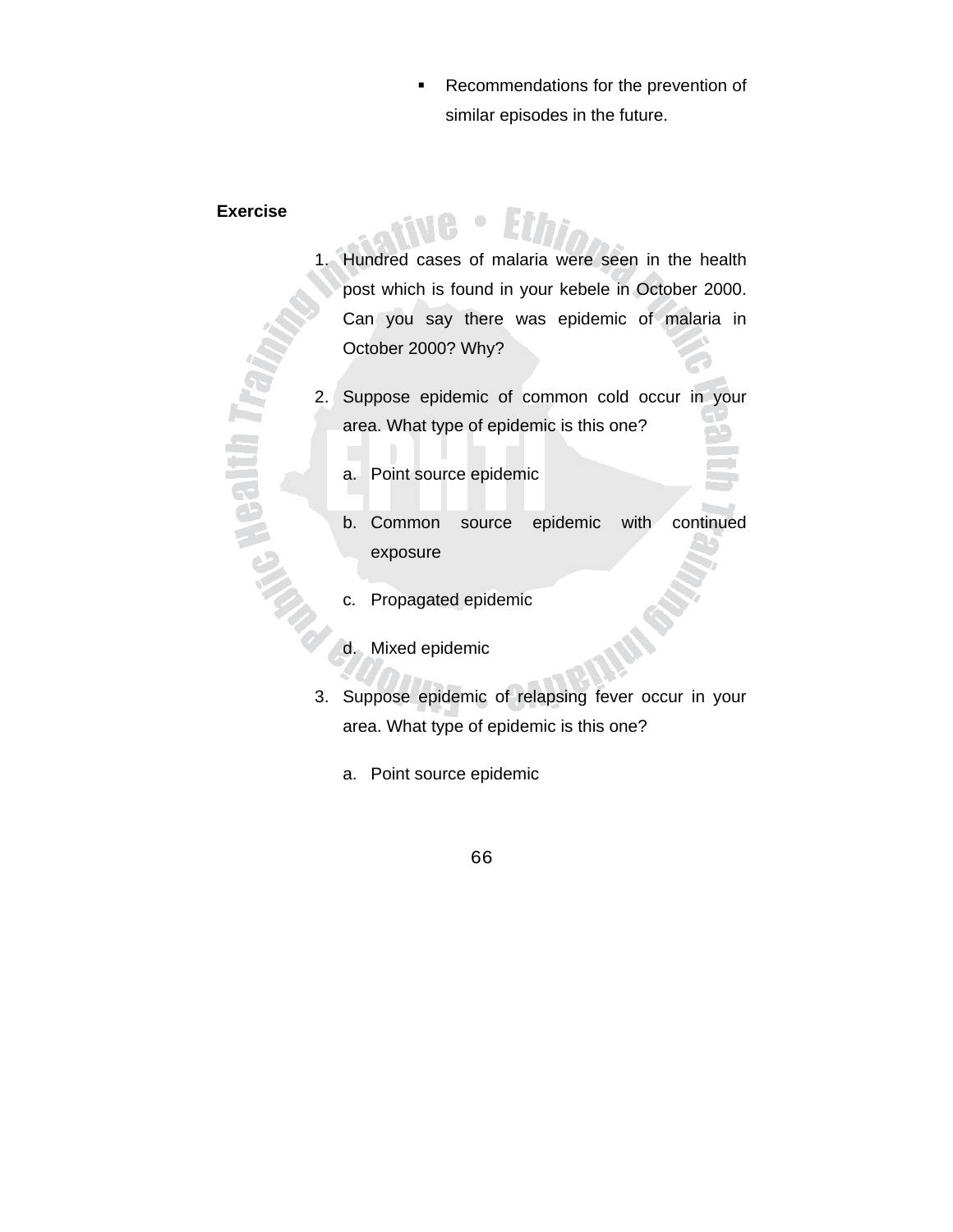- b. Common source epidemic with continued exposure
- c. Propagated epidemic
- d. Mixed epidemic

**A Mealth T** 

**CALLADORES** 

- 4. Ten patients come to you to seek treatment because they have fever and severe headache. They also informed you that there are many other similar cases in their village. How do you investigate this epidemic?.
- 5. Suppose malaria epidemic occur in your kebele. How do you control it?

**SUIGHINGS** 

67

 $\begin{array}{c} \bullet \\ \bullet \end{array}$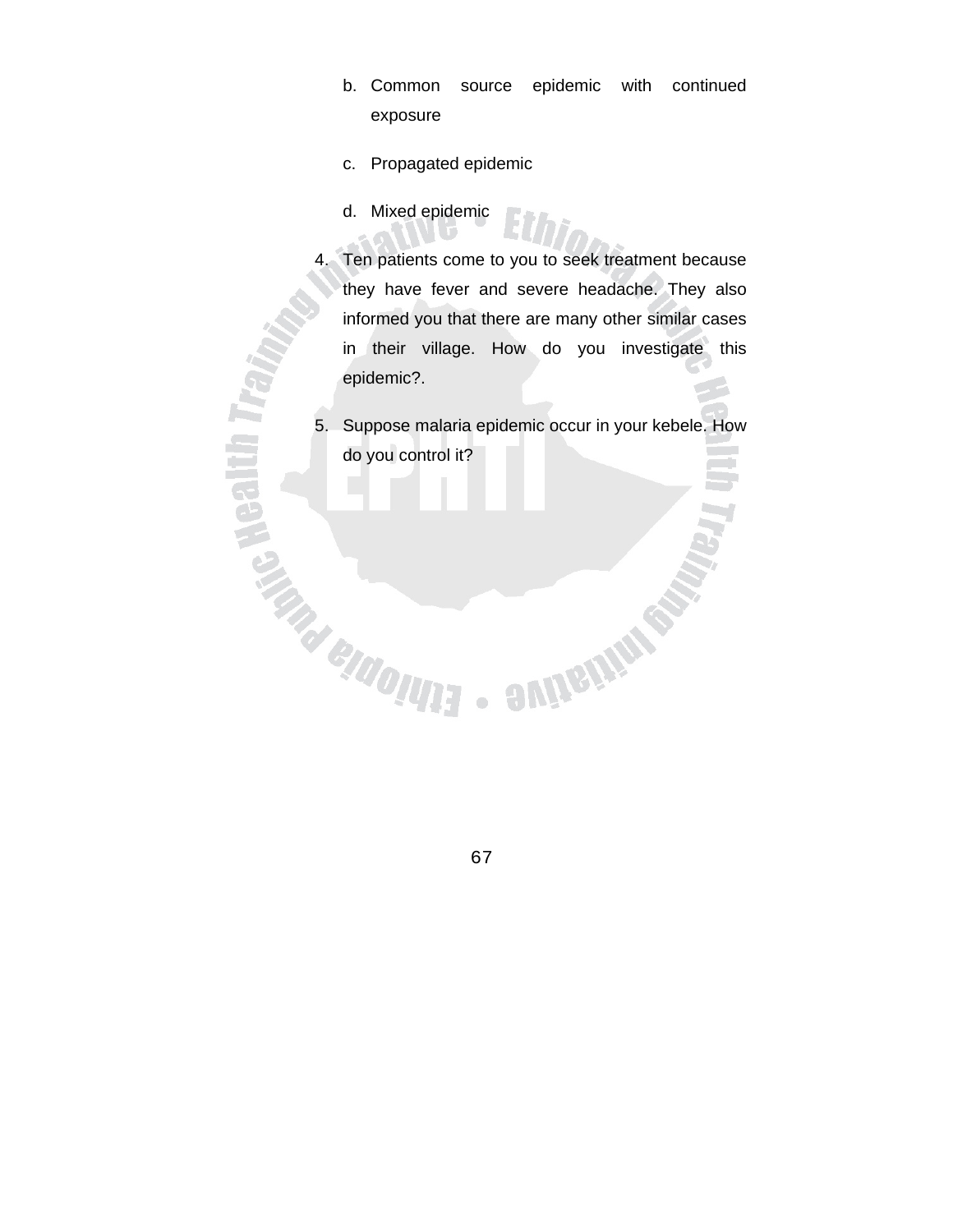# **UNIT NINE**

# **Epidemiological Surveillance**

# **Learning Objectives**

At the end of this unit the student is expected to:

- Define surveillance
- Describe the types of surveillance
- Discuss the activities of surveillance
- Identify public health important diseases that are under surveillance in Ethiopia

**PUBLE** 

## **9.1 Definition**

Surveillance is defined as the *continuous (ongoing)* scrutiny of the factors that determine the occurrence and distribution of diseases and other health related events through a systematic collection of data.

 $\bullet$ 

# **9.2 Purpose of surveillance**

 To be able to identify diseases, injuries, hazards and other health related factors as early as possible, i.e. prediction and early detection of outbreaks.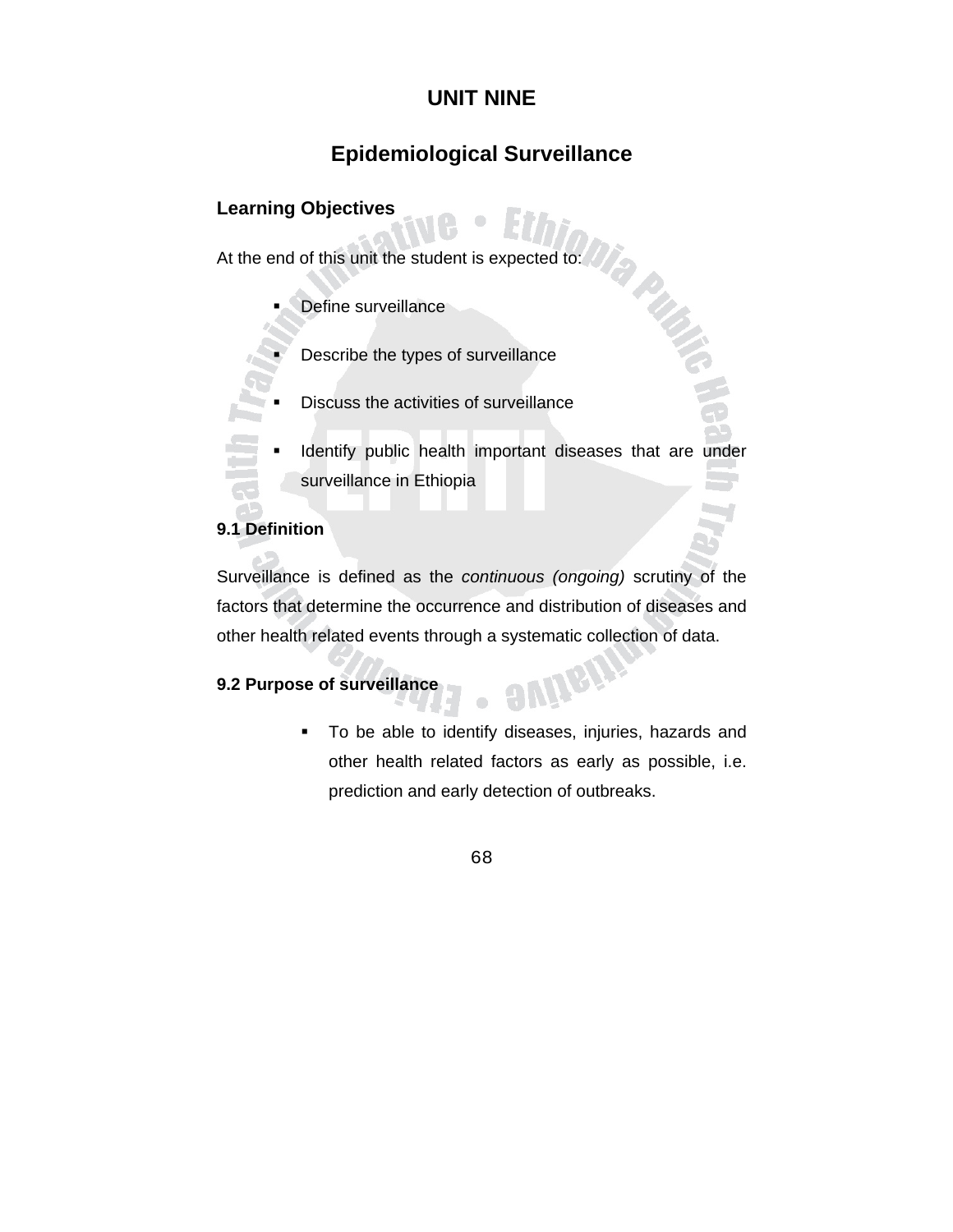- To provide scientific baseline data and information for priority setting, planning, implementing and evaluating disease control program for both communicable and non-communicable health problems.
- To define the magnitude and distribution of diseases by time, person and place dimension.

### **9.3 Types of surveillance**

The two common types of surveillance are passive and active surveillance.

#### **Passive surveillance**

Passive surveillance may be defined as a mechanism for routine surveillance based on passive case detection and on the routine recording and reporting system. The information provider comes to the health institutions for help, be it medical or other preventive and promotive health services. It involves collection of data as part of routine provision of health services. BININ

### **Advantages of passive surveillance**

- covers a wide range of problems
- does not require special *arrangement*
- **it is relatively cheap**

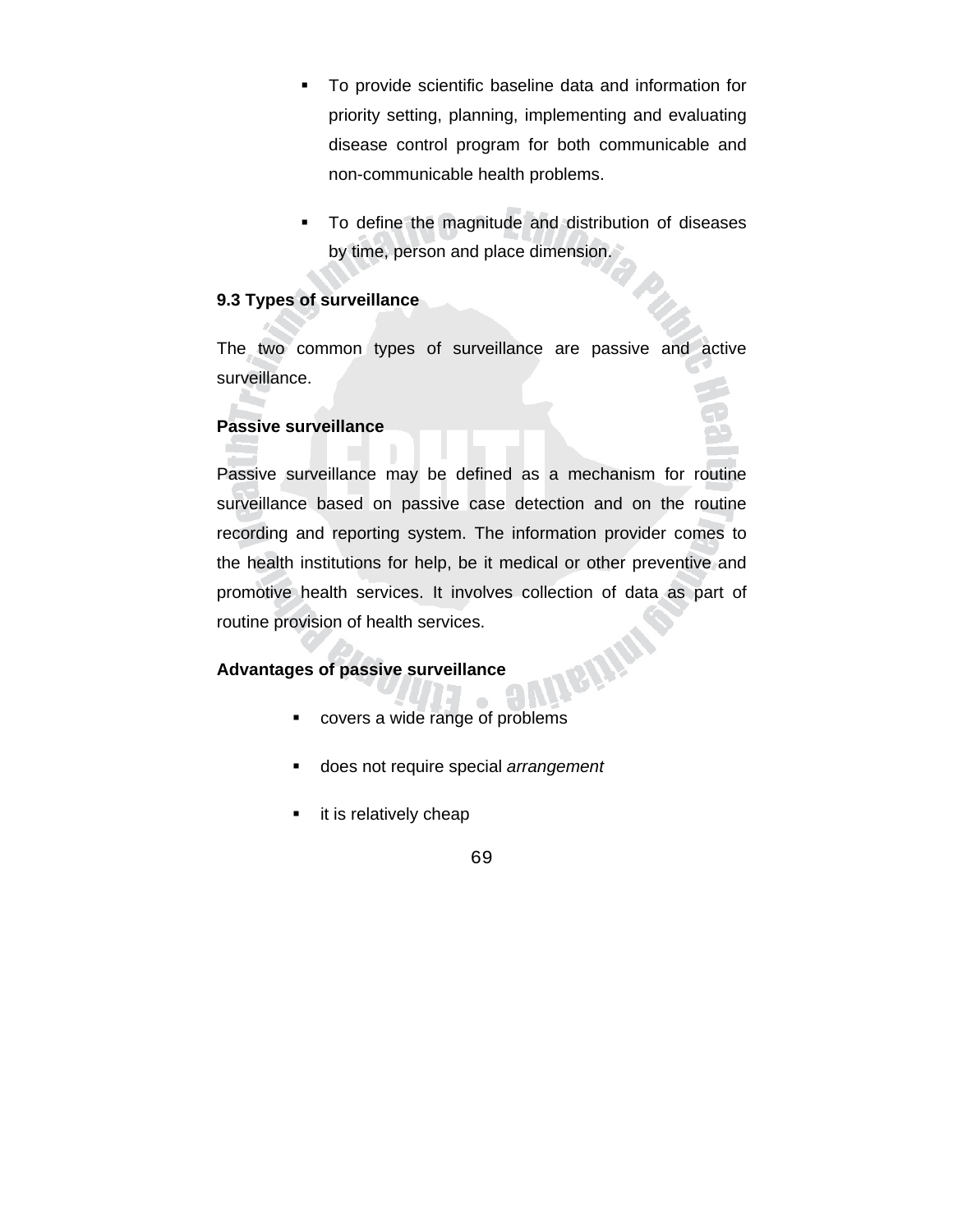covers a wider area

#### **The disadvantages of passive surveillance**

- **The information generated is to a large extent** unreliable, incomplete and inaccurate
- Most of the time, data from passive surveillance is not available on time
- Most of the time, you may not get the kind of information you desire
- It lacks representativeness of the whole population since passive surveillance is mainly based on health institution reports

### **Active surveillance**

Ē

Active surveillance is defined as a method of data collection usually on a specific disease, for relatively limited period of time. It involves collection of data from communities such as in house-to-house surveys or mobilizing communities to some central point where data can be collected. This can be arranged by assigning health personnel to collect information on presence or absence of new cases of a particular disease at regular intervals.

70 **Example:** investigation of out-breaks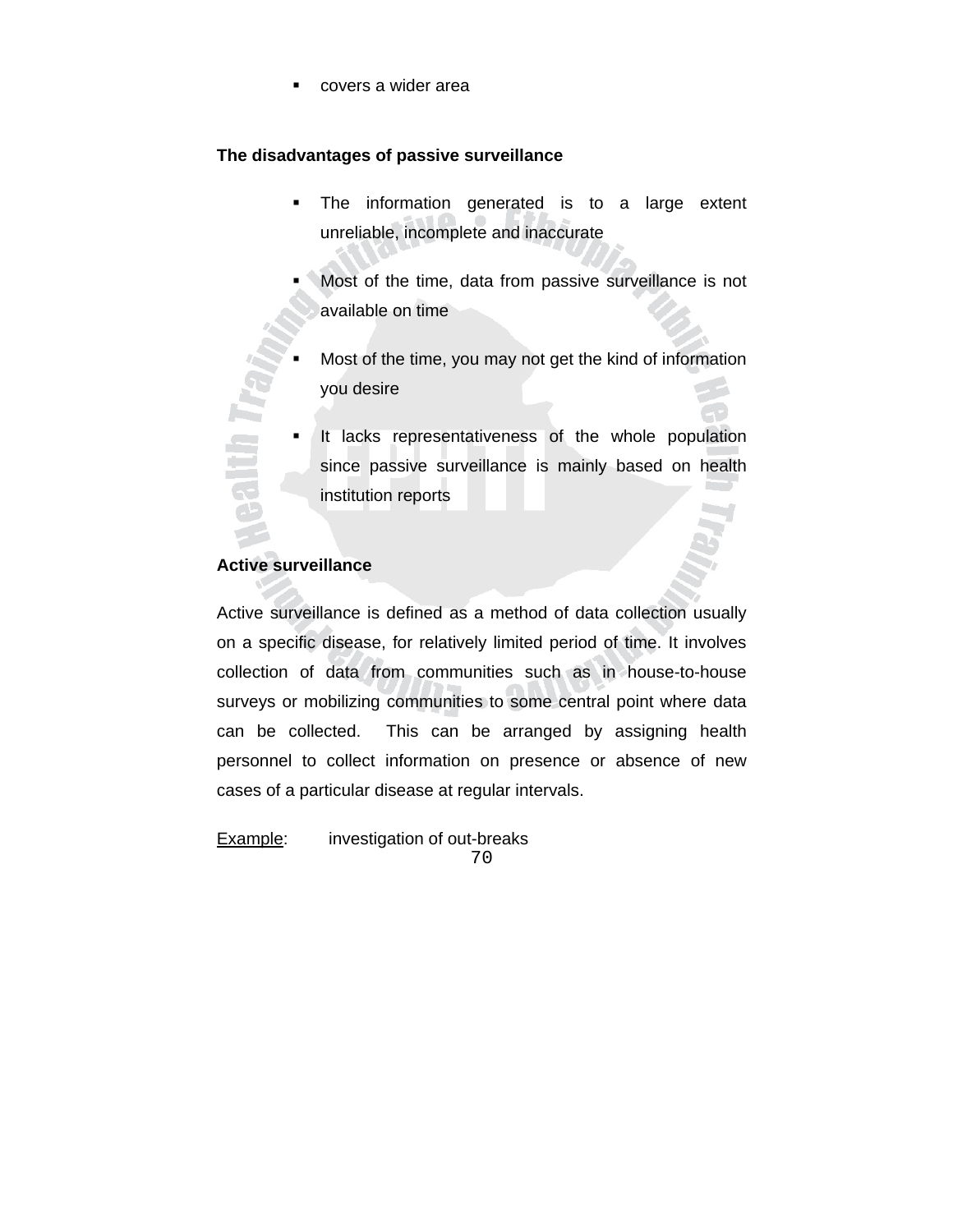#### **The advantages of active surveillance**

- the collected data is complete and accurate
- information collected is timely*.*

### **The disadvantages of active surveillance**

- it requires good organization,
- it is expensive
	- it requires skilled human power
	- it is for short period of time(not a continuous process)
	- it is directed towards specific disease conditions

### **Conditions in which active surveillance is appropriate**

Active surveillance has limited scope. Unlike passive surveillance, it cannot be used for routine purposes. There are certain conditions where active surveillance is appropriate. These conditions are:

- **For periodic evaluation of an ongoing program**
- **For programs with limited time of operation such as** eradication program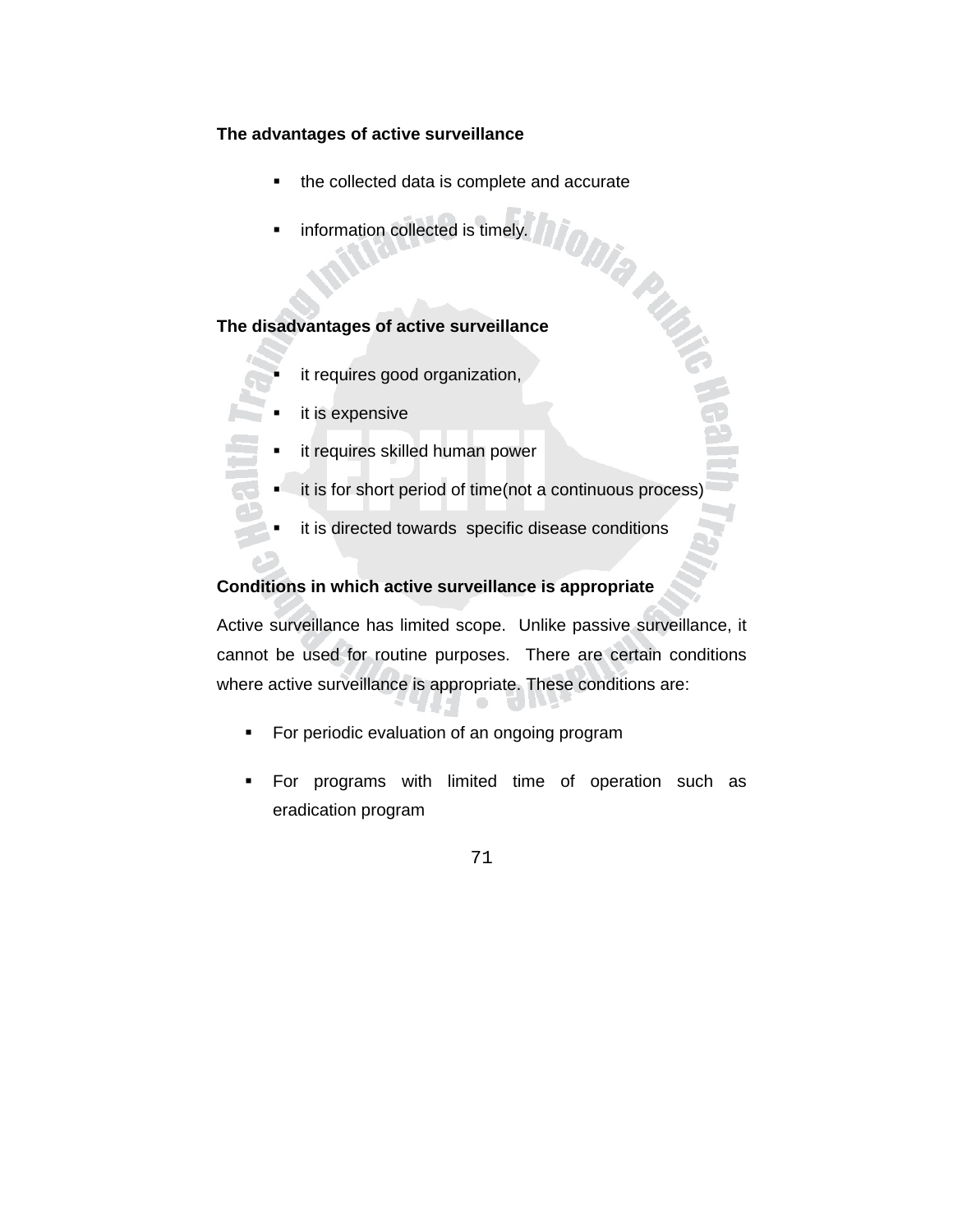- **In unusual situations such as:** 
	- **New disease discovery**
	- New mode of transmission
	- When a disease is found to affect a new subgroup of the population.
	- When a previously eradicated disease reappears.

# **9.4 Activities in Surveillance**

The different activities carried out under surveillance are:

- 1. Data collection and recording
- 2. Data compilation, analysis and interpretation
- 3. Reporting and notification
- 4. Dissemination of information

### **9.5 Features of a good surveillance system**

- Using a combination of both active and passive surveillance techniques **OWNEIN!**
- **Timely notification**
- **Timely and comprehensive action taken in response to** notification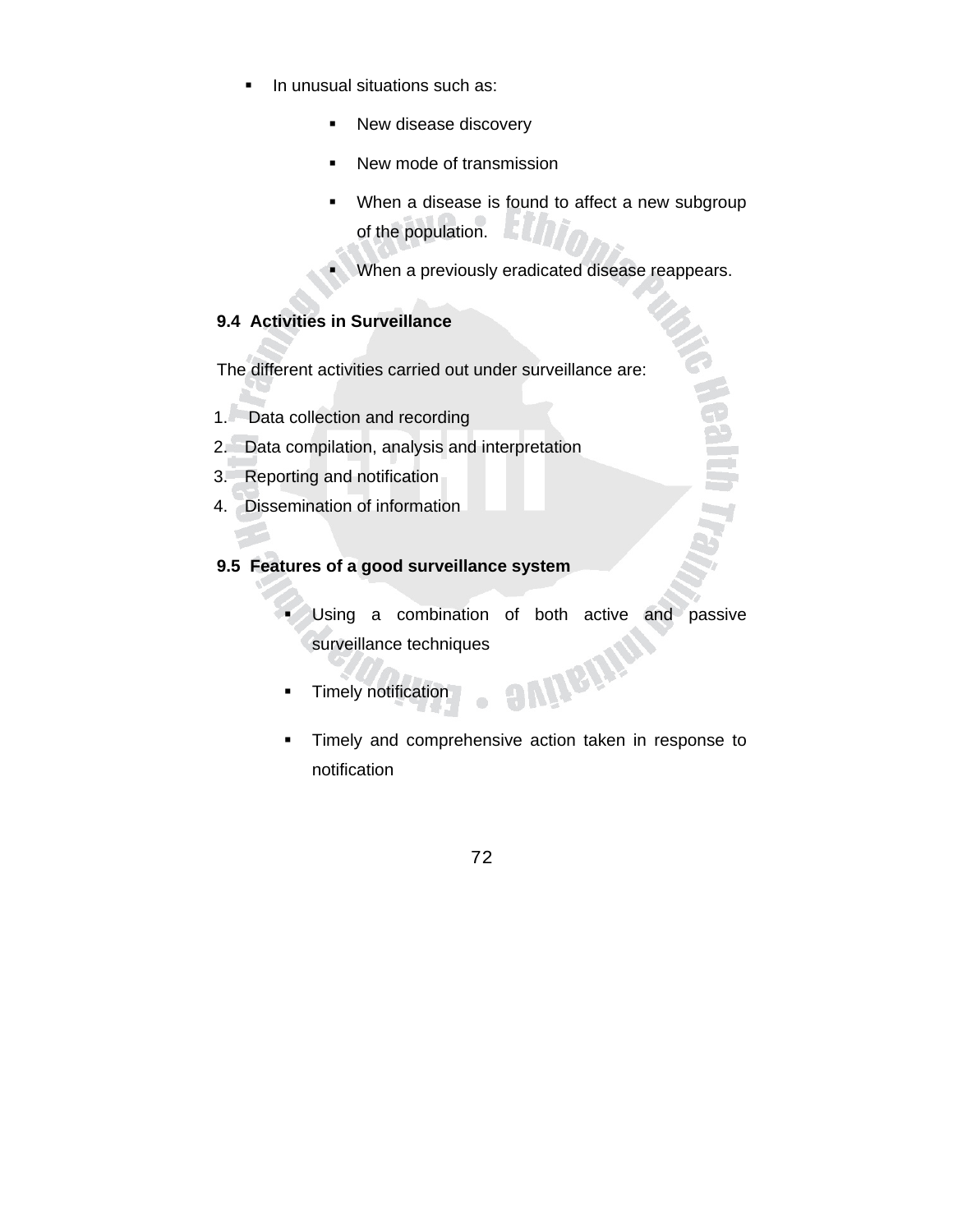Availability of a strong laboratory service for accurate diagnoses of cases

#### **9.6 The integrated disease surveillance system**

The integrated disease surveillance system is a relatively new strategy, which is being implemented in Ethiopia. In this strategy several activities from the different vertical programs are coordinated and streamlined in order to make best use of scarce resources. The activities are combined taking advantage of similar surveillance functions, skills, resources, and target population.

Integrated disease surveillance strategy recommends coordination and integration of surveillance activities for diseases of public health importance.

#### **Diseases included in the integrated disease surveillance system**

Among the most prevalent health problems 21 (twenty one) communicable diseases and conditions are selected for integrated disease surveillance to be implemented in Ethiopia. The diseases are recommended because they fall into one or more of the following categories: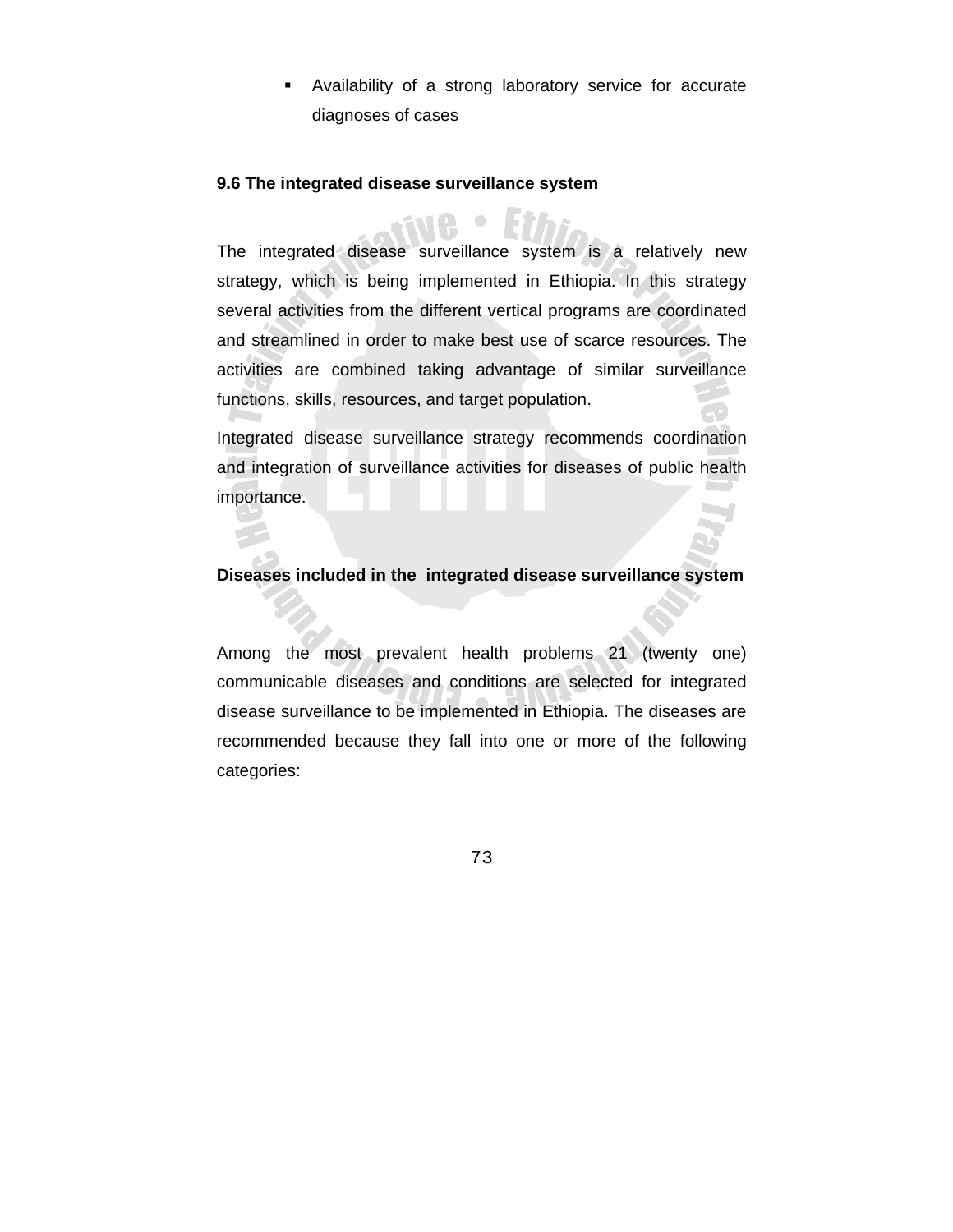- Are top causes of high morbidity and mortality in Ethiopia (for example, malaria, pneumonia, diarrheal diseases, tuberculosis, and HIV/AIDS)
- **Have epidemic potential (for example yellow fever and** cholera)
- Surveillance required internationally (for example plague, yellow fever and cholera)
- Have available effective control and prevention interventions for addressing the public health problem they pose (for example schistosomiasis, onchocerciasis, trypanosomiasis)

**Can easily be identified using simple case definition; and** 

 Have intervention programs for prevention, control, eradication or elimination of the diseases (for example EPI and Integrated Management of Childhood Illness Strategy (IMCI)

**List of Priority Disease in Ethiopia** 

**A. Epidemic-Prone Diseases** 

74

 $\bullet$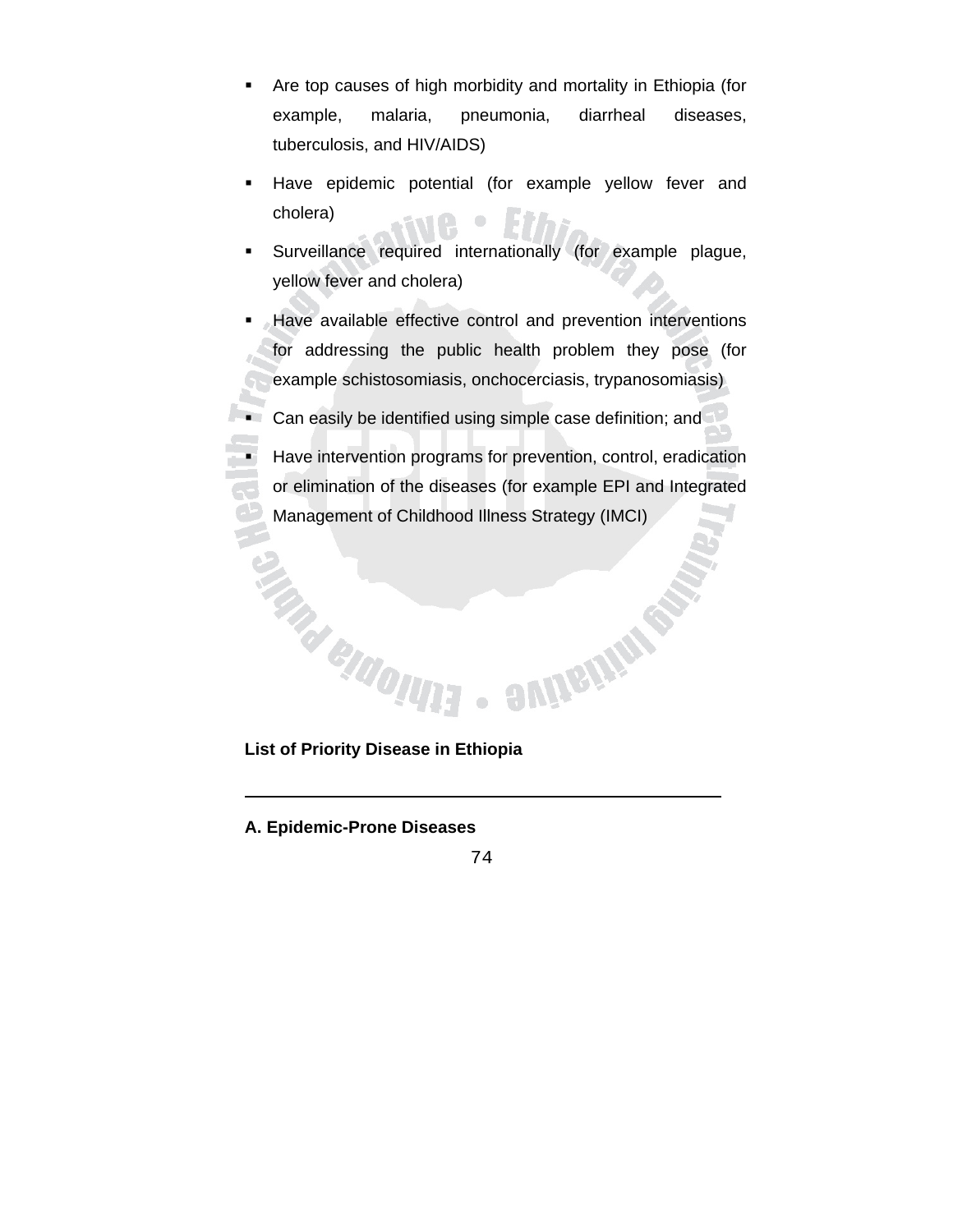- **Cholera**
- Diarrhea with blood (Shigella)
- Yellow fever
- **Measles**
- **Meningitis**
- Plague
- Measie...<br>
Meningitis<br>
Plague<br>
Viral hemorrhagic fevers\*\*\*<br>
Latter Latter Latter Latter Latter Latter Latter Latter Latter Latter Latter Latter Latter Latter Latter Latter Latter Latter Latter Latter Latter Latter Latter L
- Typhoid fever
- Relapsing fever
- Epidemic typhus
- Malaria

## B. **Diseases Targeted for Eradication and Elimination**

- **Acute flaccid paralysis (AFP)/ polio**
- **Dracunculiasis (Guinea worm)**
- Leprosy
- Neonatal tetanus

# **C. Other Diseases of Public Health Importance**

**Pheumonia in children less than 5 years of age** 

 $\bullet$ 

- Diarrhea in children less than 5 years of age
- New AIDS cases
- **•** Onchocerciasis
- Sexually Transmitted Infections (STIs)
- **Tuberculosis**

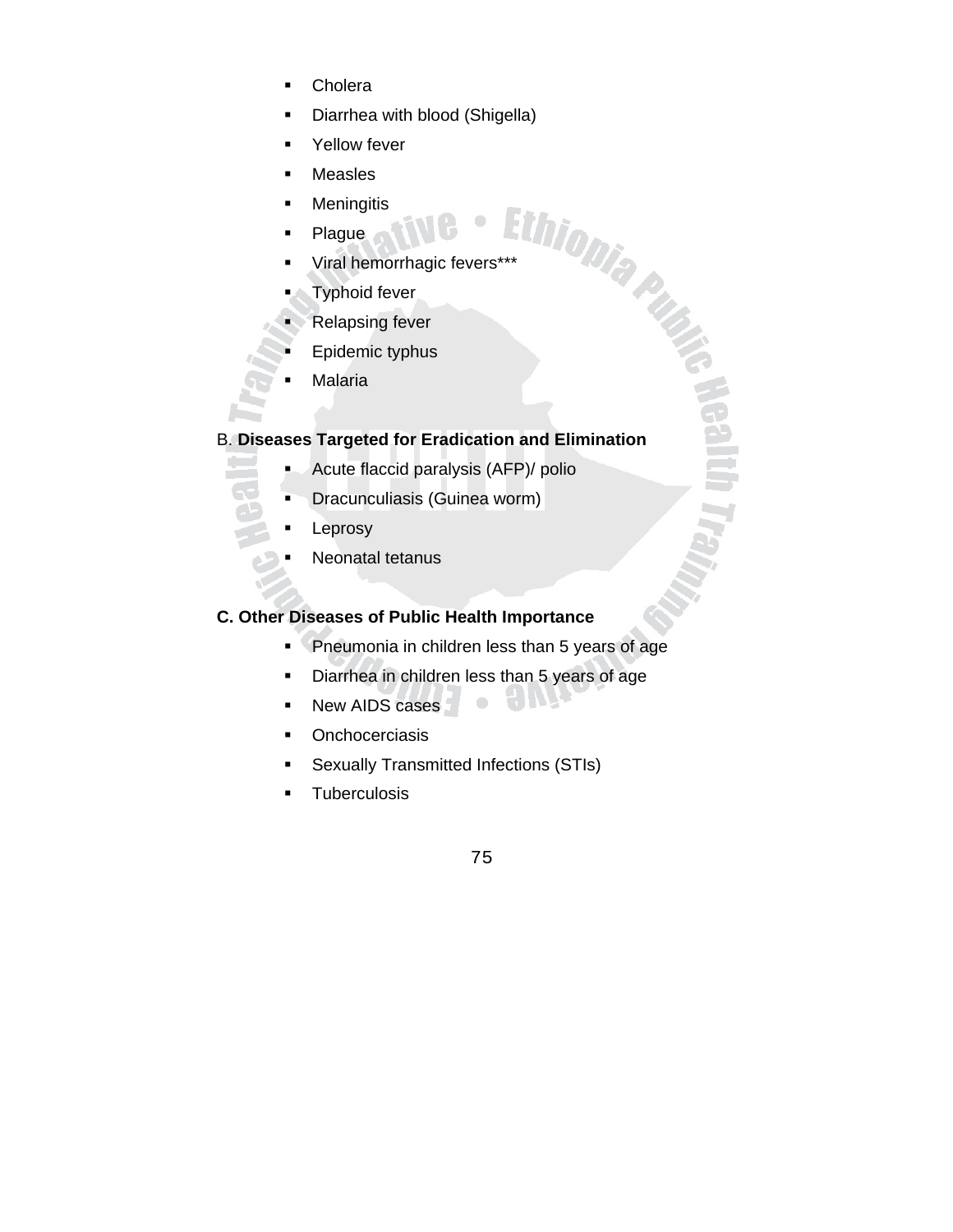\*\*\* Viral Hemorrhagic Fever (VHF) is not in the National priority diseases list, but every health worker should be aware of its epidemic proneness and high fatality

 $\bullet$ 

### **Exercise**

 $\frac{1}{2}$  , which is a set of the set of the set of the set of the set of the set of the set of the set of the set of the set of the set of the set of the set of the set of the set of the set of the set of the set of the

- Exercise<br>1. What is the purpose of surveillance?
- 2. What is the difference between active and passive surveillance?
- 3. What is the most important use of active surveillance?
- 4. What are the activities in surveillance?
- 5. What is the advantage of integrated disease surveillance strategy?<br>And CHIOHH

**OMIGITION STATE** 

76

 $\begin{array}{c} \bullet \\ \bullet \end{array}$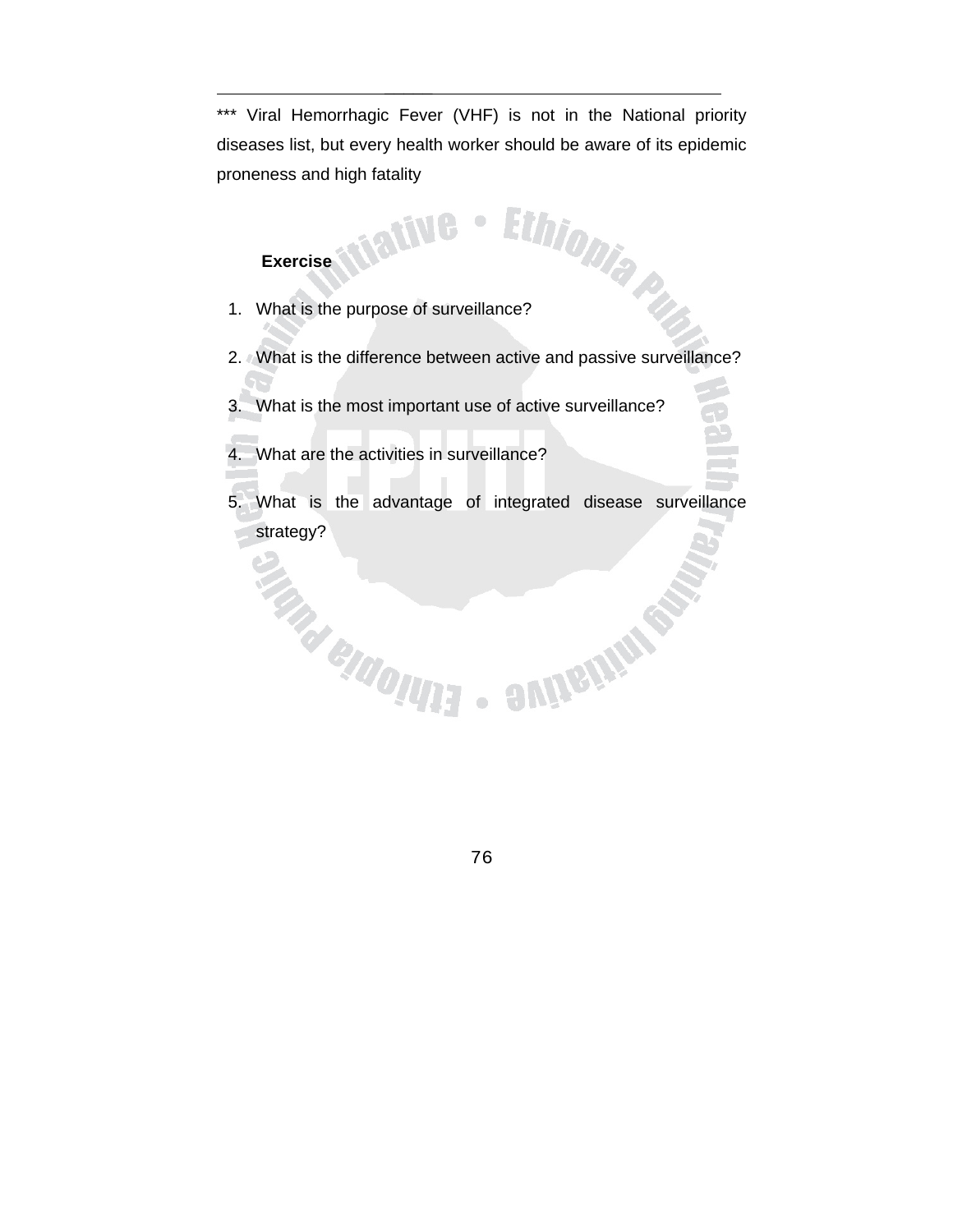# **Reference**

- 1. Mausner and Bahn. Introductory text of epidemiology. Second Edition. W. B. Saunders.
- 2. Shiferaw M and Fenta H. Epidemiology A manual for students and health workers in Ethiopia.
- 3. Fletcher M. Principles and practice of Epidemiology.
- 4. Barker DJP. Practical Epidemiology.  $3<sub>rd</sub>$  edition
- 5. Epidemiology in community health. Jane McCusker series
- Lucase AO and Gilles HH. A short textbook of preventive medicine for the tropics.
- 7. Benenson AS. Control of communicable disease in man.  $14<sub>t</sub><sup>h</sup>$ edition, 1985.
- 8. Brownson RC, Petitti DB. Applied Epidemiology . Theory to Practice. 1998. Oxford University Press.
- 9. Kenneth J. Rothman, Sander Greenland. Modern Epidemiology. Second Edition. Lippincott Williams & Wilkins. 1998.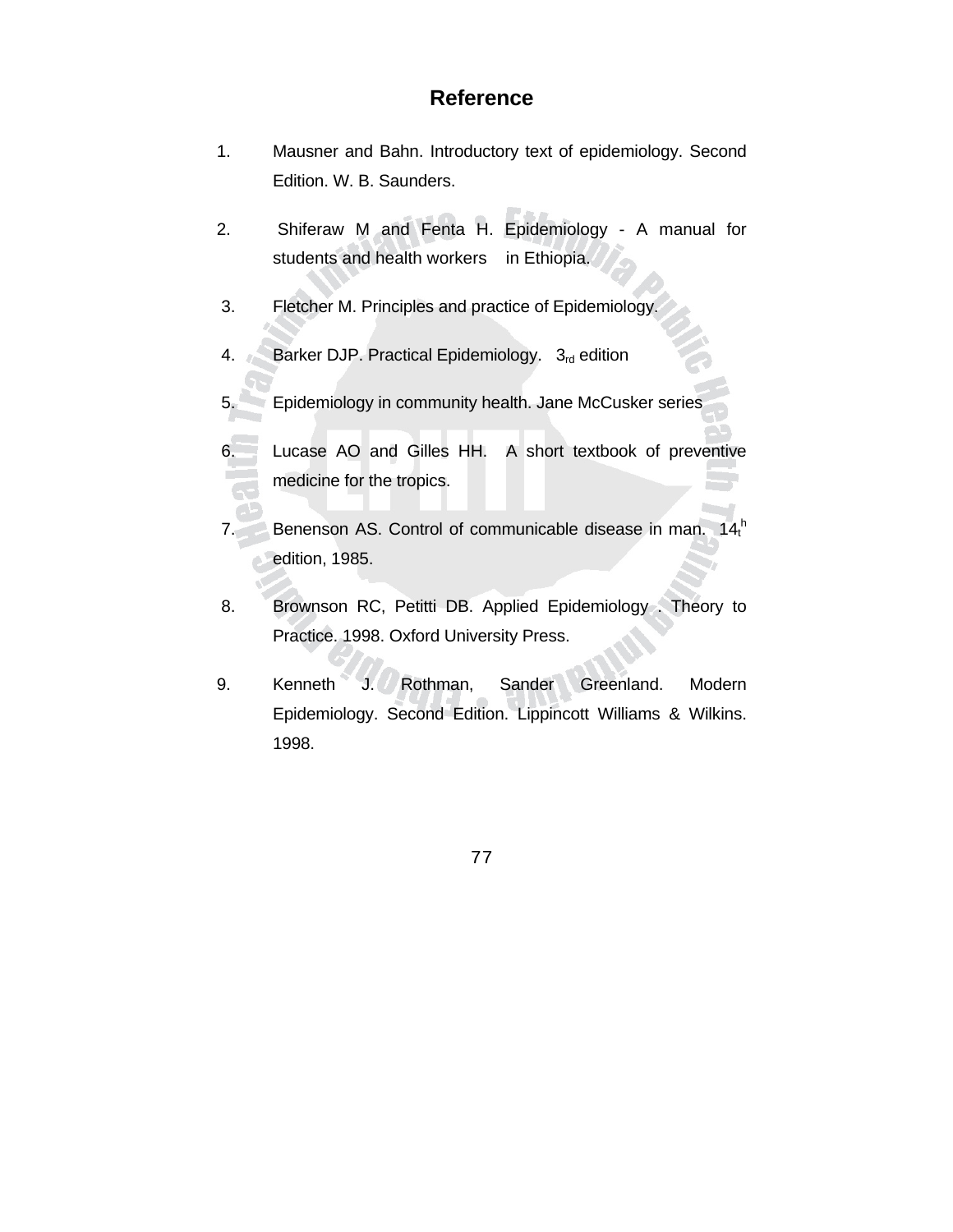- 10. Berhane Y. Principle of Epidemiology. Lecture Note. Department of Community Health, faculty of Medicine, Addis Ababa University, 1997.
- 11. Rockett IRH. Population and Health: An Introduction to Epidemiology. A publication of the Population reference Bureau. Second Edition, December 1999, 54 (4).
- 12. Hennekens CH and Buring JE. Epidemiology in Medicine. Little, Brown and Company Boston/Toronto. USA, First Edition, 1987.
- 13. Teutsch SM, Churchill RE. Principles and Practice of Public Health Surveillance, second edition, Oxford University Press, Oxford, 2000.
- 14. Leon Gordis. Epidemiology. W.B. Saunders Company, 1996.
- 15. Beaglehole R. Bonita R. Kjellstrom. Basic Epidemiology. World Health Organization, Geneva, 1993.
- 16. Vaughan JP. Morrow RH. Manual of Epidemiology for District Health Management. World Health Organization (WHO), Geneva, 1989.  $\bullet$
- 17. McCusker J. Epidemiology in Community Health. AMREF. Rural Health Series No. 9, 2001.